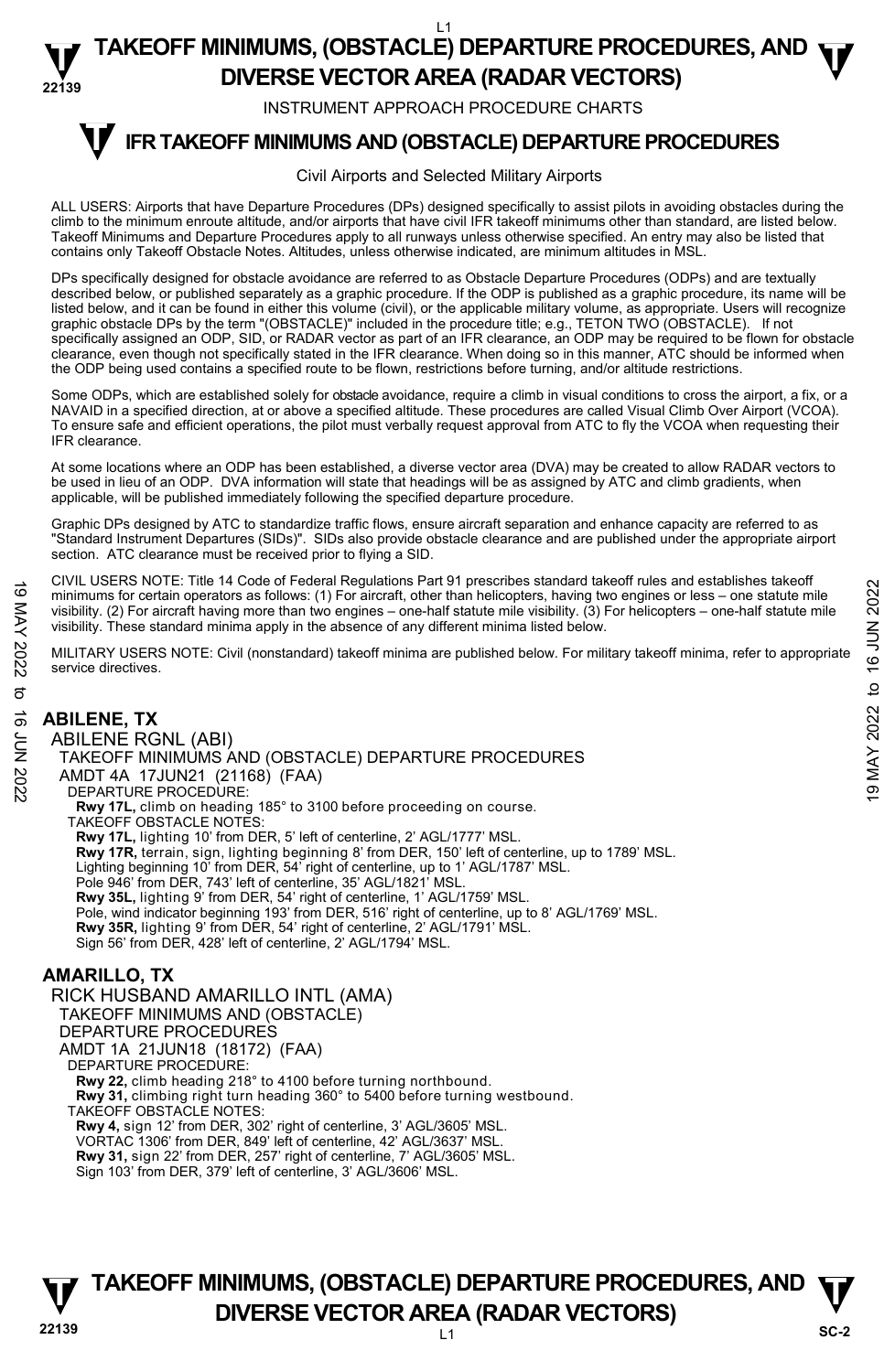#### **22139 TAKEOFF MINIMUMS, (OBSTACLE) DEPARTURE PROCEDURES, AND**  $\Psi$ **DIVERSE VECTOR AREA (RADAR VECTORS)**

### **AMARILLO, TX (CON'T)**

TRADEWIND (TDW)

TAKEOFF MINIMUMS AND (OBSTACLE) DEPARTURE PROCEDURES

AMDT 3 17NOV11 (11321) (FAA)

TAKEOFF MINIMUMS:

**Rwys 5, 23,** NA - Environmental.<br>**Rwy 35,** 300-1¾ or std. w/min. climb of 248' per NM to 4000.

DEPARTURE PROCEDURE:

**Rwy 35,** climb heading 004° to 5500 before turning left.

TAKEOFF OBSTACLE NOTES:

**Rwy 17,** fence beginning 14' from DER, left and right of centerline, up to 6' AGL/3645' MSL.

Vehicle on road 57' from DER, left and right of centerline, up to 17' AGL/3656' MSL.

Poles beginning 297' from DER, 331' right of centerline, up to 34' AGL/3673' MSL. Trees beginning 121' from DER, 181' right of centerline, up to 55' AGL/3675' MSL.

Trees beginning 175' from DER, 306' left of centerline, up to 55' AGL/3688' MSL.

**Rwy 35,** fences and signs beginning 18' from DER, left and right of centerline, up to 10' AGL/3659' MSL.<br>Vehicle on road beginning 60' from DER, left and right of centerline, up to 17' AGL/3666' MSL.

Power lines beginning 124' from DER, left and right of centerline, up to 50' AGL/3679' MSL.

Trees beginning 168' from DER, 142' left of centerline, up to 55' AGL/3698' MSL.

Trees beginning 60' from DER, 166' right of centerline, up to 55' AGL/3698' MSL. Tower 1.2 NM from DER, 4181' right of centerline, 300' AGL/3912' MSL.

Tower 1.3 NM from DER, 2290' left of centerline, 250' AGL/3910' MSL.

#### **ANDREWS, TX**

ANDREWS COUNTY (E11)

TAKEOFF MINIMUMS AND (OBSTACLE) DEPARTURE PROCEDURES AMDT 1 27AUG09 (09239) (FAA) TAKEOFF MINIMUMS:

**Rwy 20,** 400-2¼ or std. w/ min. climb of 229' per NM to 3700. DEPARTURE PROCEDURE:

**Rwy 11,** climb heading 114° to 3600 before turning left.

**Rwy 29,** climb heading 294° to 3600 before turning left. TAKEOFF OBSTACLE NOTES:

**Rwy 34,** antenna 1189' from DER, 588' left of centerline, 52' AGL/3236' MSL.

Poles beginning 181' from DER, 470' left of centerline, up to 36' AGL/3210' MSL.

Bush 471' from DER, 92' left of centerline, 7' AGL/3186' MSL.

Tree 1207' from DER, 587' left of centerline, 44' AGL/3228' MSL.

Bushes beginning 282' from DER, 305' right of centerline, up to 10' AGL/3189' MSL. Tree 4780' from DER, 895' right of centerline, 100' AGL/3304' MSL. EVERATIONE PROCEDURES<br>
Here are allowed:<br>
Take Drive 29, climb heading 194° to 3600 before turning left.<br>
TAKEDFF OBSTACLE NOTES:<br>
TARLINGTON, 92' left of centerline, 52' AGL/3236' MSL.<br>
Poles beginning 181' from DER, 470

# **ARLINGTON, TX**

ARLINGTON MUNI (GKY)

TAKEOFF MINIMUMS AND (OBSTACLE) DEPARTURE PROCEDURES AMDT 3 18SEP14 (14261) (FAA)

DEPARTURE PROCEDURE:

**Rwy 16,** climb heading 162° to 2500 before turning left.

**Rwy 34,** climb heading 342° to 1400 before turning southeast bound.

TAKEOFF OBSTACLE NOTES:

**Rwy 16,** REILs beginning 80' from DER, 126' left of centerline, up to 15' AGL/601' MSL.

REILs beginning 77' from DER, 126' right of centerline, up to 19' AGL/603' MSL.

Trees 593' from DER, 479' right of centerline, up to 26' AGL/614' MSL.

Transmission tower 3596' from DER, 1433' left of centerline, 112' AGL/702' MSL.

**Rwy 34,** trees beginning 228' from DER, 403' left of centerline, up to 35' AGL/654' MSL.

Trees beginning 1090' from DER, 439' right of centerline, up to 61' AGL/670' MSL.

Trees 1525' from DER, 339' left of centerline, up to 72' AGL/681' MSL.

# **ATHENS, TX**

ATHENS MUNI (F44) TAKEOFF MINIMUMS AND (OBSTACLE) DEPARTURE PROCEDURES ORIG-A 10OCT19 (19283) (FAA) TAKEOFF OBSTACLE NOTES: **Rwy 18,** trees beginning 86' from DER, 462' left of centerline, up to 49' AGL/482' MSL. Terrain 209' from DER, 412' right of centerline, 443' MSL. Trees, fences beginning 209' from DER, 299' right of centerline, up to 19' AGL/460' MSL. Trees, fences beginning 237' from DER, 318' right of centerline, up to 21' AGL/463' MSL. Trees, fences, buildings beginning 271' from DER, 299' right of centerline, up to 22' AGL/464' MSL. Trees beginning 338' from DER, 243' left of centerline, up to 53' AGL/483' MSL. Pole, trees beginning 398' from DER, 126' right of centerline, up to 32' AGL/471' MSL. Tree 702' from DER, 528' right of centerline, 58' AGL/485' MSL. Trees, poles, catenary beginning 738' from DER, 174' right of centerline, up to 64' AGL/493' MSL. Tree 1037' from DER, 465' left of centerline, 79' AGL/501' MSL. Tree 1083' from DER, 487' right of centerline, 54' AGL/497' MSL.  **CON'T** 

# **22139** L2 **TAKEOFF MINIMUMS, (OBSTACLE) DEPARTURE PROCEDURES, AND**  $\Psi$ **DIVERSE VECTOR AREA (RADAR VECTORS)** SC-2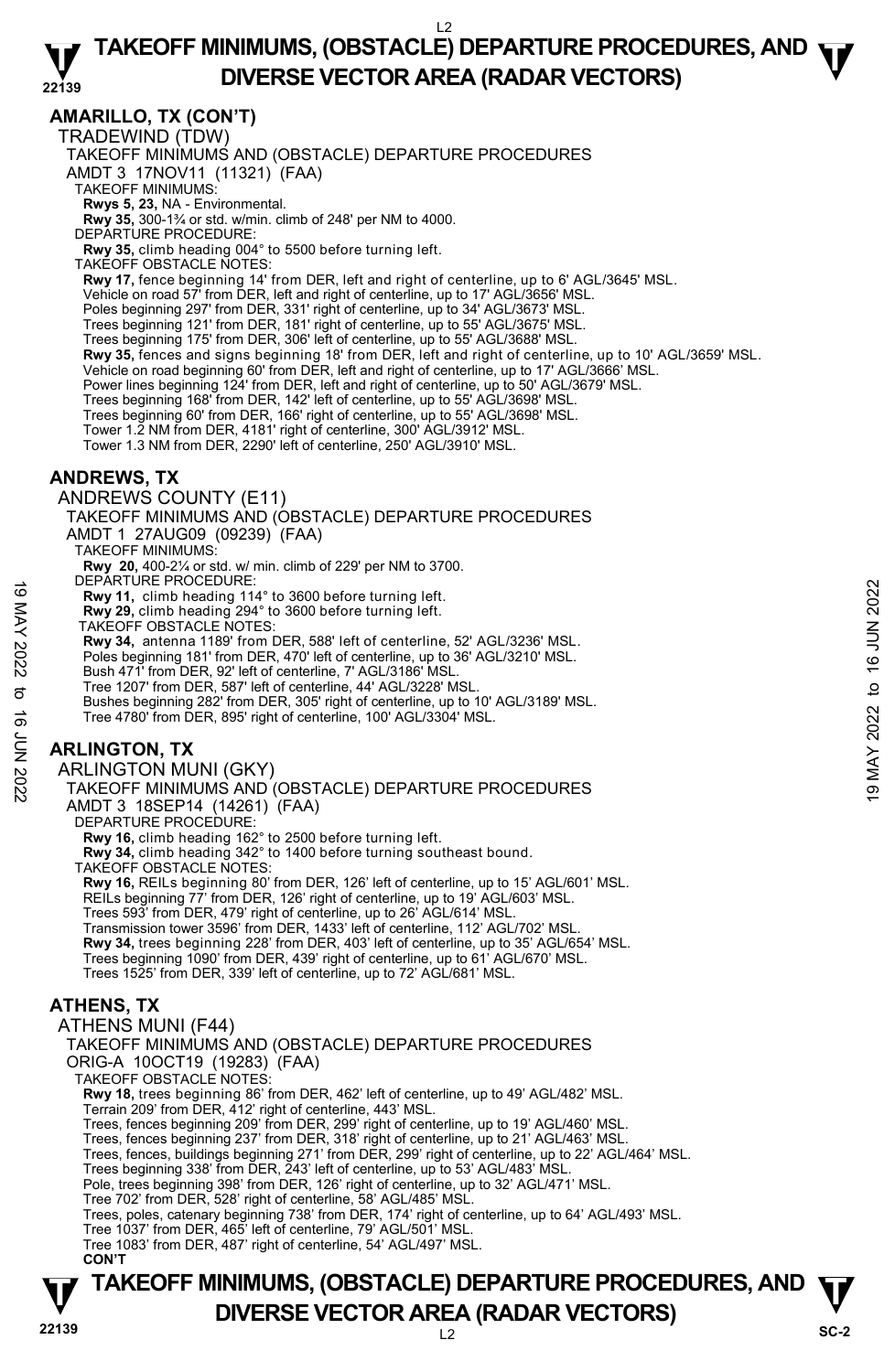**ATHENS, TX (CON'T)** 

ATHENS MUNI (F44) (CON'T)

 **Rwy 18 (CON'T),** trees, poles, building beginning 1100' from DER, 6' right of centerline, up to 62' AGL/504' MSL.

Trees beginning 1219' from DER, 435' left of centerline, up to 83' AGL/504' MSL. Tree 1330' from DER, 387' left of centerline, 86' AGL/507' MSL.

Trees beginning 1379' from DER, 302' right of centerline, up to 57' AGL/510' MSL.

Trees, catenary beginning 1420' from DER, 4' left of centerline, up to 94' AGL/512' MSL.

Trees, poles, catenary beginning 1480' from DER, 153' right of centerline, up to 62' AGL/518' MSL. Trees, catenary, poles beginning 2111' from DER, 102' right of centerline, up to 63' AGL/525' MSL.

Trees beginning 2199' from DER, 1' left of centerline, up to 70' AGL/523' MSL.<br>Trees, catenary, pole beginning 2280' from DER, 132' right of centerline, up to 68' AGL/536' MSL.

Trees, poles beginning 2404' from DER, 104' right of centerline, up to 76' AGL/543' MSL.

Trees, poles, catenary beginning 2464' from DER, 30' right of centerline, up to 75' AGL/546' MSL.<br>Trees beginning 2719' from DER, 10' left of centerline, up to 71' AGL/538' MSL.

Trees, poles, catenaries beginning 2786' from DER, 42' right of centerline, up to 84' AGL/561' MSL.

**Rwy 36,** trees, building, vehicles on road, pole beginning 112' from DER, 250' right of centerline, up to 62' AGL/498' MSL.

Vehicles on road beginning 574' from DER, 543' left of centerline, up to 16' AGL/456' MSL.

Tree 655' from DER, 557' right of centerline, 74' AGL/499' MSL.

Tree 683' from DER, 534' left of centerline, 27' AGL/466' MSL.

Pole 692' from DER, 415' left of centerline, 32' AGL/470' MSL.

Trees beginning 783' from DER, 249' right of centerline, up to 76' AGL/501' MSL.

Trees beginning 872' from DER, 34' right of centerline, up to 81' AGL/505' MSL. Catenary, pole, trees beginning 889' from DER, 223' left of centerline, up to 34' AGL/475' MSL.

Trees beginning 1149' from DER, 354' left of centerline, up to 71' AGL/505' MSL.

Trees beginning 1206' from DER, 336' left of centerline, up to 74' AGL/509' MSL.

Trees beginning 1484' from DER, 177' left of centerline, up to 71' AGL/510' MSL. Trees beginning 1513' from DER, 149' right of centerline, up to 76' AGL/511' MSL.

Trees beginning 2151' from DER, 26' left of centerline, up to 75' AGL/519' MSL.

#### **ATLANTA, TX**

HALL-MILLER MUNI (ATA)

TAKEOFF MINIMUMS AND (OBSTACLE) DEPARTURE PROCEDURES 19<br>
HALL-MILLER MUNI (ATA)<br>
TAKEOFF MINIMUMS AND (OBSTACLE) DEPARTURE PROCEDURES<br>
AMDT 2 09FEB12 (12040) (FAA)<br>
TAKEOFF MINIMUMS:<br>
TAKEOFF MINIMUMS:<br>
RWY 5, 010-1½ or std. w/min. climb of 229' per NM to 500.<br>
RWY 23, 300-

AMDT 2 09FEB12 (12040) (FAA)

TAKEOFF MINIMUMS:

**Rwy 5,** 200-1¼ or std. w/min. climb of 229' per NM to 500.

**Rwy 23,** 300-1½. DEPARTURE PROCEDURE:

**Rwy 5,** climb heading 048° to 800 before turn left.

TAKEOFF OBSTACLE NOTES:

**Rwy 5,** tower 4143' from DER, 677' left of centerline, up to 125' AGL/398' MSL.

**Rwy 23,** trees beginning 1042' from DER, left and right of centerline, up to 100' AGL/489' MSL.

### **BIG SPRING, TX**

#### BIG SPRING MC MAHON-WRINKLE (BPG)

TAKEOFF MINIMUMS AND (OBSTACLE) DEPARTURE PROCEDURES

AMDT 3 08MAR12 (12068) (FAA)

TAKEOFF MINIMUMS:

**Rwy 6,** 400-1½ w/min. climb of 254' per NM to 3400, or std. w/min. climb of 399' per NM to 3100. DEPARTURE PROCEDURE:

**Rwy 6,** climb heading 060° to 3300 before turning right.

**Rwy 17,** climb heading 175° to 3100 before turning left. TAKEOFF OBSTACLE NOTES:

**Rwy 6,** trees beginning 160' from DER, 177' right of centerline, up to 25' AGL/2628' MSL. Trees beginning 424' from DER, 221' left of centerline, up to 38' AGL/2739' MSL. Poles beginning 1569' from DER, 19' left of centerline, up to 36' AGL/2722' MSL. Poles beginning 1529' from DER, 178' right of centerline, up to 34' AGL/2628' MSL. Tank 1.2 NM from DER, 2179' left of centerline, 135' AGL/2859' MSL.

#### **BONHAM, TX**

JONES FLD (F00) TAKEOFF MINIMUMS AND (OBSTACLE) DEPARTURE PROCEDURES AMDT 2 25AUG11 (22139) (FAA) DEPARTURE PROCEDURE: **Rwy 17,** climb heading 176° to 1100 before turning right. TAKEOFF OBSTACLE NOTES: **Rwy 17,** trees 106' from DER, 293' right of centerline, 20' AGL/630' MSL. Trees 560' from DER, left and right of centerline, 30' AGL/630' MSL. T-L tower 868' from DER, 575' right of centerline, 38' AGL/655' MSL. Multiple power poles 1374' from DER, left and right of centerline, 45' AGL/655' MSL. **Rwy 35,** trees 1540' from DER, 858' left of centerline, 80' AGL/659' MSL.

Trees 1660' from DER, 812' right of centerline, 80' AGL/699' MSL.

**22139** L3 **TAKEOFF MINIMUMS, (OBSTACLE) DEPARTURE PROCEDURES, AND**  $\Psi$ **DIVERSE VECTOR AREA (RADAR VECTORS)** Sc-2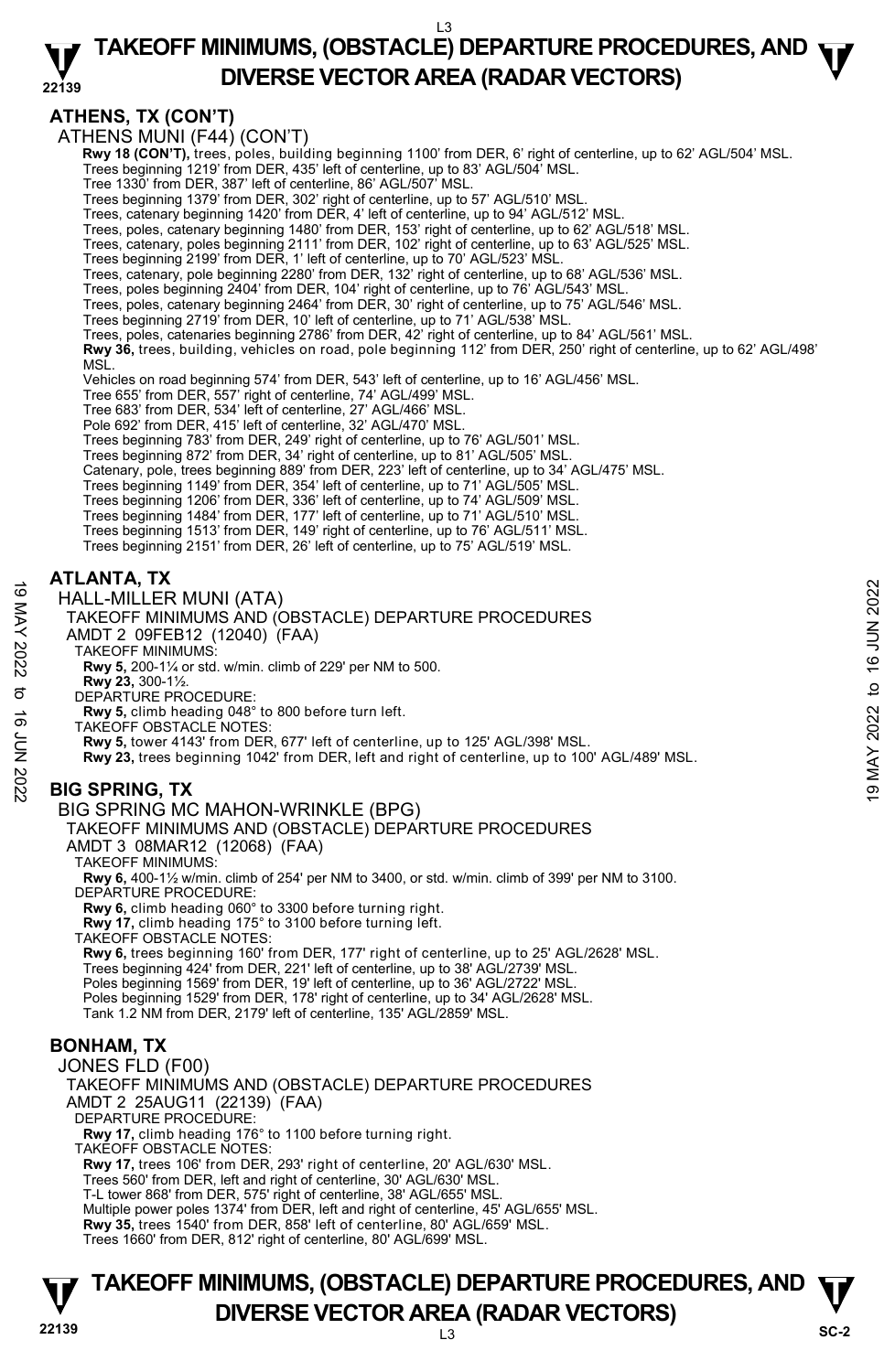#### **22139 TAKEOFF MINIMUMS, (OBSTACLE) DEPARTURE PROCEDURES, AND**  $\Psi$ **DIVERSE VECTOR AREA (RADAR VECTORS)**

#### **BORGER, TX**

HUTCHINSON COUNTY (BGD) TAKEOFF MINIMUMS AND (OBSTACLE) DEPARTURE PROCEDURES AMDT 2A 25FEB21 (21056) (FAA) TAKEOFF MINIMUMS: **Rwy 17,** 300- 1½ or std. w/ min. climb of 311' per NM to 3400. **Rwy 21,** 300- 1¾ or std. w/ min. climb of 210' per NM to 3400. TAKEOFF OBSTACLE NOTES: **Rwy 17,** pole 3' from DER, 487' right of centerline, 3083' MSL. Vegetation 49' from DER, 283' left of centerline, 3057' MSL. Building, vehicles on roads, sign beginning 123' from DER, 274' right of centerline, up to 31' AGL/3087' MSL. Poles, building, trees beginning 544' from DER, 140' right of centerline, up to 38' AGL/3097' MSL.<br>Trees, pole, sign beginning 967' from DER, 234' right of centerline, up to 3098' MSL.<br>Tree 1136' from DER, 89' left of cent Trees, pole beginning 1167' from DER, 140' right of centerline, up to 3102' MSL. Pole 1262' from DER, 703' left of centerline, 3090' MSL. Pole, trees beginning 1310' from DER, 319' left of centerline, up to 3093' MSL. Trees, poles beginning 1314' from DER, 222' right of centerline, up to 3107' MSL. Pole 1425' from DER, 464' left of centerline, 3095' MSL. Poles, tree beginning 1427' from DER, 15' left of centerline, up to 42' AGL/3105' MSL. Tree 2146' from DER, 805' right of centerline, 3109' MSL. Tree 2355' from DER, 57' left of centerline, 3117' MSL. Tower 5300' from DER, 1011' left of centerline, 142' AGL/3246' MSL. Tower 5322' from DER, 1476' left of centerline, 167' AGL/3262' MSL. Tower 1.2 NM from DER, 1188' left of centerline, 150' AGL/3264' MSL. **Rwy 21,** wind indicator 54' from DER, 496' left of centerline, 3046' MSL. Fence, vegetation, pole beginning 81' from DER, 101' right of centerline, up to 3052' MSL. Tree, vegetation, terrain beginning 116' from DER, 54' left of centerline, up to 3061' MSL. Stack 1.4 NM from DER, 2487' left of centerline, 221' AGL/3255' MSL. **Rwy 35,** vegetation 18' from DER, 402' right of centerline, 7' AGL/3003' MSL.<br>Tree 81' from DER, 171' left of centerline, 10' AGL/3001' MSL. Ag equip 238' from DER, 406' right of centerline, 24' AGL/3011' MSL. **BOWIE, TX**  BOWIE MUNI (0F2) TAKEOFF MINIMUMS AND (OBSTACLE) DEPARTURE PROCEDURES ORIG 12MAR09 (09071) (FAA) TAKEOFF OBSTACLE NOTES: **Rwy 17,** tree 131' from DER, 311' right of centerline, 100' AGL/1169' MSL. Trees beginning 122' from DER, 313' left of centerline, up to 100' AGL/1199' MSL. **Rwy 35,** tree 418' from DER, 299' left of centerline, 100' AGL/1206' MSL. Vehicle on road 726' from DER, 471' left of centerline, 15' AGL/1131' MSL. **BRECKENRIDGE, TX**  STEPHENS COUNTY (BKD) TAKEOFF MINIMUMS AND (OBSTACLE) DEPARTURE PROCEDURES ORIG 26JUL12 (12208) (FAA) TAKEOFF MINIMUMS: **Rwys 4, 22, 13, 31** NA - ATC. TAKEOFF OBSTACLE NOTES: **Rwy 17,** Trees beginning 1424' from DER, 214' left and right of centerline, up to 55' AGL/1344' MSL. **Rwy 35,** Trees beginning 538' from DER, left and right of centerline, up to 55' AGL/1324' MSL. Vehicles on road 631' from DER, 205ft right of centerline, up to 15' AGL/1284' MSL. **BRIDGEPORT, TX**  BRIDGEPORT MUNI (XBP) TAKEOFF MINIMUMS AND (OBSTACLE) DEPARTURE PROCEDURES AMDT 2 17DEC09 (09351) (FAA) TAKEOFF MINIMUMS: **Rwy 18,** 400-2 or std. w/ min. climb of 458' per NM to 1300. **Rwy 36,** 300-1¼ or std. w/ min. climb of 427' per NM to 1200. TAKEOFF OBSTACLE NOTES: **Rwy 18,** trees beginning 2383' from DER, 504' right of centerline, up to 100' AGL/1169' MSL. Trees beginning 2438' from DER, 525' left of centerline, up to 100' AGL/1109' MSL. Tower 1.2 NM from DER, 664' left of centerline, 55' AGL/1046' MSL. 19 May 2022 form DER, 406' right of centerline, 10' AGL/3011' MSL.<br>
Age equip 238' from DER, 406' right of centerline, 24' AGL/3011' MSL.<br>
BOWIE, TX<br>
BOWIE MUNI (OF2)<br>
TAKEOFF MINIMUMS AND (OBSTACLE) DEPARTURE PROCEDURES<br>

Tower 1.2 NM from DER, 1121' left of centerline, 55' AGL/1042' MSL.

**Rwy 36,** trees beginning 111' from DER, 21' right of centerline, up to 100' AGL/851' MSL.

Trees beginning 607' from DER, 430' left of centerline, up to 100' AGL/1039' MSL.

Hanger 12' from DER, 424' right of centerline, 17' AGL/827' MSL.

Multiple poles and towers beginning 1064' from DER, 297' left of centerline, 43' AGL/969' MSL.

# **22139** L4 **TAKEOFF MINIMUMS, (OBSTACLE) DEPARTURE PROCEDURES, AND**  $\Psi$ **DIVERSE VECTOR AREA (RADAR VECTORS)** SC-2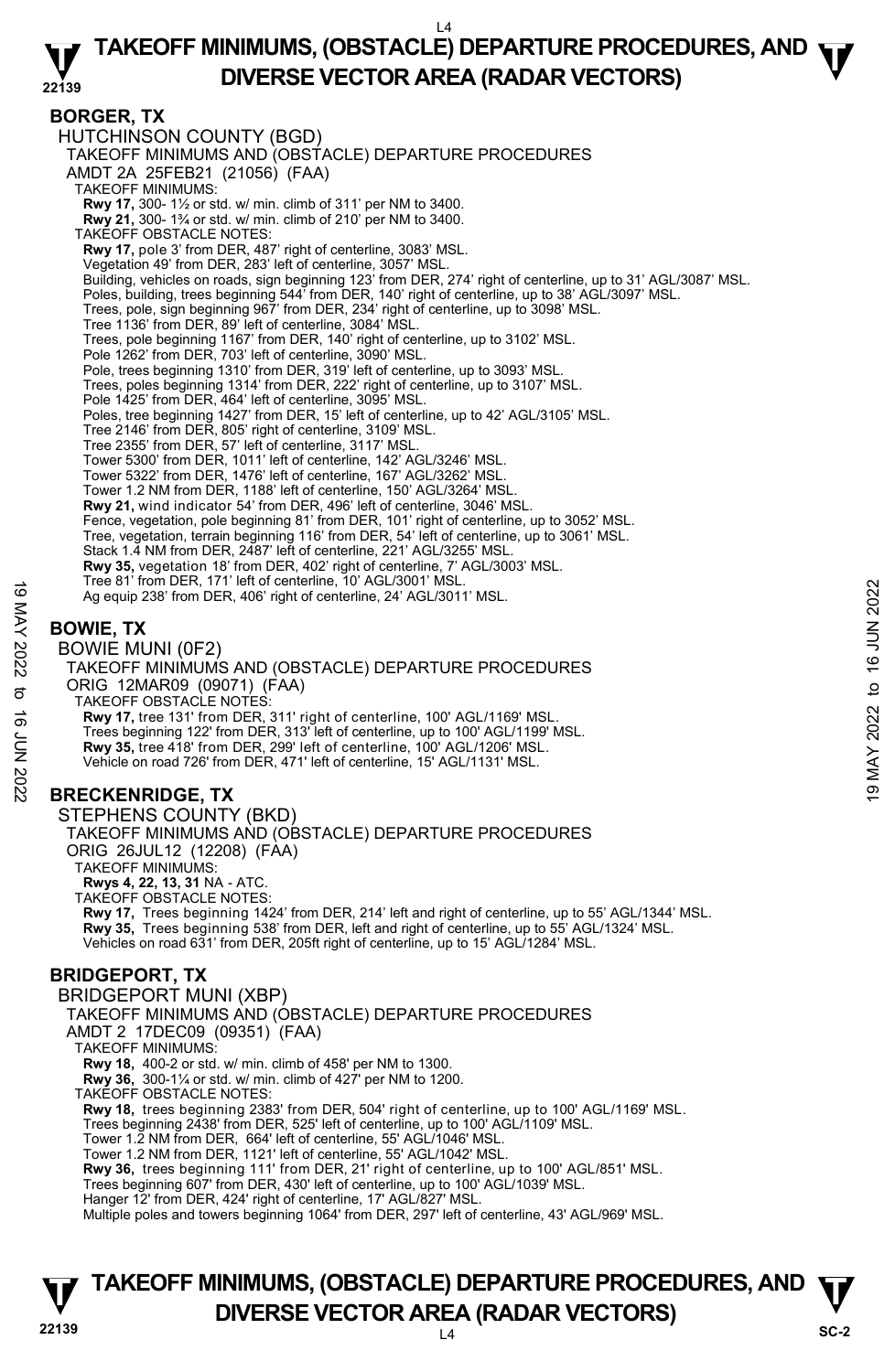#### **22139 TAKEOFF MINIMUMS, (OBSTACLE) DEPARTURE PROCEDURES, AND**  $\Psi$ **DIVERSE VECTOR AREA (RADAR VECTORS)**

# **BROWNFIELD, TX**

TERRY COUNTY (BFE)

TAKEOFF MINIMUMS AND (OBSTACLE) DEPARTURE PROCEDURES

ORIG 22OCT09 (09295) (FAA)

TAKEOFF OBSTACLE NOTES:

**Rwy 2,** aircraft on taxiway beginning at DER, 188' left of centerline, up to 17' AGL/3281' MSL.<br>Vehicle on roadway, 121' from DER, 519' right of centerline, 15' AGL/3269' MSL.

Hangar 591' from DER, 333' left of centerline, 30' AGL/3289' MSL.

Tree 950' from DER, 179' right of centerline, 34' AGL/3299' MSL.

**Rwy 13,** vehicles on roadway beginning 71' from DER, 61' left of centerline, up to 15' AGL/3269' MSL.<br>**Rwy 20,** tree 2937' from DER, 1108' right of centerline, 75' AGL/3329' MSL.

**Rwy 31,** vehicles on roadway beginning at DER, 198' left of centerline, up to 15' AGL/3284' MSL.

Aircraft on taxiway beginning at DER, 253' right of centerline, up to 17' AGL/3281' MSL.

Vehicles on roadway beginning 299' from DER, 14' right of centerline up to 15' AGL/3284' MSL.

Hangar 572' from DER, 597' right of centerline, 30' AGL/3299' MSL.

Tree 1832' from DER, 233' right of centerline, 75' AGL/3344' MSL.

#### **CANADIAN, TX**

HEMPHILL COUNTY (HHF) TAKEOFF MINIMUMS AND (OBSTACLE) DEPARTURE PROCEDURES

AMDT 3A 20JUN19 (19171) (FAA)

TAKEOFF MINIMUMS:

**Rwy 4,** 200-1¼ or std. w/min. climb of 285' per NM to 2700.

**Rwy 18,** std. w/min. climb of 295' per NM to 3600 or 1300-3 for VCOA.

DEPARTURE PROCEDURE:

**Rwy 22,** climb on heading 218° to 3100 before turning left. VCOA:

**Rwy 18,** obtain ATC approval for VCOA when requesting IFR clearance. Climb in visual conditions to cross Hemphill County airport at or above 3500 before proceeding on course.

TAKEOFF OBSTACLE NOTES:

**Rwy 4,** trees, vehicles on road, lighting, terrain, building, pole beginning 8' from DER, 99' right of centerline, up to 49' AGL/2429' MSL. TANCUT UNIXELE IVITES, vehicles on road, lighting, terrain, building, pole beginning 8' from DER, 99' right of centerline, up to 49'<br>
AGL/2429' MSL.<br>
Lighting 35' from DER, 100' left of centerline, up to 2419' MSL.<br>
Trees

Lighting 35' from DER, 100' left of centerline, 2379' MSL.

Trees beginning 1032' from DER, 576' left of centerline, up to 2419' MSL.

Trees beginning 1215' from DER, 290' left of centerline, up to 2421' MSL.

Trees beginning 1338' from DER, 216' left of centerline, up to 2422' MSL.

Trees beginning 1438' from DER, 51' left of centerline, up to 2424' MSL.

Tower, tree beginning 1687' from DER, 504' left of centerline, up to 70' AGL/2434' MSL.

Pole 3027' from DER, 1205' right of centerline, 2454' MSL. Trees beginning 3160' from DER, 830' right of centerline, up to 2459' MSL.

Pole 3360' from DER, 1153' right of centerline, 2466' MSL.

Tree 3451' from DER, 768' right of centerline, 2475' MSL.

**Rwy 18,** pole, tree beginning 122' from DER, 384' right of centerline, up to 36' AGL/2427' MSL. Tree 790' from DER, 246' left of centerline, 2454' MSL.

Tree, terrain beginning 3017' from DER, 1106' right of centerline, up to 2523' MSL.

Tower 1.3 NM from DER, 202' left of centerline, 60' AGL/2614' MSL.

**Rwy 22,** terrain, lighting beginning 8' from DER, 111' left of centerline, up to 2394' MSL. Fence 35' from DER, 299' right of centerline, 2396' MSL.

Fence, terrain beginning 48' from DER, 299' left of centerline, up to 8' AGL/2402' MSL.

Vehicles on road 277' from DER, 488' left of centerline, 2406' MSL.

Trees, vehicles on road beginning 400' from DER, 489' left of centerline, up to 49' AGL/2437' MSL.

**Rwy 36,** vehicles on road beginning 67' from DER, 147' left of centerline, up to 2376' MSL.

Trees beginning 1172' from DER, 651' right of centerline, up to 2415' MSL.

Trees beginning 1610' from DER, 716' right of centerline, up to 2421' MSL.

Trees beginning 1632' from DER, 698' right of centerline, up to 2426' MSL.

# **CHILDRESS, TX**

CHILDRESS MUNI (CDS) TAKEOFF MINIMUMS AND (OBSTACLE) DEPARTURE PROCEDURES AMDT1 10MAR11 (11069) (FAA) TAKEOFF OBSTACLE NOTES: **Rwy 4,** trees beginning from 997' from DER, 4' right of centerline, up to 100' AGL/2049' MSL. Tree 1151' from DER, 93' left of centerline, 100' AGL/2049' MSL. **Rwy 18,** post 64' from DER, 49' right of centerline, 5' AGL/1958' MSL. Trees beginning from 1286' from DER, 630' right of centerline, up to 100' AGL/2008' MSL. **Rwy 22,** tree 4873' from DER, 231' left of centerline, 100' AGL/2069' MSL. Tree 5638' from DER, 1746' right of centerline, 100' AGL/2089' MSL. **Rwy 36,** tree 196' from DER, 442' right of centerline, 100' AGL/2049' MSL. Tree 578' from DER, 387' left of centerline, 100' AGL/2049' MSL.

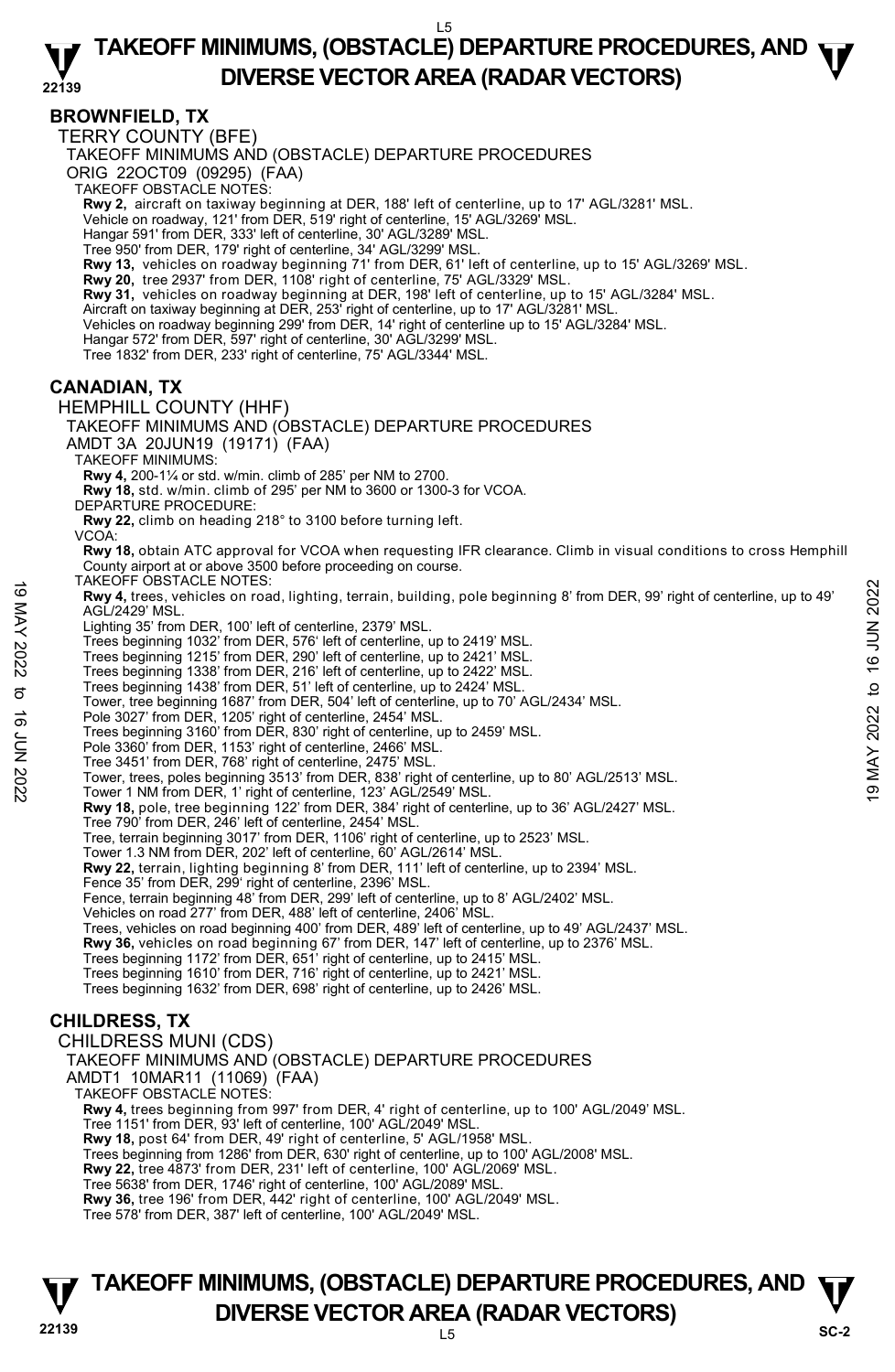### **CISCO, TX**

GREGORY M SIMMONS MEML (GZN)

TAKEOFF MINIMUMS AND (OBSTACLE) DEPARTURE PROCEDURES

AMDT 1 15AUG19 (22139) (FAA)

- TAKEOFF OBSTACLE NOTES:
- **Rwy 18,** pipeline 31' from DER, 432' right of centerline, 1725' MSL.

Trees beginning 89' from DER, 132' right of centerline, up to 1727' MSL/10' AGL.

- Tree 140' from DER, 475' left of centerline, 1739' MSL/42' AGL.
- Trees beginning 169' from DER, 388' right of centerline, up to 1737' MSL.
- Trees and pole beginning 558' from DER, 80' right of centerline, up to 1742' MSL/36' AGL.
- Trees beginning 1020' from DER, 267' left of centerline, up to 1743' MSL/40' AGL.
- **Rwy 36,** wall 48' from DER, 39' left of centerline, 1716' MSL/12' AGL.

Traverse way 99' from DER, left to right of centerline, 1713' MSL.

- Traverse way 177' from DER, 26' left of centerline, 1716' MSL.
- Traverse way 333' from DER, 71' right of centerline, 1716' MSL.
- Trees and poles beginning 381' from DER, 57' right of centerline, up to 1730' MSL/32' AGL.
- Trees beginning 642' from DER, 25' right of centerline, up to 1734' MSL/36' AGL.

#### **CLEBURNE, TX**

CLEBURNE RGNL (CPT)

TAKEOFF MINIMUMS AND (OBSTACLE) DEPARTURE PROCEDURES

ORIG-A 27JUN13 (13178) (FAA)

TAKEOFF MINIMUMS:

**Rwy 33**, 300-1½ or std. w/ min. climb of 422' per NM to 1200.

TAKEOFF OBSTACLE NOTES:

**Rwy 15,** multiple poles, beginning 952' from DER, 425' right of centerline, up to 30' AGL/883' MSL.<br>Tree 441' from DER, 501' right of centerline, 55' AGL/868' MSL.

- 
- Pole 1137' from DER, 742' left of centerline 35' AGL/875' MSL.
- **Rwy 33,** multiple trees, beginning 602' from DER, 300' left of centerline, up to 55' AGL/873' MSL.<br>Well drilling rig, 3268' from DER, 123' left of centerline, 174' AGL/1043' MSL.
- 
- Well drilling rig 1.2 NM from DER, 615' left of centerline, 104' AGL/976' MSL.
- Transmission pole, 1817' from DER, 183' left of centerline, 80' AGL/900' MSL.

# **COMMERCE, TX**

#### COMMERCE MUNI (2F7)

TAKEOFF MINIMUMS AND (OBSTACLE) DEPARTURE PROCEDURES AMDT 2 18NOV10 (10322) (FAA) Well drilling rig 1.2 NM from DER, 815' left of centerline, 104' AGL/976' MSL.<br>
Transmission pole, 1817' from DER, 183' left of centerline, 80' AGL/976' MSL.<br>
Transmission pole, 1817' from DER, 183' left of centerline, 80

- TAKEOFF MINIMUMS:
	- **Rwy 18**, 300-2 or std. w/ min. climb of 213' per NM to 900.
- DEPARTURE PROCEDURE:
- **Rwy 18,** climb heading 179° to 1100 before turning right.
- TAKEOFF OBSTACLE NOTES:
- **Rwy 18,** vehicle on road 7' from DER, 345' left of centerline, 15' AGL/524' MSL.
- Trees 725' from DER, 481' right of centerline, up to 100' AGL/609' MSL.
- Power line beginning 1.4 NM from DER, 1425' left of centerline, up to 200' AGL/759' MSL. **Rwy 36,** vehicle on road 9' from DER, 307' right of centerline, 15' AGL/534' MSL.
- 
- Terrain 15' from DER, 424' left of centerline, 519' MSL.
- Trees beginning 688' from DER, 127' right of centerline, up to 100' AGL/619' MSL.
- Vehicle on road 708' from DER, on centerline, 15' AGL/534' MSL.

Trees beginning 4694' from DER, 107' right of centerline, up to 100' AGL/639' MSL.

### **CORSICANA, TX**

C DAVID CAMPBELL FLD-CORSICANA MUNI (CRS)

TAKEOFF MINIMUMS AND (OBSTACLE) DEPARTURE PROCEDURES

ORIG 22SEP11 (22139) (FAA)

TAKEOFF MINIMUMS:

- **Rwys 2, 20,** NA-Turf. TAKEOFF OBSTACLE NOTES:
- 

**Rwy 14,** trees beginning 188' from DER, 43' left and right of centerline, up to 48' AGL/480' MSL.

- Terrain beginning 64' from DER, 16' left and right of centerline, 440' MSL.
- Vehicle on road 201' from DER, 349' right of centerline, 15' AGL/446' MSL. Power lines beginning 1071' from DER, 749' left of centerline, 40' AGL/479' MSL.
- 
- **Rwy 32,** trees beginning 208' from DER, 317' left and right of centerline, up to 51' AGL/500' MSL.
- Poles beginning 583' from DER, 384' right of centerline, up to 35' AGL/484' MSL. Bush, 70' from DER, 493' left of centerline, 11' AGL/460' MSL.

Vehicle on road beginning 482' from DER, on runway centerline, 15' AGL/468' MSL.

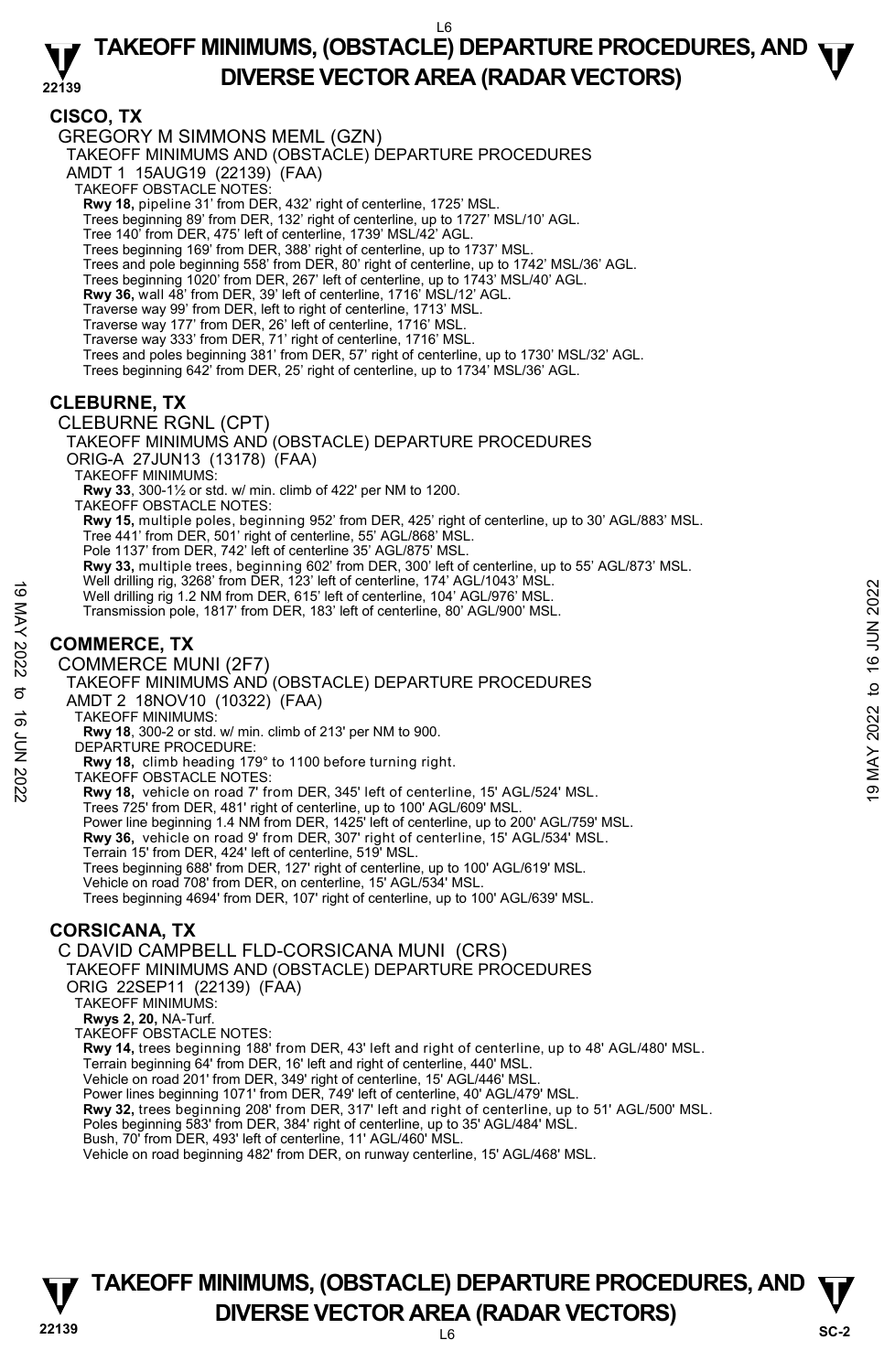#### **22139 TAKEOFF MINIMUMS, (OBSTACLE) DEPARTURE PROCEDURES, AND**  $\Psi$ **DIVERSE VECTOR AREA (RADAR VECTORS)**

#### **CROSBYTON, TX**

CROSBYTON MUNI (8F3)

TAKEOFF MINIMUMS AND (OBSTACLE)DEPARTURE PROCEDURES

ORIG-A 26APR18 (18116) (FAA)

TAKEOFF OBSTACLE NOTES:

**Rwy 17,** lighting 8' from DER, 33' left of centerline, 3014' MSL.

Vegetation 81' from DER, 332' right of centerline, 3' AGL/3015' MSL. **Rwy 35,** poles and transmission lines, beginning 819' from DER, 273' left and right of centerline, up to 35' AGL/3053' MSL.

Pole 862' from DER, 537' right of centerline, 3047' MSL.

#### **DALHART, TX**

DALHART MUNI (DHT)

TAKEOFF MINIMUMS AND (OBSTACLE) DEPARTURE PROCEDURES

ORIG-A 28FEB19 (19059) (FAA)

TAKEOFF MINIMUMS:

**Rwy 3,** 600-2¼ or std. w/min. climb of 275' per NM to 4500.

TAKEOFF OBSTACLE NOTES:

**Rwy 3,** tree 122' from DER, 465' left of centerline, 4001' MSL.

Tower 1.8 NM from DER, 1307' right of centerline, 343' AGL/4305' MSL. **Rwy 17,** lighting 0' from DER, 46' left of centerline, 1' AGL/3987' MSL.

Lighting 0' from DER, 47' right of centerline, 1' AGL/3987' MSL.

**Rwy 21,** tree 746' from DER, 122' left of centerline, 4006' MSL.

**Rwy 35,** wind indicator, tree beginning 91' from DER, 238' left of centerline, up to 13' AGL/4001' MSL.

Tree 251' from DER, 425' right of centerline, 4002' MSL.

Tree 517' from DER, 631' right of centerline, 4018' MSL.

# **DALLAS, TX**

#### ADDISON (ADS)

#### TAKEOFF MINIMUMS AND (OBSTACLE) DEPARTURE PROCEDURES

- AMDT 6A 24MAR22 (22083) (FAA)
- TAKEOFF MINIMUMS:

**Rwy 16,** 400-2½ or std. w/min. climb of 325' per NM to 1100.

TAKEOFF OBSTACLE NOTES:

**Rwy 16,** vehicles on road and in parking lots, railroads, and poles beginning 168' from DER, 118' right of centerline, up to 36' AGL/665' MSL. TAKEOFF MINIMUMS AND (OBSTACLE) DEPARTURE PROCEDURES<br>
AMDT 6A 24MAR22 (22083) (FAA)<br>
TAKEOFF MINIMUMS:<br>
TAKEOFF OBSTACLE NOTES:<br>
Ray 16, 400-2½ or std. w/min. climb of 325' per NM to 1100.<br>
TAKEOFF OBSTACLE NOTES:<br>
Ray 16

NAVAID, sign, vehicles in parking lots, railroads, poles, trees, and buildings beginning 316' from DER, 1' left of centerline, up to 50' AGL/683' MSL.

Pole and trees beginning 1705' from DER, 46' right of centerline up to 59' AGL/690' MSL.

Buildings beginning 3191' from DER, left and right of centerline, up to 149' AGL/787' MSL.

Building 1.1 NM from DER, 279' left of centerline, 229' AGL/850' MSL.

Building 1.9 NM from DER, 970' right of centerline, 345' AGL/975' MSL. Building 2.1 NM from DER, 58' right of centerline, 362' AGL/973' MSL.

**Rwy 34,** service road and buildings beginning 45' from DER, 458' right of centerline, up to 10' AGI/653' MSL. Sign, vehicles in parking lots, poles, buildings, and trees beginning 641' from DER, 335' left of centerline, up to 34' AGL/693'

MSL.

Sign, vehicles on road and in parking lots, poles, buildings, and trees beginning 651' from DER, 455' right of centerline, up to 37' AGL/696' MSL.

Buildings, poles, and trees beginning 1597' from DER, 3' right of centerline, up to 54' AGL/723' MSL.

Buildings, poles, and trees beginning 1667' from DER, 4' left of centerline, up to 47' AGL/716' MSL.

#### DALLAS EXEC (RBD)

TAKEOFF MINIMUMS AND (OBSTACLE) DEPARTURE PROCEDURES

AMDT 8 08NOV18 (21112) (FAA)

TAKEOFF MINIMUMS:

**Rwy 17**, 400-2¾ or std. w/min. climb of 220' per NM to 1200.

DEPARTURE PROCEDURE:

**Rwy 13,** climb heading 129° to 1800 before turning westbound. **Rwy 17,** climb heading 174° to 2600 before turning westbound.

**Rwy 31,** climb heading 309° to 1500 before turning southbound.

**Rwy 35,** climb heading 354° to 1400 before turning southbound.

TAKEOFF OBSTACLE NOTES:

**Rwy 13,** lighting 19' from DER, 116' left of centerline, 7' AGL/653' MSL.

Lighting 20' from DER, 115' right of centerline, 6' AGL/651' MSL.

Fence 108' from DER, 347' left of centerline, 10' AGL/658' MSL

**Rwy 17,** lighting 39' from DER, 116' right of centerline, 663' MSL. Lighting 40' from DER, 160' left of centerline, 5' AGL/664' MSL.

Tree 62' from DER, 436' left of centerline, 688' MSL.

Trees beginning 119' from DER, 301' right of centerline, up to 684' MSL.

Trees beginning 122' from DER, 404' left of centerline, up to 41' AGL/692' MSL.

Trees beginning 365' from DER, 340' left of centerline, up to 702' MSL.

Tower 2.2 NM from DER, 598' left of centerline, 310' AGL/1024' MSL.

# **TAKEOFF MINIMUMS, (OBSTACLE) DEPARTURE PROCEDURES, AND**  $\Psi$ **DIVERSE VECTOR AREA (RADAR VECTORS)** Sc-2

**CON'T**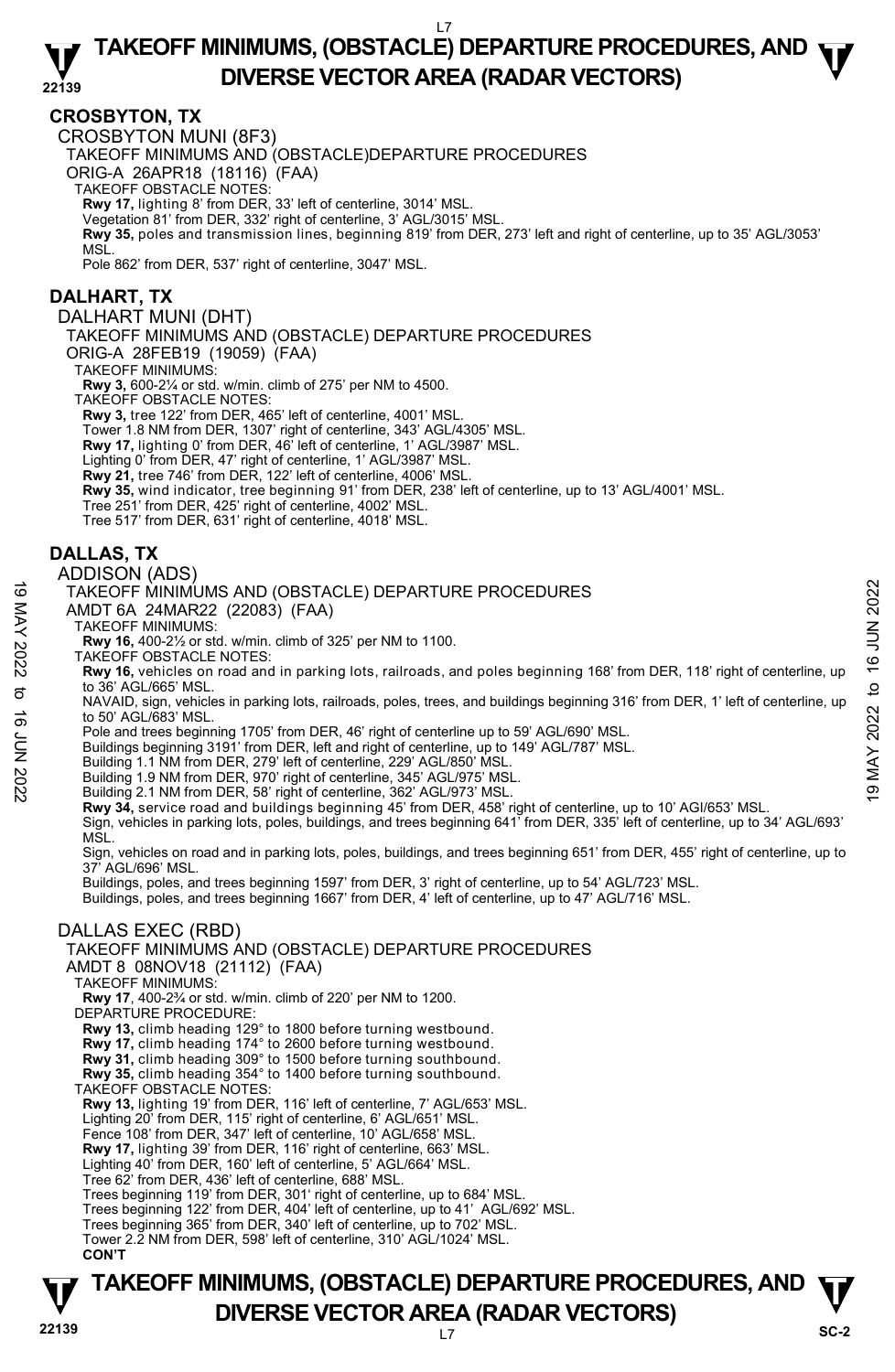#### **22139 TAKEOFF MINIMUMS, (OBSTACLE) DEPARTURE PROCEDURES, AND**  $\Psi$ **DIVERSE VECTOR AREA (RADAR VECTORS)**

**DALLAS, TX (CON'T)**  DALLAS EXEC (RBD) (CON'T)  **Rwy 17 (CON'T),** antenna 2.2 NM from DER, 583' left of centerline, 312' AGL/1026' MSL.  **Rwy 31,** tree 46' from DER, 256' left of centerline, 681' MSL. Trees beginning 81' from DER, 267' left of centerline, up to 683' MSL. Tree 159' from DER, 296' right of centerline, 672' MSL. Trees beginning 186' from DER, 304' left of centerline, up to 33' AGL/699' MSL. Trees beginning 347' from DER, 297' left of centerline, up to 700' MSL. Trees beginning 583' from DER, 72' right of centerline, up to 703' MSL. Tree 1818' from DER, 745' left of centerline, 722' MSL. Tree 2326' from DER, 802' left of centerline, 738' MSL. Tree 2535' from DER, 829' left of centerline, 740' MSL. **Rwy 35,** terrain 4' from DER, 10' right of centerline, 651' MSL. Trees, lighting beginning 9' from DER, 118' left of centerline, up to 37' AGL/675' MSL. Lighting 41' from DER, 159' right of centerline, 656' MSL. Building, trees beginning 82' from DER, 309' right of centerline, up to 671' MSL. Trees beginning 231' from DER, 521' left of centerline, up to 679' MSL. Trees beginning 402' from DER, 370' left of centerline, up to 680' MSL. Trees beginning 980' from DER, 284' right of centerline, up to 682' MSL. Tree 1288' from DER, 779' right of centerline, 685' MSL. Trees beginning 1386' from DER, 704' right of centerline, up to 691' MSL. DALLAS LOVE FLD (DAL) TAKEOFF MINIMUMS AND (OBSTACLE) DEPARTURE PROCEDURES AMDT 17 17AUG17 (21112) (FAA) TAKEOFF MINIMUMS: **Rwy 13L,** std. w/min. climb of 290' per NM to 1700. **Rwy 13R,** std. w/min. climb of 320' per NM to 1700. DEPARTURE PROCEDURE: **Rwys 31L/R,** climb heading 313° to 1300 before turning left. TAKEOFF OBSTACLE NOTES: **Rwy 13L,** pole 844' from DER, 637' left of centerline, 31' AGL/521' MSL. Pole 1166' from DER, 604' left of centerline, 32' AGL/525' MSI **Rwy 13R,** pole 662' from DER, 601' right of centerline, 29' AGL/501' MSL. Sign 778' from DER, 669' left of centerline, 30' AGL/503' MSL. Sign 1423' from DER, 763' left of centerline, 42' AGL/516' MSL. Stack 2234' from DER, 979' left of centerline, 62' AGL/537' MSL. **Rwy 31L,** lights 10' from DER, 55' left and 55' right of centerline, 1' AGL/477' MSL. **Rwy 31R,** pole 39' from DER, 500' left of centerline, 27' AGL/487' MSL. Pole 1531' from DER, 720' right of centerline, 61' AGL/521' MSL. MCKINNEY NTL (TKI) TAKEOFF MINIMUMS AND (OBSTACLE) DEPARTURE PROCEDURES AMDT 2A 23JUN16 (21112) (FAA) TAKEOFF OBSTACLE NOTES: **Rwy 18,** tree 2445' from DER, 689' right of centerline, 70' AGL/653' MSL. **Rwy 36,** tree 1126' from DER, 703' right of centerline, 35' AGL/610' MSL. **DALLAS-FORT WORTH, TX**  DALLAS-FORT WORTH INTL (DFW) TAKEOFF MINIMUMS AND (OBSTACLE) DEPARTURE PROCEDURES AMDT 7 27JAN22 (22027) (FAA) TAKEOFF MINIMUMS: **Rwy 35R,** 300-1¾ or std. w/min. climb of 230' per NM to 800, or alternatively, with std. takeoff minimums and a normal 200' per NM climb gradient, takeoff must occur no later than 1700 feet prior to DER. DEPARTURE PROCEDURE: **Rwy 35R,** climb heading 356° to 1200 before proceeding on course . TAKEOFF OBSTACLE NOTES: **Rwy 13R,** sign 104' from DER, 479' left of centerline, 3' AGL/581' MSL. **Rwy 18L,** terrain 1' from DER, 497' right of centerline, 577' MSL. **Rwy 31L,** sign 113' from DER, 390' right of centerline, 5' AGL/594' MSL. Tree 785' from DER, 696' right of centerline, 624' MSL. Trees beginning 795' from DER, 618' left of centerline, up to 630' MSL. Trees beginning 933' from DER, 712' right of centerline, up to 631' MSL. Trees beginning 1241' from DER, 743' right of centerline, up to 641' MSL. Trees beginning 1501' from DER, 741' right of centerline, up to 649' MSL. Tree 2034' from DER, 873' left of centerline, 654' MSL. Pole 3402' from DER, 1399' right of centerline, 708' MSL. Transmission line 3433' from DER, 1401' right of centerline, 110' AGL/718' MSL. Transmission lines beginning 4097' from DER, 1407' right of centerline, up to 105' AGL/730' MSL. **CON'T** TAKEOFF OBSTACLE NOTES:<br>
Rwy 13R, pole 844' from DER, 637' left of centerline, 31' AGL/521' MSL.<br>
Pole 1166' from DER, 604' left of centerline, 32' AGL/5025' MSL.<br>
Note 1166' from DER, 609' left of centerline, 42' AGL/503

# **22139** L8 **TAKEOFF MINIMUMS, (OBSTACLE) DEPARTURE PROCEDURES, AND**  $\Psi$ **DIVERSE VECTOR AREA (RADAR VECTORS)** SC-2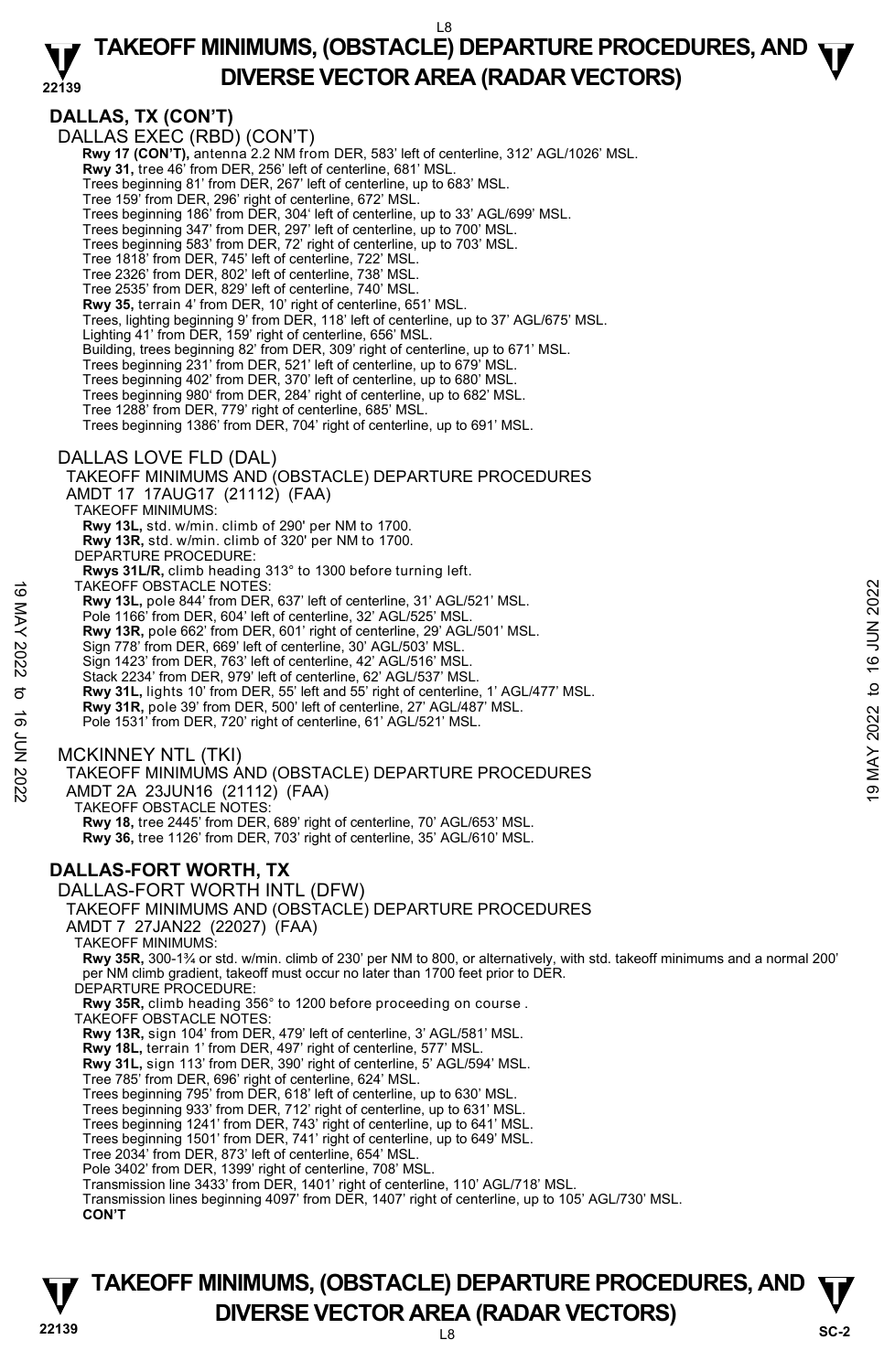# **TAKEOFF MINIMUMS, (OBSTACLE) DEPARTURE PROCEDURES, AND**  $\Psi$ **DIVERSE VECTOR AREA (RADAR VECTORS)**



# **22139** L9 **TAKEOFF MINIMUMS, (OBSTACLE) DEPARTURE PROCEDURES, AND**  $\Psi$ **DIVERSE VECTOR AREA (RADAR VECTORS)** SC-2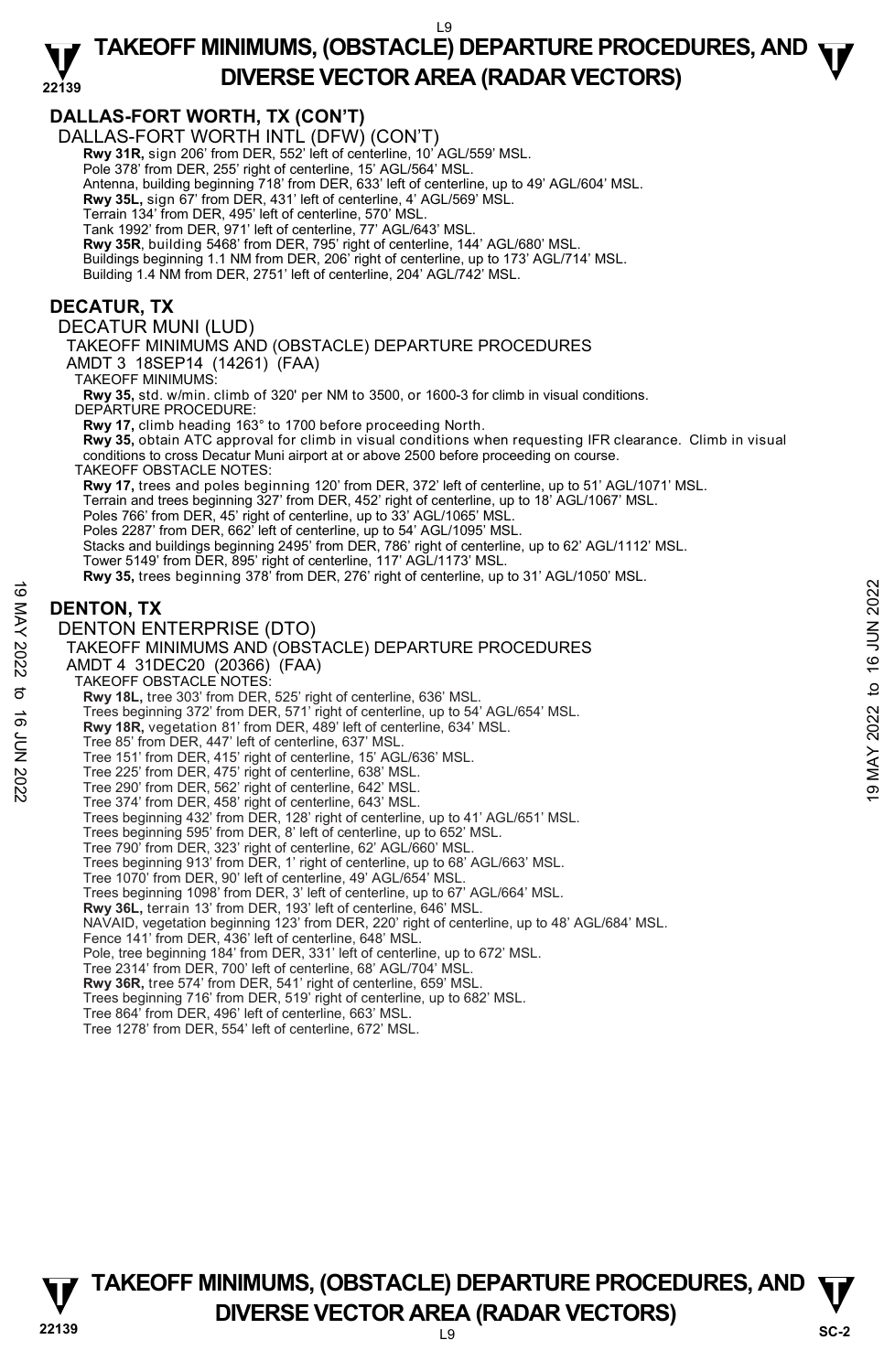#### **22139 TAKEOFF MINIMUMS, (OBSTACLE) DEPARTURE PROCEDURES, AND**  $\Psi$ **DIVERSE VECTOR AREA (RADAR VECTORS)**

#### **DUMAS, TX**

MOORE COUNTY (DUX)

TAKEOFF MINIMUMS AND (OBSTACLE) DEPARTURE PROCEDURES

ORIG 11FEB10 (10042) (FAA)

TAKEOFF OBSTACLE NOTES:

**Rwy 1,** multiple poles beginning 766' from DER, 455' right of centerline, up to 31' AGL/3724' MSL.<br>Multiple poles and buildings beginning 55' from DER, 438' left of centerline, up to 30' AGL/3723' MSL.

Vehicle on road 47' from DER, on centerline, 15' AGL/3712' MSL.

Trees 1240' from DER, 764' left of centerline, up to 100' AGL/3789' MSL.

Trees 2049' from DER, 933' right of centerline, up to 100' AGL/3790' MSL. **Rwy 19,** trees 226' from DER, 538' right of centerline, up to 100' AGL/3809' MSL.

Trees 228' from DER, 533' left of centerline, up to 100' AGL/3804' MSL.

**Rwy 14,** tree 879' from DER, on centerline, 100' AGL/3788' MSL.

**Rwy 32,** tree 1480' from DER, 15' left of centerline, 100' AGL/3794' MSL.

# **EASTLAND, TX**

#### EASTLAND MUNI (ETN)

TAKEOFF MINIMUMS AND (OBSTACLE) DEPARTURE PROCEDURES

AMDT 1 13JAN11 (11013) (FAA)

TAKEOFF MINIMUMS:

**Rwy 35,** std. w/min. climb of 215' per NM to 2300 or alternatively, with std. takeoff minimums and normal 200' per NM climb gradient, takeoff must occur no later than 1100' prior to DER, or 1000-3 for climb in visual conditions. DEPARTURE PROCEDURE:

**Rwy 17,** climb heading 175° to 2000' before turning East.

**Rwy 35,** for climb in visual conditions: cross Eastland Muni at or above 2300 MSL before proceeding on course. TAKEOFF OBSTACLE NOTES:

**Rwy 17,** tree 48' from DER, 317' left of centerline, 27' AGL/1466' MSL.

Tree 521' from DER, 541' left of centerline, 34' AGL/1465' MSL.

Tree 896' from DER, 408' left of centerline, 55' AGL/1482' MSL.

Pole 460' from DER, 439' left of centerline, 21' AGL/1457' MSL.

Pole 640' from DER, 466' left of centerline, 31' AGL/1463' MSL.

Pole 650' from DER, 277' left of centerline, 28' AGL/1465' MSL. Numerous trees and bushes beginning 15' from DER, 248' right of center line, up to 100' AGL/1488' MSL.

- Fence 81' from DER, 250' right of centerline, 4' AGL/1449' MSL.
- Train on rail 497' from DER left and right of centerline, 23' AGL/1463' MSL.

**Rwy 35,** numerous trees beginning 38' from DER, right and left of center line, up to 100' AGL/1580' MSL.<br>Numerous poles starting 1188' from DER, 64' right of centerline, up to 40' AGL/1588' MSL.<br>Pole 1683' from DER, 51' l Pole 640' from DER, 496' lett of centerline, 21 AGL/1463' MSL.<br>
Pole 640' from DER, 466' left of centerline, 28' AGL/1465' MSL.<br>
Numerous trees and bushes beginning 15' from DER, 248' right of center line, up to 100' AGL/

Pole 2610' from DER, 166' left of centerline, 20' AGL/1561' MSI

Catenary 1068' from DER, left to right of centerline, 52' AGL/1581' MSL.

Ground 76' from DER, left and right of centerline, 1565' MSL.

Vehicle on road 1291' from DER, left and right of centerline, 15' AGL/1572 MSL.

Oil well 1287' from DER, 293' left of centerline, 16' AGL/1519' MSL.

Oil well 2033' from DER, 499' right of centerline, 14' AGL/1531' MSL.

### **ENNIS, TX**

ENNIS MUNI (F41)

TAKEOFF MINIMUMS AND (OBSTACLE) DEPARTURE PROCEDURES ORIG-A 30JAN10 (20030) (FAA) TAKEOFF OBSTACLE NOTES: **Rwy 16**, vehicle on road 362' from DER, 561' right of centerline, 15' AGL/494' MSL.

Trees beginning 870' from DER, left and right of centerline, up to 100'/AGL 579' MSL.<br>**Rwy 34,** vehicles on road beginning 423' from DER, left and right of centerline, up to 15' AGL/534' MSL. Trees beginning 40' from DER, 300' left of centerline, up to 100' AGL/609' MSL. Trees beginning 40' from DER, 300' right of centerline, up to 100' AGL/609' MSL.

### **FLOYDADA, TX**

FLOYDADA MUNI (41F) TAKEOFF MINIMUMS AND (OBSTACLE) DEPARTURE PROCEDURES ORIG 22OCT09 (09295) (FAA) TAKEOFF OBSTACLE NOTES: **Rwy 17,** silo 3320' from DER, 355' right of centerline, 149' AGL/3329' MSL. Building 3648' from DER, 248' right of centerline, 108' AGL/3289' MSL. **Rwy 35,** road and vehicle beginning 525' from DER, 19' left and right of centerline, up to 15' AGL/3202' MSL.



# **22139** L10 **TAKEOFF MINIMUMS, (OBSTACLE) DEPARTURE PROCEDURES, AND**  $\Psi$ **DIVERSE VECTOR AREA (RADAR VECTORS)** SC-2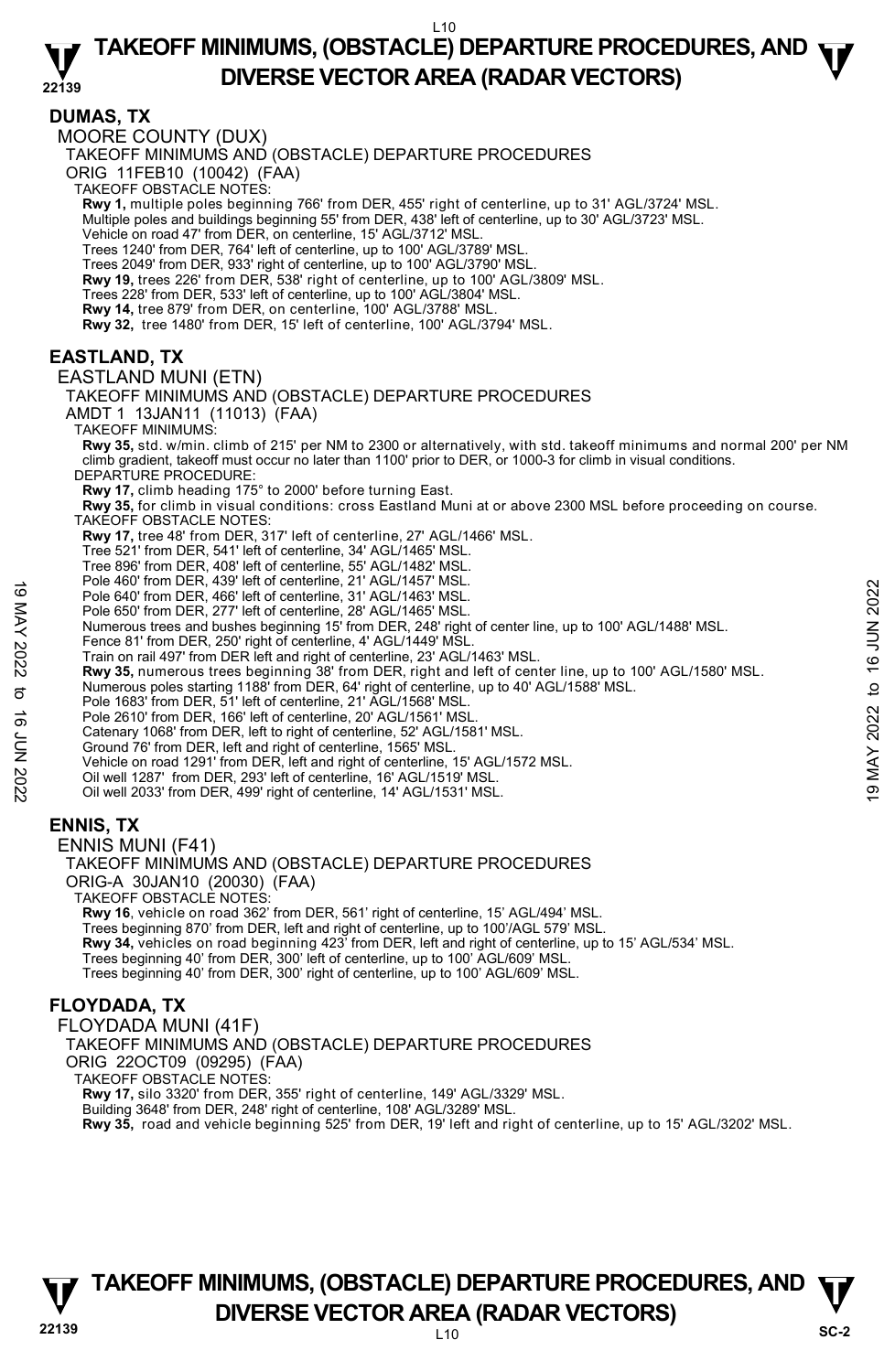#### **22139 TAKEOFF MINIMUMS, (OBSTACLE) DEPARTURE PROCEDURES, AND**  $\Psi$ **DIVERSE VECTOR AREA (RADAR VECTORS)**

### **FOLLETT, TX**

FOLLETT-LIPSCOMB COUNTY (T93)

TAKEOFF MINIMUMS AND (OBSTACLE) DEPARTURE PROCEDURES

ORIG 03JUN10 (10154) (FAA)

TAKEOFF OBSTACLE NOTES:

**Rwy 17,** tree 3005' from DER, 346' right of centerline, 50' AGL/2689' MSL.

Tree 444' from DER, 595' left of centerline, 50' AGL/2639' MSL.

Vehicle 546' from DER, 350' left of centerline, 15' AGL/2624' MSL.

**Rwy 35,** tree 643' from DER, 624' right of centerline, 50' AGL/2579' MSL.

## **FORT WORTH, TX**

BOURLAND FLD (50F)

TAKEOFF MINIMUMS AND (OBSTACLE) DEPARTURE PROCEDURES

AMDT 2 18SEP14 (21112) (FAA)

TAKEOFF MINIMUMS:

**Rwy 17,** 300-2 or std. w/min. climb of 512' per NM to 1300.

DEPARTURE PROCEDURE:

**Rwy 17,** climb heading 165° to 1400 before turning right.

TAKEOFF OBSTACLE NOTES:

**Rwy 17,** trees beginning 9' from DER, 87' right of centerline, up to 60' AGL/886' MSL.

Trees beginning 17' from DER, 113' left of centerline, up to 57' AGL/886' MSL.

Trees 188' from DER, 28' left of centerline, up to 15' AGL/844' MSL.

Terrain, pole, vehicles on road, and trees beginning 680' from DER, 15' right of centerline, up to 38' AGL/988' MSL.

Terrain, vehicles on road, and trees beginning 871' from DER, 10' left of centerline, up to 47' AGL/987' MSL.

Trees 2723' from DER, 533' right of centerline, up to 32' AGL/1011' MSL.

Transmission tower 1.4 NM from DER, 2471' right of centerline, 123' AGL/1123' MSL. Transmission tower 1.5 NM from DER, 2849' right of centerline, 93' AGL/1092' MSL.

**Rwy 35,** terrain, fences, vehicles in parking lot, vehicles on road, signs, poles, and trees beginning 22' from DER, 30' left of centerline, up to 26' AGL/935' MSL.

Terrain, fences, vehicles on road, poles, trees, and signs beginning 165' from DER, 42' right of centerline, up to 42' AGL/925' MSL.

Terrain, vehicles in parking lot, vehicles on road, and trees beginning 1013' from DER, 29' right of centerline, up to 15' AGL/956' MSL.

Terrain, vehicles in parking lot, vehicles on road, and trees beginning 2606' from DER, 328' right of centerline, up to 16' AGL/995' MSL. 19 MSL.<br>
MSL.<br>
MSL.<br>
MSL.<br>
MSL.<br>
Terrain, vehicles in parking lot, vehicles on road, and trees beginning 1013' from DER, 29' right of centerline, up to 15'<br>
AGL/995' MSL.<br>
Terrain, vehicles in parking lot, vehicles on ro

Terrain, vehicles in parking lot, vehicles on road, and trees beginning 2433' from DER, 663' left of centerline, up to 17' AGL/1006' MSL.

### FORT WORTH ALLIANCE (AFW)

TAKEOFF MINIMUMS AND (OBSTACLE) DEPARTURE PROCEDURES

#### AMDT 2 29MAR18 (18088) (FAA)

#### TAKEOFF MINIMUMS:

**Rwy 16L, 16R,** 300-2¼ or std. w/min. climb of 220' per NM to 1100, or alternatively with std. takeoff minimums and a normal 200' per NM climb gradient, takeoff must occur no later than 1900 feet prior to DER.

DEPARTURE PROCEDURE

**Rwy 16R,** climb heading 166° to 1100 before turning right.

TAKEOFF OBSTACLE NOTES:

**Rwy 16L,** vehicles on road beginning 59' from DER, 481' left of centerline, up to 677' MSL.

Multiple poles beginning 1069' from DER, 689' left of centerline, up to 43' AGL/700' MSL.

Water tower 1.7 NM from DER, 3109' right of centerline, 154' AGL/961' MSL.

**Rwy 16R,** fence 3' from DER, 249' right of centerline, 8' AGL/669' MSL.

Vehicles on road beginning 5' from DER, 10' right of centerline, up to 677' MSL. Pole 1303' from DER, 518' right of centerline, 36' AGL/698' MSL.

Pole 1579' from DER, 876' right of centerline, 37' AGL/709' MSL.

Water tower 1.7 NM from DER, 2509' right of centerline, 154' AGL/961' MSL.

#### FORT WORTH MEACHAM INTL (FTW)

TAKEOFF MINIMUMS AND (OBSTACLE) DEPARTURE PROCEDURES

AMDT 8 08NOV18 (18312) (FAA)

TAKEOFF MINIMUMS:

**Rwy 34**, 300-2 or std. w/min. climb of 225' per NM to 1100, or alternatively, with std. takeoff minimums and a normal 200' per NM climb gradient, takeoff must occur no later than 2000' prior to DER.

**Rwy 35,** 300-1¼ or std. w/min. climb of 210' per NM to 900, or alternatively, with std. takeoff minimums and a normal 200' per NM climb gradient, takeoff must occur no later than 1200' prior to DER.

DEPARTURE PROCEDURE

**Rwy 16,** climb heading 166° to 1600 before proceeding on course.

**Rwy 17,** climb heading 164° to 1600 before proceeding on course.

TAKEOFF OBSTACLE NOTES:

**Rwy 16,** traverse way 587' from DER, 644' left of centerline, 689' MSL. **Rwy 17,** vegetation 16' from DER, 159' right of centerline, 674' MSL.

Pole 140' from DER, 454' left of centerline, 34' AGL/677' MSL.

Trees and building beginning 506' from DER, 464' left of centerline, up to 69' AGL/718' MSL. Tower, antennas, pole, and buildings beginning 956' from DER, 374' left of centerline, up to 59' AGL/722' MSL.

#### **22139** L11 **TAKEOFF MINIMUMS, (OBSTACLE) DEPARTURE PROCEDURES, AND**  $\Psi$ **DIVERSE VECTOR AREA (RADAR VECTORS)** SC-2  **CON'T**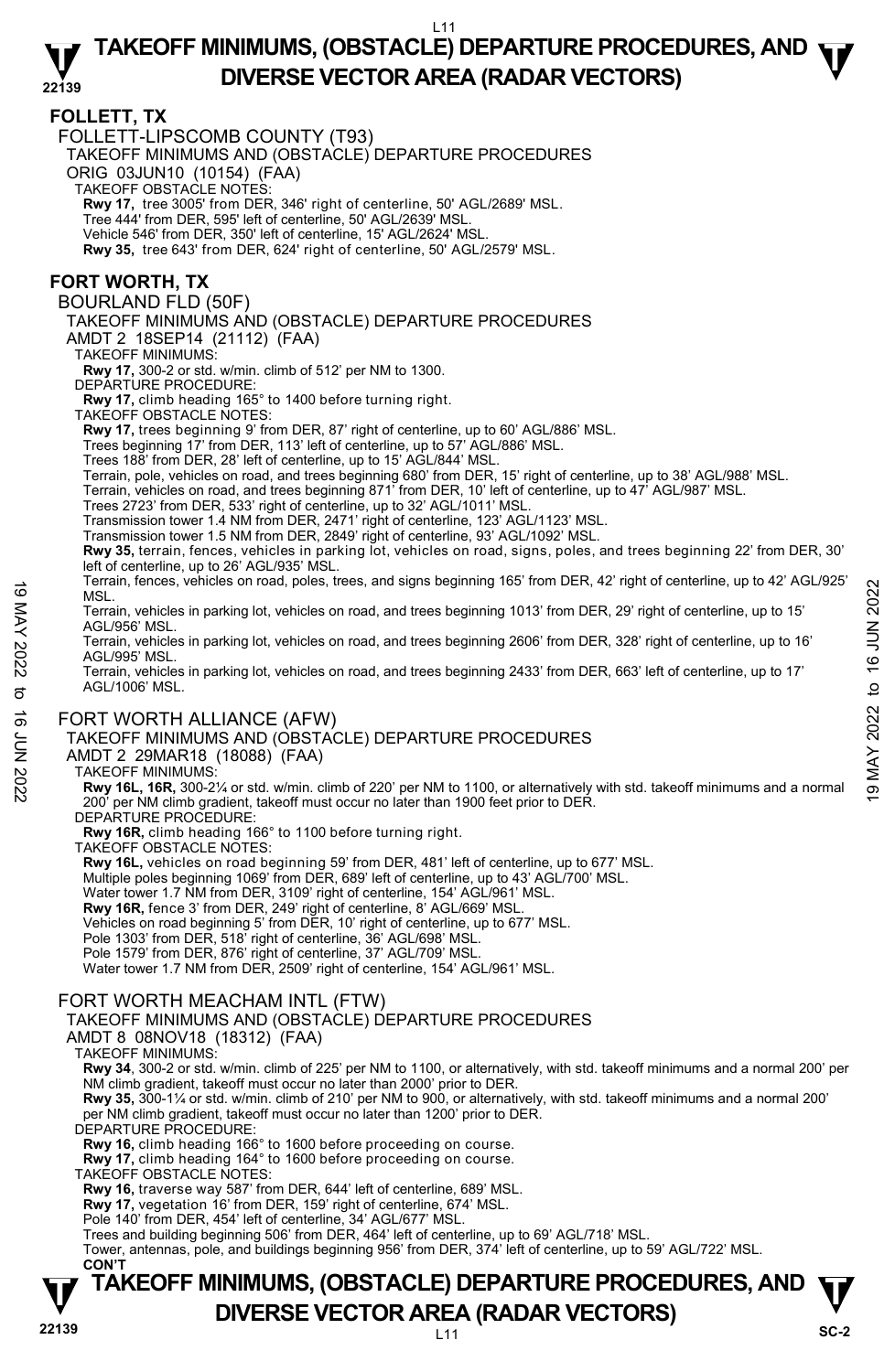#### **22139 TAKEOFF MINIMUMS, (OBSTACLE) DEPARTURE PROCEDURES, AND**  $\Psi$ **DIVERSE VECTOR AREA (RADAR VECTORS)**

### **FORT WORTH, TX (CON'T)**

FORT WORTH MEACHAM INTL (FTW) (CON'T)

**Rwy 34,** traverse ways beginning 5' from DER, 236' left of centerline, up to 722' MSL.<br>Tree and poles beginning 974' from DER, 681' right of centerline, up to 746' MSL.

Pole 2351' from DER, 986' right of centerline, 39' AGL/770' MSL.

Pole 2469' from DER, 1138' right of centerline, 35' AGL/774' MSL. Pole 2628' from DER, 1167' right of centerline, 47' AGL/787' MSL.

Elevator and building beginning 1.5 NM from DER, 2768' right of centerline, 254' AGL/970' MSL.

**Rwy 35,** trees and traverse way beginning 0' from DER, 248' left of centerline, up to 690' MSL.

Terrain beginning 19' from DER, 342' right of centerline, up to 687' MSL. Trees beginning 302' from DER, 479' left of centerline, up to 51' AGL/691' MSL.

Traverse way, terrain, poles, and fence beginning 328' from DER, 229' right of centerline, up to 697' MSL.

Terrain 978' from DER, 695' right of centerline, 701' MSL.

Traverse way, terrain, and fence beginning 990' from DER, 661' right of centerline, up to 713' MSL. Traverse way, fence, and terrain beginning 1008' from DER, 118' right of centerline, up to 714' MSL.

Tree 1342' from DER, 838' left of centerline, 29' AGL/705' MSL.

Traverse way and dam beginning 1343' from DER, 1' right of centerline, up to 715' MSL. Sign 1531' from DER, 282' left of centerline, 6' AGL/707' MSL.

Traverse way beginning 1584' from DER, 718' right of centerline, 720' MSL.

Pole 3020' from DER, 1209' left of centerline, 62' AGL/755' MSL.

Transmission line beginning 6006' from DER, 1288' left of centerline, up to 99' AGL/821' MSL. Transmission line 1 NM from DER, 1957' left of centerline, 98' AGL/826' MSL.

#### FORT WORTH SPINKS (FWS)

TAKEOFF MINIMUMS AND (OBSTACLE) DEPARTURE PROCEDURES AMDT 3A 27JAN22 (22083) (FAA) TAKEOFF MINIMUMS: **Rwys 18L, 36R**, NA-Environmental DEPARTURE PROCEDURE: **Rwy 18R,** climb heading 177° to 1200 before turning right. TAKEOFF OBSTACLE NOTES: **Rwy 18R,** transmission line 2482' from DER, 1003' right of centerline, 64' AGL/752' MSL. Tree 4909' from DER, 1556'left of centerline, 830' MSL. **Rwy 36L,** transmission line 2942' from DER, 1189' left of centerline, 95' AGL/795' MSL. KENETH COPELAND (4T2) TAKEOFF MINIMUMS AND (OBSTACLE) DEPARTURE PROCEDURES ORIG 05JAN17 (17005) (FAA) TAKEOFF OBSTACLE NOTES: **Rwy 17,** trees, wall, and rd beginning 7' from DER, 65' right of centerline, up to 79' AGL/732' MSL. Wsk, grd, and trees beginning 46' from DER, 214' left of centerline, up to 24' AGL/685' MSL. Trees beginning 470' from DER, 291' left of centerline, up to 41' AGL/710' MSL. Trees beginning 1902' from DER, 390' left of centerline, up to 79' AGL/727' MSL. Trees beginning 1986' from DER, 559' left of centerline, up to 82' AGL/729' MSL. Trees beginning 2382' from DER, 885' left of centerline, up to 86' AGL/742' MSL. **Rwy 35,** wall 2' from DER, 228' right of centerline, 3' AGL/691' MSL. Grd 7' from DER, 189' left of centerline, 1' AGL/689' MSL. Grd beginning 8' from DER, 359' right of centerline, up to 698' MSL. Tree 53' from DER, 354' left of centerline, 21' AGL/700' MSL. Trees, grd beginning 117' from DER, 200' right of centerline, up to 30' AGL/716' MSL. Rd, trees beginning 241' from DER, 271' right of centerline, up to 20' AGL/719' MSL. Trees beginning 285' from DER, 487' left of centerline, up to 43' AGL/714' MSL. Trees beginning 913' from DER, 610' right of centerline, up to 44' AGL/726' MSL. Trees beginning 1000' from DER, 235' right of centerline, up to 44' AGL/728' MSL. Trees beginning 2040' from DER, 99' left of centerline, up to 99' AGL/751' MSL. **FORT WORTH NAS JRB (CARSWELL FLD) (KNFW)**  TAKEOFF OBSTACLE NOTES:<br>
Tree 4909 from DER, 1556'left of centerline, 830' MSL.<br>
Tree 4909 from DER, 1556'left of centerline, 830' MSL.<br>
Note 16 4909 from DER, 1569'left of centerline, 830' MSL.<br>
Rwy 36L, transmission lin

#### FORT WORTH, TX

TAKEOFF MINIMUMS AND (OBSTACLE) DEPARTURE PROCEDURES AMDT 1 24FEB22 (22055) (USN)

TAKEOFF OBSTACLE NOTES:

**Rwy 18,** antenna 1' from DER, 249' right of centerline, 13' AGL/652' MSL. Terrain 0' from DER, 500' left of centerline, 653' MSL.

Terrain 1014' from DER, 772' right of centerline, 677' MSL.

Terrain 380' from DER, 602' right of centerline, 667' MSL.

**22139** L12 **TAKEOFF MINIMUMS, (OBSTACLE) DEPARTURE PROCEDURES, AND**  $\Psi$ **DIVERSE VECTOR AREA (RADAR VECTORS)** SC-2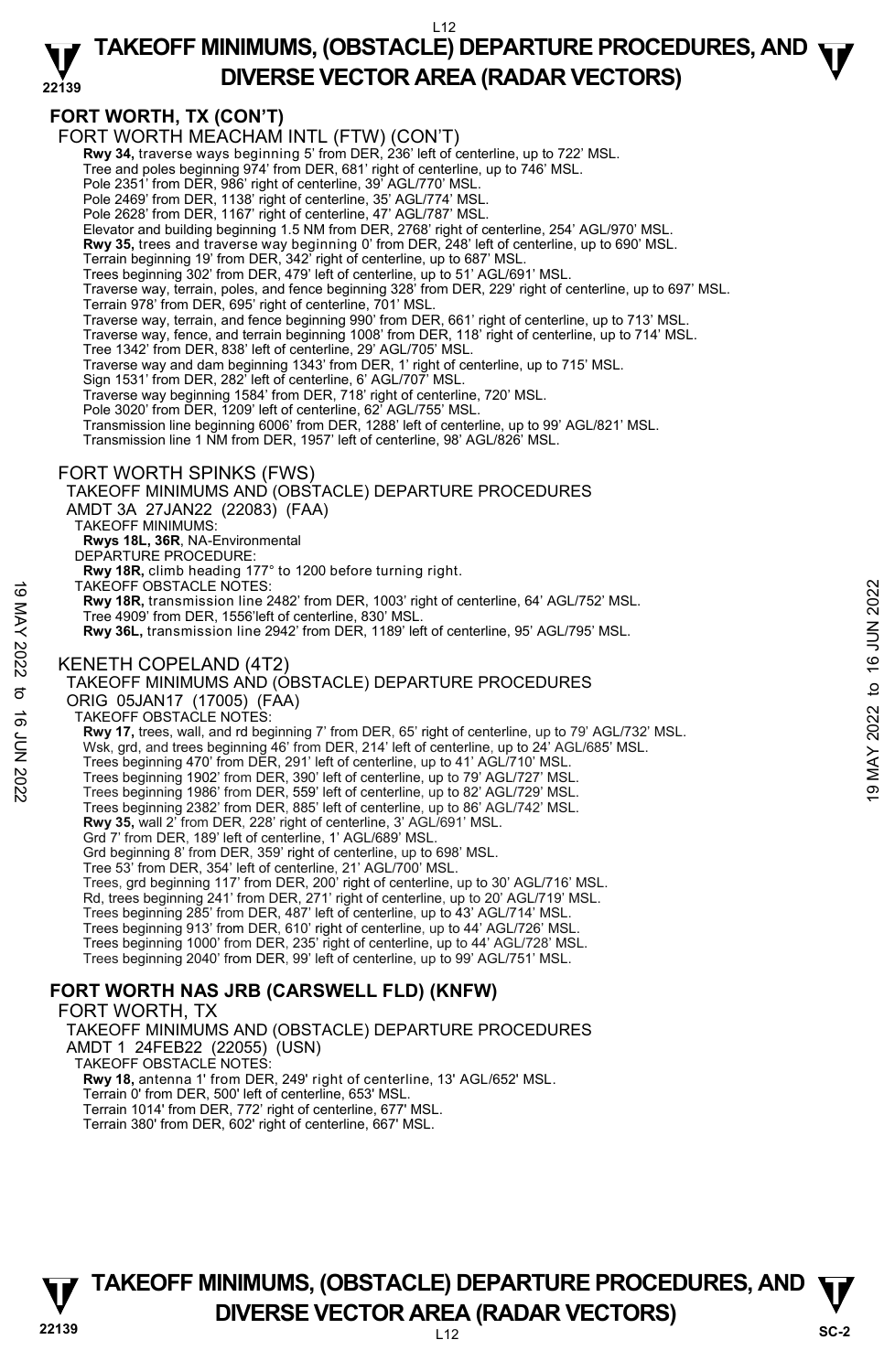#### **22139 TAKEOFF MINIMUMS, (OBSTACLE) DEPARTURE PROCEDURES, AND**  $\Psi$ **DIVERSE VECTOR AREA (RADAR VECTORS)**

### **GAINESVILLE, TX**

GAINESVILLE MUNI (GLE) TAKEOFF MINIMUMS AND (OBSTACLE) DEPARTURE PROCEDURES AMDT 1 05JAN17 (17005) (FAA) TAKEOFF OBSTACLE NOTES: **Rwy 13,** trees beginning 13' from DER, 147' left of centerline, up to 12' AGL/804' MSL.<br>Tree 185' from DER, 513' left of centerline, 18' AGL/809' MSL. **Rwy 18,** REIL 41' from DER, 126' right of centerline, 2' AGL/794' MSL. REIL 42' from DER, 125' left of centerline, 3' AGL/794' MSL. Tree 85' from DER, 468' left of centerline, 24' AGL/815' MSL. Tree and poles beginning 156' from DER, 502' left of centerline, up to 32' AGL/822' MSL. Vent on bldg and poles beginning 478' from DER, 500' left of centerline, up to 827' MSL. **Rwy 31,** tree 18' from DER, 237' right of centerline, 22' AGL/847' MSL.<br>Trees beginning 23' from DER, 271' right of centerline, up to 24' AGL/850' MSL. Trees and fence beginning 148' from DER, 335' right of centerline, up to 28' AGL/855' MSL. Vent on bldg 613' from DER, 641' left of centerline, 854' MSL. Vent on bldg and bldgs beginning 737' from DER, 524' left of centerline, up to 857' MSL. Trees beginning 1610' from DER, 519' left of centerline, up to 873' MSL. Trees beginning 1711' from DER, 114' left of centerline, up to 64' AGL/885' MSL. Trees beginning 1824' from DER, 29' left of centerline, up to 886' MSL. Trees beginning 1940' from DER, 52' left of centerline, up to 76' AGL/890' MSL. Trees beginning 1990' from DER, 8' left of centerline, up to 77' AGL/895' MSL. Tree 2227' from DER, 142' right of centerline, 68' AGL/885' MSL. Tree 2597' from DER, 674' right of centerline, 69' AGL/893' MSL. **Rwy 36,** REIL 37' from DER, 124' left of centerline, 3' AGL/847' MSL. REIL 37' from DER, 124' right of centerline, 3' AGL/847' MSL. Bush, grd, and fence beginning 115' from DER, 299' right of centerline, up to 868' MSL. Fence and grd beginning 150' from DER, 417' left of centerline, up to 5' AGL/864' MSL. Tree, bush, and grd beginning 337' from DER, 369' left of centerline, up to 865' MSL. Fence and grd beginning 596' from DER, 400' left of centerline, up to 868' MSL. Bush 799' from DER, 514' right of centerline, 871' MSL. Fence 806' from DER, 364' left of centerline, 869' MSL. Tree 947' from DER, 429' right of centerline, 873' MSL. Tree 1060' from DER, 459' left of centerline, 878' MSL. Poles and trees beginning 1233' from DER, 57' left of centerline, up to 31' AGL/890' MSL. Poles and tree beginning 1289' from DER, 131' right of centerline, up to 33' AGL/882' MSL. Tree 2642' from DER, 466' left of centerline, 922' MSL. Fence 806' from DER, 364' left of centerline, 869' MSL.<br>
Tree 947' from DER, 364' left of centerline, 869' MSL.<br>
Tree 1060' from DER, 459' light of centerline, 873' MSL.<br>
Poles and tree beginning 1233' from DER, 57' left

### **GILMER, TX**

FOX STEPHENS FLD - GILMER MUNI (JXI) TAKEOFF MINIMUMS AND (OBSTACLE) DÈPARTURE PROCEDURES AMDT 1 19SEP13 (21112) (FAA) TAKEOFF MINIMUMS: **Rwy 18,** 300-1 or std. w/min. climb of 445' per NM to 700. DEPARTURE PROCEDURE: **Rwy 18,** climb heading 177° to 1000 before turning left. TAKEOFF OBSTACLE NOTES: **Rwy 18,** trees beginning 262' from DER, 226' left of centerline, up to 100' AGL/529' MSL. Trees beginning 495' from DER, 125' right of centerline, up to 100' AGL/569' MSL. **Rwy 36,** trees beginning 12' from DER, 131' left of centerline, up to 100' AGL/510' MSL. Trees beginning 236' from DER, 34' right of centerline, up to 100' AGL/509' MSL. Tree 2400' from DER, 436' left of centerline, 100' AGL/519' MSL. Light tower 2806' from DER, 825' right of centerline, 150' AGL/540' MSL. Light tower 3277' from DER, 1284' right of centerline, 150' AGL/546' MSL. Tree 3820' from DER, 728' left of centerline, 100' AGL/539' MSL.

# **GLADEWATER, TX**

GLADEWATER MUNI (07F) TAKEOFF MINIMUMS AND (OBSTACLE) DEPARTURE PROCEDURES

AMDT 1 02JUN11 (11153) (FAA)

TAKEOFF MINIMUMS:

**Rwy 17,** 300-1¾ or std. w/min. climb of 285' per NM to 600. **Rwy 32,** 300-1.

**Rwy 35,** Std. w/min. climb of 280' per NM to 1300 or 1100-2 ½ for climb in visual conditions.

DEPARTURE PROCEDURE

**Rwy 32,** climb heading 320° to 1100 before turning right.

**Rwy 35,** for climb in visual conditions cross Gladewater Municipal Airport at or above 1200 before proceeding on course.

**CON'T** 

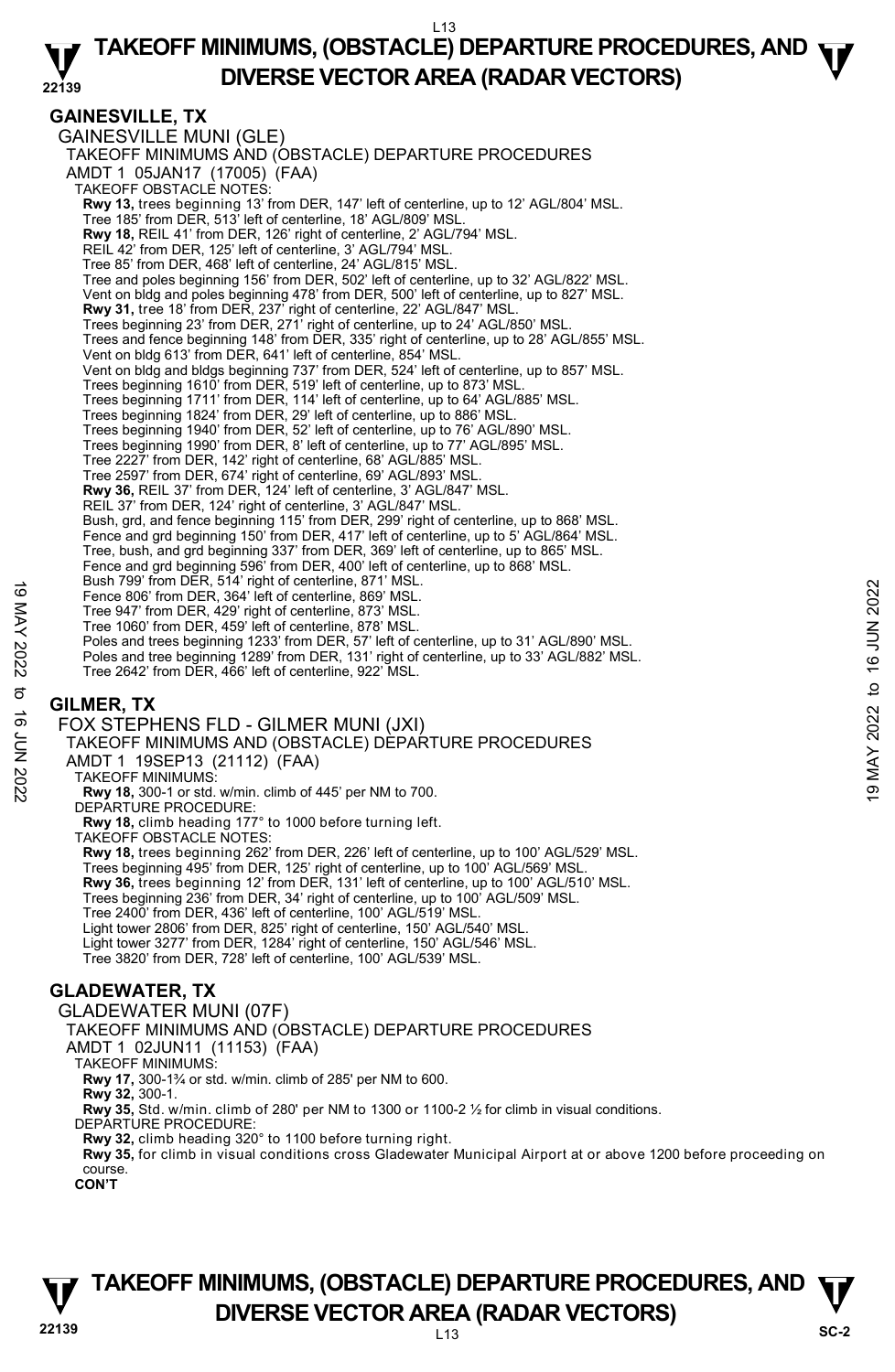#### **22139 TAKEOFF MINIMUMS, (OBSTACLE) DEPARTURE PROCEDURES, AND**  $\Psi$ **DIVERSE VECTOR AREA (RADAR VECTORS)**

# **GLADEWATER, TX (CON'T)**

GLADEWATER MUNI (07F) (CON'T) TAKEOFF OBSTACLE NOTES:

**Rwy 14,** vehicles on roadway beginning 450' from DER, left and right of centerline, up to 17' AGL/311' MSL.

Trees beginning 770' from DER, left and right of centerline, up to 100' AGL/394' MSL. Power lines 3524' from DER, left to right of centerline, 150' AGL/420' MSL.

**Rwy 17,** vehicles on roadway beginning 212' from DER, left and right of centerline, up to 17' AGL/311' MSL.

Trees beginning 624' from DER, left and right of centerline, up to 100' AGL/509' MSL. Power lines 1807' from DER, left to right of centerline, 150' AGL/439' MSL.

**Rwy 32,** trees beginning 12' from DER, left and right of centerline, up to 100' AGL/429' MSL. **Rwy 35,** trees beginning 47' from DER, left and right of centerline, up to 100' AGL/429' MSL.

Power lines 1.4 NM from DER, 844' right of centerline, 75' AGL/520' MSL.

#### **GRAFORD, TX**

POSSUM KINGDOM (F35)

TAKEOFF MINIMUMS AND (OBSTACLE) DEPARTURE PROCEDURES

ORIG-A 03JUN10 (10154) (FAA)

TAKEOFF MINIMUMS:

**Rwy 20,** 400-2½ or std. w/ a min. climb of 212' per NM to 1500 or alternatively, with standard takeoff minimums and a normal 200' per NM climb gradient, takeoff must occur no later than 1600' prior to DER. DEPARTURE PROCEDURE:

**Rwy 20,** climb heading 204° to 1500 before turning left.

TAKEOFF OBSTACLE NOTES:

**Rwy 2,** trees beginning 31' from DER, 22' left of centerline, up to 100' AGL/1099' MSL. Trees beginning 1023' from DER, 114' right of centerline, up to 100' AGL/1129' MSL. **Rwy 20,** vehicle on roadway 116' from DER, 498' right of centerline, 15' AGL/1024' MSL. Trees beginning 494' from DER, 126' right of centerline, up to 100' AGL/1109' MSL. Trees beginning 977' from DER, 115' left of centerline, up to 100' AGL/1109' MSL. Trees beginning 2.29 miles from DER, 1679' left of centerline, up to 100' AGL/1329' MSL.

#### **GRAHAM, TX**

GRAHAM MUNI (RPH) TAKEOFF MINIMUMS AND (OBSTACLE) DEPARTURE PROCEDURES AMDT 3 20JUN19 (19171) (FAA) TAKEOFF MINIMUMS: **Rwy 3,** 300-1⅝ or std. w/min. climb of 210' per NM to 1400. **Rwy 36**, 300-1⅝. DEPARTURE PROCEDURE: **Rwy 18,** climb heading 190° to 2000 before turning east. **Rwy 21,** climb heading 227° to 2000 before turning north. TAKEOFF OBSTACLE NOTES: **Rwy 3**, trees beginning 46' from DER, 91' right of centerline, up to 1149' MSL.<br>Tree 92' from DER, 240' left of centerline, 1123' MSL. Tree 253' from DER, 253' left of centerline, 1131' MSL. Tree 322' from DER, 354' left of centerline, 1133' MSL. Tree 424' from DER, 290' left of centerline, 1140' MSL. Tree 439' from DER, 90' left of centerline, 1145' MSL. Tree 550' from DER, 313' left of centerline, 1146' MSL. Tree 554' from DER, 219' left of centerline, 1148' MSL. Pole, tower, tree beginning 599' from DER, 11' left of centerline, up to 38' AGL/1154' MSL. Trees beginning 734' from DER, 88' right of centerline, up to 1151' MSL. Tree 1.3 NM from DER, 2322' left of centerline, 100' AGL/1329' MSL. **Rwy 18,** trees beginning 102' from DER, 31' left of centerline, up to 100' AGL/1199' MSL. Tree 179' from DER, 282' right of centerline, 100' AGL/1199' MSL. **Rwy 21,** trees beginning 24' from DER, 32' left of centerline, up to 1127' MSL. Tree 33' from DER, 373' right of centerline, 1124' MSL. Pole, tree beginning 35' from DER, 82' right of centerline, up to 29' AGL/1139' MSL. Pole, tree, transmission line beginning 229' from DER, 252' right of centerline, up to 45' AGL/1159' MSL. Transmission line beginning 1598' from DER, 106' left of centerline, up to 80' AGL/1170' MSL. **Rwy 36,** other 0' from DER, 53' left of centerline, 7' AGL/1113' MSL. Pole 21' from DER, 195' left of centerline, 30' AGL/1141' MSL. Vehicles on roadway beginning 48' from DER, 148' left of centerline, up to 17' AGL/1156' MSL. Fence 53' from DER, 20' right of centerline, 7' AGL/1113' MSL. Pole 86' from DER, 381' left of centerline, 50' AGL/1168' MSL. Vehicles on roadway, bldg beginning 165' from DER, 115' right of centerline, up to 17' AGL/1126' MSL. Tree, bldg beginning 212' from DER, 65' left of centerline, up to 100' AGL/1259' MSL. Bldg 369' from DER, 47' right of centerline, 20' AGL/1129' MSL. Tree 923' from DER, 735' left of centerline, 100' AGL/1339' MSL. **GRAHAM, TX**<br>
SGRAHAM MUNI (RPH)<br>  $\leq$  GRAHAM MUNI (RPH)<br>  $\leq$  TAKEOFF MINIMUMS AND (OBSTACLE) DEPARTURE PROCEDURES<br>
AMDT 3 20JUNA 9 (19171) (FAA)<br>
TAKEOFF MINIMUMS:<br>
TAKEOFF MINIMUMS:<br>  $\approx$  TAKEOFF MINIMUMS:<br>  $\approx$  TAKE

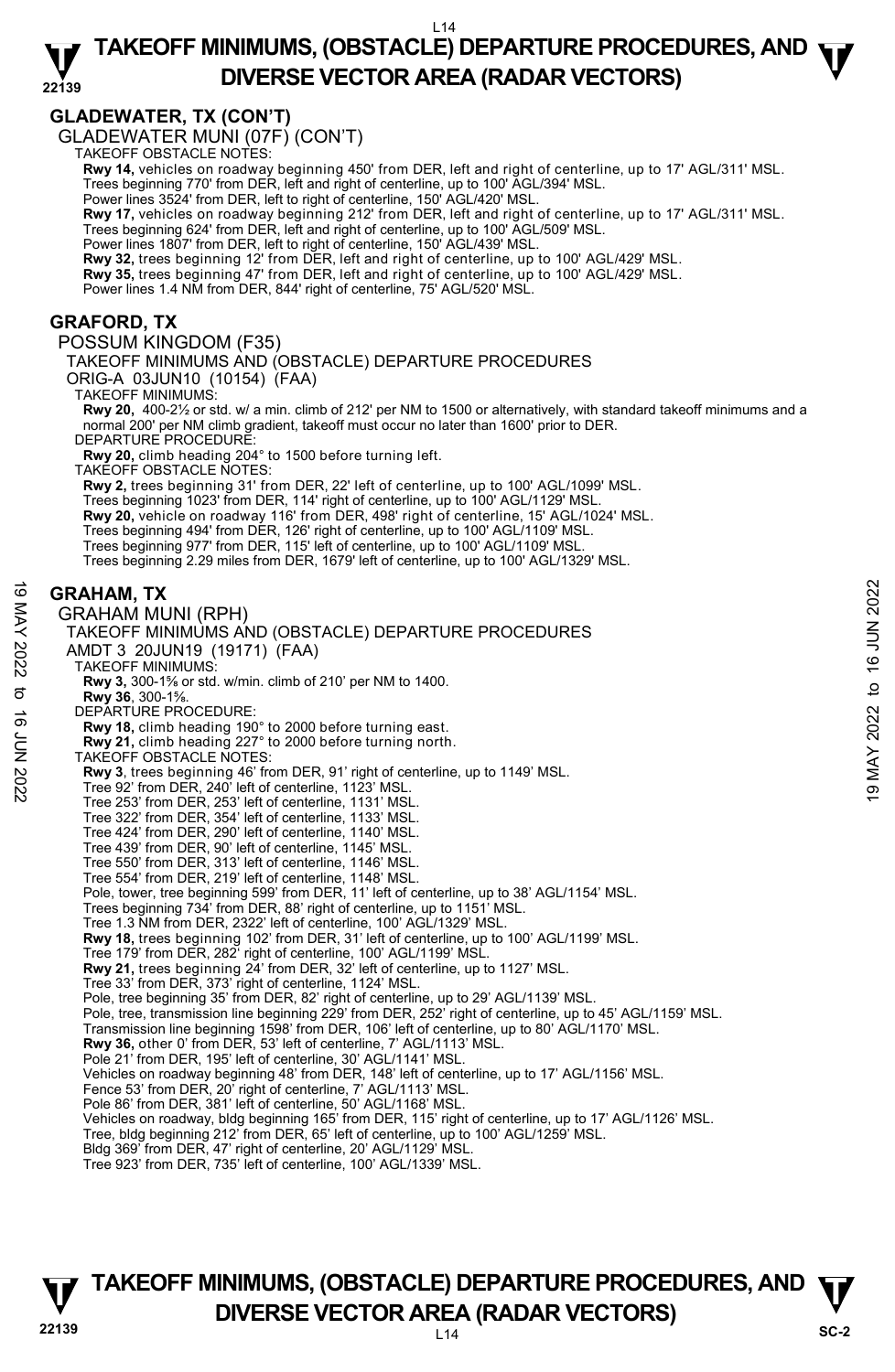### **GRANBURY, TX**

GRANBURY RGNL (GDJ)

TAKEOFF MINIMUMS AND (OBSTACLE) DEPARTURE PROCEDURES

AMDT 2 05MAY11 (11125) (FAA)

- TAKEOFF MINIMUMS:
- 

**Rwy 14,** 300-1. DEPARTURE PROCEDURE:

**Rwy 14,**climb heading 144° to 1700 before turning right.

TAKEOFF OBSTACLE NOTES:

**Rwy 14,** vehicles on road beginning 1020' from DER, on centerline, 15' AGL/814' MSL.<br>Trees and power poles beginning at DER, 75' right of centerline, up to 100' AGL/879' MSL.

Trees, power poles, light poles and vehicles on road beginning at DER, 251' left of centerline, up to 100' AGL/899' MSL. **Rwy 32,** train on railroad tracks, transmission poles and tree beginning 339' from DER, 107' right of centerline,<br>76'AGL/845' MSL.

Trees, vehicles on road and bush beginning 14' from DER, 198' left of centerline, up to 46' AGL/815' MSL.

### **GRAND PRAIRIE, TX**

GRAND PRAIRIE MUNI (GPM) TAKEOFF MINIMUMS AND (OBSTACLE) DEPARTURE PROCEDURES AMDT 5A 17JUN21 (21168) (FAA) DEPARTURE PROCEDURE: **Rwy 18,** climb on heading 192° to 2500 before proceeding on course. **Rwy 36,** climb on heading 357° to 1400 before turning southbound. TAKEOFF OBSTACLE NOTES: **Rwy 18,** antenna, tower, vehicles on road.

Sign, pole, and trees beginning 190' from DER, 410' right of centerline, up to 37' AGL/620' MSL.  **Rwy 36,** pole 2686' from DER, 121' left of centerline, 75' AGL/653' MSL.

# **GREENVILLE, TX**

MAJORS (GVT)

TAKEOFF MINIMUMS AND (OBSTACLE) DEPARTURE PROCEDURES AMDT 1 25SEP08 (08269) (FAA) TAKEOFF OBSTACLE NOTES: **Rwy 17,** trees beginning 1832' from DER, 397' right of centerline, up to 49' AGL/578' MSL.

# **GRUVER, TX**

GRUVER MUNI (E19) TAKEOFF MINIMUMS AND (OBSTACLE) DEPARTURE PROCEDURES ORIG 20OCT11 (11293) (FAA) TAKEOFF OBSTACLE NOTES: **Rwy 2,** fence beginning 10' from DER, 284' right of centerline, 4' AGL/3191' MSL. **Rwy 20,** vehicle on road 87' from DER, 467' left of centerline, 15' AGL/3219' MSL. Fence beginning 22' from DER, 204' right of centerline, 4' AGL/3209' MSL. MAJORS (GVT)<br>
TAKEOFF MINIMUMS AND (OBSTACLE) DEPARTURE PROCEDURES<br>
AMDT 1 25SEP08 (08269) (FAA)<br>
TAKEOFF OBSTACLE NOTES:<br>
RW 17, trees beginning 1832' from DER, 397' right of centerline, up to 49' AGL/578' MSL.<br>
CRUVER,

# **HASKELL, TX**

HASKELL MUNI (15F) TAKEOFF MINIMUMS AND (OBSTACLE) DEPARTURE PROCEDURES AMDT 1 04APR91 (91094) (FAA) TAKEOFF MINIMUMS: **Rwy 18,** 600-2 or std. with a min. climb of 340' per NM to 2300. DEPARTURE PROCEDURE: **Rwy 18,** climb runway heading to 2300 before proceeding on course.

# **HENDERSON, TX**

**TAKEOFF MINIMUMS, (OBSTACLE) DEPARTURE PROCEDURES, AND**  $\Psi$ **DIVERSE VECTOR AREA (RADAR VECTORS)** SC-2 RUSK COUNTY (RFI) TAKEOFF MINIMUMS AND (OBSTACLE) DEPARTURE PROCEDURES AMDT 2 08APR10 (10098) (FAA) TAKEOFF MINIMUMS: **Rwy 12,** 300-1. **Rwy 30,** 300-1¼ or std. w/ min. climb of 282' per NM to 700. DEPARTURE PROCEDURE: **Rwy 12,** climb heading 123° to 1100 before turning northbound. **Rwy 30,** climb heading 303° to 2100 before turning northbound.  **Rwy 35,** climb heading 347° to 1900 before turning westbound. TAKEOFF OBSTACLE NOTES: **Rwy 12,** multiple trees beginning 143' from DER, 440' right of centerline, up to 100' AGL/549' MSL.<br>Multiple trees beginning 237' from DER, 59' left of centerline, up to 100' AGL/609' MSL. Vehicle on road beginning 652' from DER, 401' left of centerline, up to 15' AGL/464' MSL. Terrain beginning 82' from DER, 18' right of centerline 447' MSL. Terrain beginning 291' from DER, 132' left of centerline, 506' MSL. **CON'T**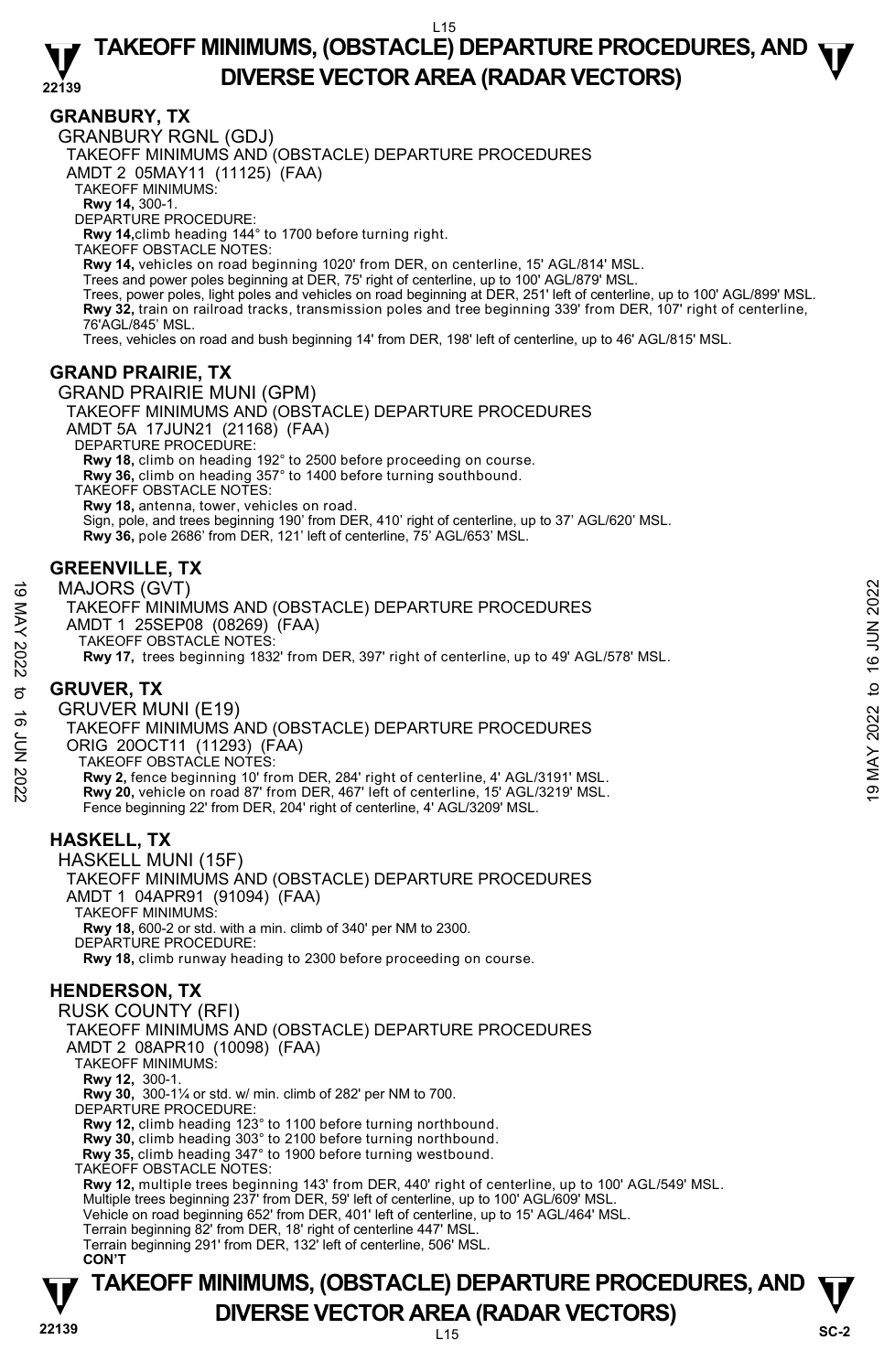# **HENDERSON, TX (CON'T)**

RUSK COUNTY (RFI) (CON'T)

**Rwy 17,** multiple trees beginning 399' from DER, 86' right of centerline, up to 100' AGL/539' MSL. <br>Multiple trees beginning 163' from DER, 103' left of centerline, up to 100' AGL/549' MSL.

**Rwy 30,** multiple trees beginning 640' from DER, 116' right of centerline, up to 100' AGL/539' MSL.

Multiple trees beginning 478' from DER, 141' left of centerline, up to 100' AGL/539' MSL.

Terrain beginning 41' from DER, 334' right of centerline, 0' AGL/437' MSL. Terrain beginning 102' from DER, 459' left of centerline, 0' AGL/437' MSL.

**Rwy 35,** vehicle on road beginning 145' from DER, 333' right of centerline, up to 15' AGL/454' MSL.

Trees beginning 1155' from DER, 353' right of centerline, up to 100' AGL/549' MSL.

Trees beginning 158' from DER, 269' left of centerline, up to 100' AGL/539' MSL.

#### **HEREFORD, TX**

HEREFORD MUNI (HRX)

TAKEOFF MINIMUMS AND (OBSTACLE) DEPARTURE PROCEDURES

ORIG 11FEB10 (10042) (FAA)

TAKEOFF MINIMUMS:

**Rwys 14, 32,** NA-Environmental. TAKEOFF OBSTACLE NOTES:

**Rwy 2,** tree 68' from DER, 495' left of centerline, 50' AGL/3834' MSL.

Trees beginning 280' from DER, 535' right of centerline, up to 50 AGL/3834' MSL.

Trees beginning 984' from DER, 504' left of centerline, up to 50' AGL/3834' MSL.

**Rwy 20,** trees beginning 61' from DER, 461' right of centerline, up to 50' AGL/3839' MSL.

Trees beginning 497' from DER, 606' left of centerline, up to 50' AGL/3839' MSL.

Tree 1603' from DER, 760' right of centerline, 50' AGL/3829' MSL.

#### **HIGGINS, TX**

HIGGINS/LIPSCOMB COUNTY (1X1)

TAKEOFF MINIMUMS AND (OBSTACLE) DEPARTURE PROCEDURES

ORIG 03JUN10 (21336) (FAA)

TAKEOFF OBSTACLE NOTES:

**Rwy 36,** vehicles on road beginning at DER, 225' left of centerline and 317' right of centerline, up to 15' AGL/2594' MSL. ORIG 03JUN10 (21336) (FAA)<br>
TAKEOFF OBSTACLE NOTES:<br>
TAKEOFF OBSTACLE NOTES:<br>
NOW 36, vehicles on road beginning at DER, 225' left of centerline and 317' right of centerline, up to 15' AGL/2594'<br>
NOW THELSBORO, TX<br>
Trees

Trees beginning 427' from DER, on centerline, up to 60' AGL/2639' MSL.

### **HILLSBORO, TX**

HILLSBORO MUNI (INJ)

#### TAKEOFF MINIMUMS AND (OBSTACLE) DEPARTURE PROCEDURES

ORIG 16FEB06 (06047) (FAA)

TAKEOFF MINIMUMS:

**Rwy 16,** 600-3 or std. w/ min. climb of 250' per NM to 1500, or 1100-2 ½ for climb in visual conditions.

DEPARTURE PROCEDURE:

**Rwy 16,** for climb in visual conditions: Cross Hillsboro Muni Airport at or above 1600 before proceeding on course.

# **LANCASTER, TX**

LANCASTER RGNL (LNC)

TAKEOFF MINIMUMS AND (OBSTACLE) DEPARTURE PROCEDURES AMDT 3 18SEP14 (14261) (FAA)

TAKEOFF MINIMUMS:

**Rwy 31,** 300-1¼ or std. w/min. climb of 205' per NM to 800, or alternatively, with standard takeoff minimums and a normal 200' per NM climb gradient, takeoff must occur no later than 1200' prior to DER. DEPARTURE PROCEDURE:

**Rwy 31,** climb heading 314° to 1800 before turning left.

TAKEOFF OBSTACLE NOTES:

**Rwy 31,** trees 888' from DER, 637' right of centerline, up to 35' AGL/536' MSL.

Trees beginning 1133' from DER, 479' left of centerline, up to 45' AGL/541' MSL.

Transmission tower 1 NM from DER, 1685' right of centerline, 127' AGL/661' MSL.

# **LEVELLAND, TX**

LEVELLAND MUNI (LLN) TAKEOFF MINIMUMS AND (OBSTACLE) DEPARTURE PROCEDURES AMDT 4A 02DEC21 (21336) (FAA) TAKEOFF MINIMUMS: **Rwy 35,** 400-2¼ or std. w/min. climb of 251' per NM to 4000. DEPARTURE PROCEDURE:

**Rwy 26,** for climb in visual conditions cross Levelland Muni airport at or above 4400 before proceeding on course. TAKEOFF OBSTACLE NOTES:

**Rwy 8,** tree 61' from DER, 451' left of centerline, 55' AGL/3564' MSL.

**Rwy 26,** pole 53' from DER , 308' right of centerline, 24' AGL/3543' MSL. Tree 265' from DER, 414' right of centerline, 31' AGL/3550' MSL.

**CON'T** 

# **TAKEOFF MINIMUMS, (OBSTACLE) DEPARTURE PROCEDURES, AND**  $\Psi$ **DIVERSE VECTOR AREA (RADAR VECTORS)** SC-2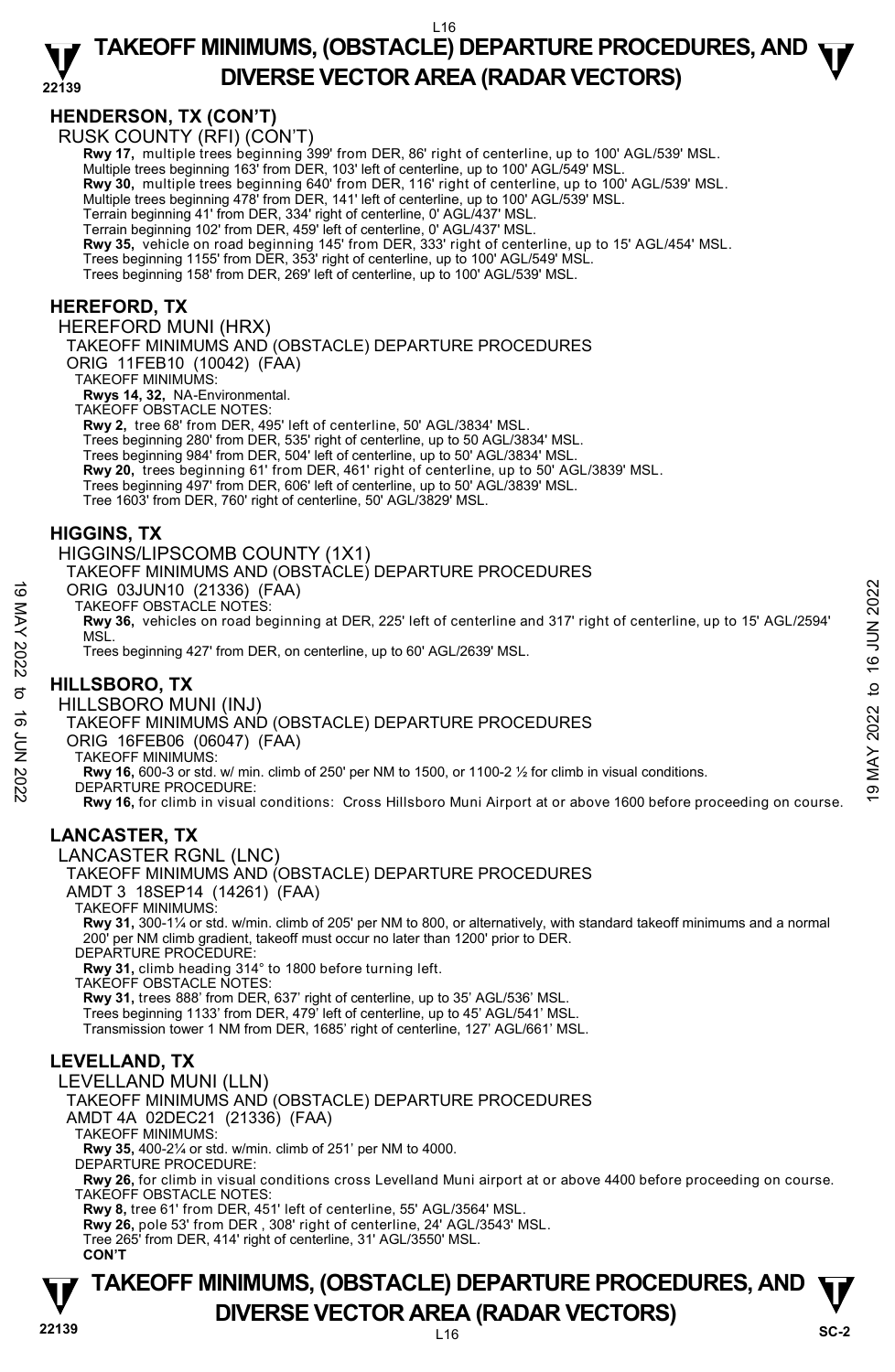## **LEVELLAND, TX (CON'T)**

LEVELLAND MUNI (LLN) (CON'T)

**Rwy 17,** vehicle on road 4' from DER, 387' left of centerline, 15' AGL/3522' MSL. Vehicle on road 205' from DER, 388' left of centerline, 15' AGL/3521' MSL. Tree 1291' from DER, 188' right of centerline, 55' AGL/3564' MSL. **Rwy 26,** building 1271' from DER, 811' left of centerline, 80' AGL/3593' MSL.

**Rwy 35,** building 124' from DER, 492' left of centerline, 29' AGL/3518' MSL.

Poles beginning 1186' from DER, 235' left of centerline, up to 54' AGL/3543' MSL.

Trees beginning 1250' from DER, left and right of centerline, up to 55' AGL/3561' MSL.

# **LITTLEFIELD, TX**

LITTLEFIELD TAYLOR BROWN MUNI (LIU)

TAKEOFF MINIMUMS AND (OBSTACLE) DEPARTURE PROCEDURES

ORIG 27JUN13 (13178) (FAA)

TAKEOFF OBSTACLE NOTES:

**Rwy 1**, trees beginning 391' from DER, 238' right of centerline, up to 55' AGL/3655' MSL.

Trees beginning 466' from DER, 277' left of centerline, up to 55' AGL/3655' MSL. **Rwy 13,** power poles beginning 623' from DER, across centerline, up to 35' AGL/3630' MSL. Trees beginning 1080' from DER, 694' left of centerline, up to 55' AGL/3650' MSL. **Rwy 19,** poles beginning 665' from DER, 353' left of centerline, up to 52' AGL/3638' MSL. Trees beginning 715' from DER, 521' left of centerline, up to 61' AGL/3644' MSL. Trees beginning 765' from DER, 576' right of centerline, up to 74' AGL/3657' MSL. **Rwy 31,** vehicle on road 365' from DER, left and right of centerline, up to 15' AGL/3635' MSL.

# **LONGVIEW, TX**

EAST TEXAS RGNL (GGG)

TAKEOFF MINIMUMS AND (OBSTACLE) DEPARTURE PROCEDURES

AMDT 1 20NOV08 (08325) (FAA)

TAKEOFF OBSTACLE NOTES:

**Rwy 13,** multiple trees 720' from DER, 547' left of centerline, up to 50' AGL/404' MSL.

Multiple trees 1381' from DER, 600' right of centerline, up to 55' AGL/409' MSL.

**Rwy 18,** multiple trees beginning 790' from DER, left and right of centerline, up to 94' AGL/459' MSL.<br>**Rwy 31,** tree 1489' from DER , 842' left of centerline, 49' AGL/406' MSL.

Tree 1737' from DER, 755' right of centerline, 63' AGL/420' MSL.

**Rwy 36,** multiple trees beginning 1590' from DER, 520' left of centerline, up to 84' AGL/438' MSL. Tree 2384' from DER , 18' right of centerline, 65' AGL/419' MSL. Note that the start of the start of the set of the start of the start of the start of the start of the start of the start of the start of the start of the start of the start of the start of the start of the start of the s

# **LUBBOCK, TX**

LUBBOCK PRESTON SMITH INTL (LBB)

TAKEOFF MINIMUMS AND (OBSTACLE) DEPARTURE PROCEDURES

AMDT 1 26JUL12 (12208) (FAA)

TAKEOFF OBSTACLE NOTES:

**Rwy 17L,** vehicle on road, 556' from DER, 162' left of centerline 15' AGL/3279' MSL. **Rwy 26,** aircraft on taxiway 1174' from DER, on centerline, 42' AGL/ 3297' MSL. **Rwy 35R,** aircraft on taxiway 218' from DER 422' left or right of centerline, 42' AGL/3317' MSL. Rod on control tower, 2330' from DER, 877' left of centerline 136' AGL/3379' MSL.

### **MARSHALL, TX**

HARRISON COUNTY (ASL)

### TAKEOFF MINIMUMS AND (OBSTACLE) DEPARTURE PROCEDURES

ORIG 09FEB12 (12040) (FAA)

TAKEOFF MINIMUMS:

**Rwy 2,** 300-1 or std w/min. climb of 440' per NM to 600.

**Rwy 33,** 300-1¼.

TAKEOFF OBSTACLE NOTES:

**Rwy 2,** trees beginning 207' from DER, left and right of centerline, up to 100' AGL/439' MSL.

Trees beginning 1281' from DER, 371' right of centerline, up to 100' AGL/489' MSL. Trees beginning 3102' from DER, 163' left of centerline, up to 100' AGL/509' MSL.

Power lines beginning 3119' from DER, left and right of centerline, up to 120' AGL/509' MSL.

**Rwy 15,** trees beginning 81' from DER, 472' right of centerline, up to 94' AGL/394' MSL.

Trees beginning 180' from DER. 212' left of centerline, up to 90' AGL/410' MSL.

Trees beginning 1872' from DER, left and right of centerline, up to 121' AGL/401' MSL.

**Rwy 20,** numerous trees, buildings, and poles beginning 31' from DER, left and right of centerline, up to 100' AGL/469' MSL.

**Rwy 33,** trees beginning 264' from DER, left and right of centerline, up to 100' AGL/459' MSL.

Light poles beginning 573' from DER, 365' left of centerline, up to 120' AGL/509' MSL.

Power lines beginning 1649' from DER, left and right of centerline, up to 120' AGL/509' MSL. Trees beginning 1953' from DER, left and right of centerline, up to 100' AGL/529' MSL.

# **22139** L17 **TAKEOFF MINIMUMS, (OBSTACLE) DEPARTURE PROCEDURES, AND**  $\Psi$ **DIVERSE VECTOR AREA (RADAR VECTORS)** SC-2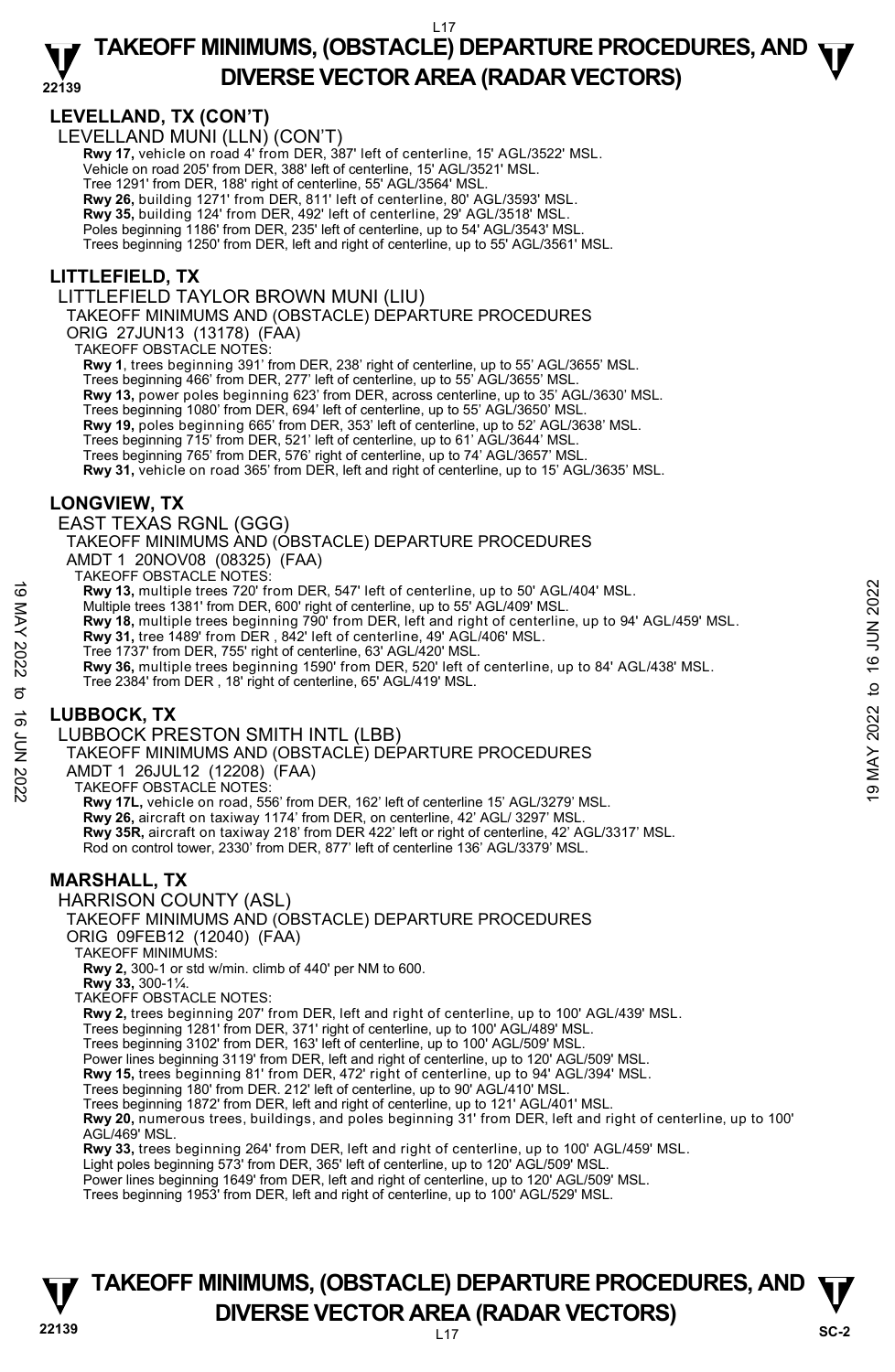#### **MESQUITE, TX**

MESQUITE METRO (HQZ) TAKEOFF MINIMUMS AND (OBSTACLE) DEPARTURE PROCEDURES AMDT 4A 25JUN15 (15176) (FAA) TAKEOFF OBSTACLE NOTES: **Rwy 18,** fence and trees beginning abeam DER, 362' left of centerline, up to 5' AGL/447' MSL. Sign, vehicles on road, and trees beginning 254' from DER, 453' left of centerline, up to 49' AGL/478' MSL. **Rwy 36,** trees beginning 45' from DER, 389' right of centerline, up to 29' AGL/452' MSL. Pole 814' from DER, 288' right of centerline, 27' AGL/467' MSL. Building, pole, and trees beginning 53' from DER, 497' left of centerline, up to 41' AGL/483' MSL. **MIDLOTHIAN/WAXAHACHIE, TX**  MID-WAY RGNL (JWY) TAKEOFF MINIMUMS AND (OBSTACLE) DEPARTURE PROCEDURES AMDT 2 18SEP14 (14261) (FAA) DEPARTURE PROCEDURE: **Rwy 18,** climb heading 178° to 1700 before proceeding northbound. **Rwy 36,** climb heading 013° to 2700 before turning left. TAKEOFF OBSTACLE NOTES: **Rwy 18,** vehicles on road, catenaries, and poles beginning 159' from DER, 465' right of centerline, up to 39' AGL/712' MSL. Trees beginning 956' from DER, 594' left of centerline, up to 71' AGL/722' MSL **Rwy 36,** trees beginning 6' from DER, 334' left of centerline, up to 34' AGL/753' MSL. Trees beginning 82' from DER, 251' right of centerline, up to 40' AGL/759' MSL. Catenaries and trees beginning 1067' from DER, 629' left of centerline, up to 37' AGL/765' MSL. **MINEOLA/QUITMAN, TX**  WOOD COUNTY - COLLINS FLD (JDD) TAKEOFF MINIMUMS AND (OBSTACLE) DEPARTURE PROCEDURES AMDT 1A 21MAY20 (22027) (FAA) TAKEOFF MINIMUMS: **Rwy 18,** 300-2 or std. w/min. climb gradient of 270' per NM to 700. TAKEOFF OBSTACLE NOTES: **Rwy 36,** trees beginning 50' from DER, 158' left of centerline, up to 438' MSL. Trees beginning 83' from DER, 393' right of centerline, up to 61' AGL/460' MSL. Tree 367' from DER, 500' left of centerline, 441' MSL. Trees beginning 415' from DER, 448' right of centerline, up to 465' MSL. Trees beginning 480' from DER, 551' left of centerline, up to 447' MSL. Trees beginning 654' from DER, 375' left of centerline, up to 464' MSL. Trees beginning 878' from DER, 573' right of centerline, up to 475' MSL. Trees beginning 1090' from DER, 19' right of centerline, up to 482' MSL. Tree 1656' from DER, 150' left of centerline, 470' MSL. Trees beginning 1683' from DER, 68' left of centerline, up to 471' MSL. Trees beginning 2074' from DER, 91' left of centerline, up to 472' MSL. Trees beginning 2149' from DER, 17' right of centerline, up to 79' AGL/484' MSL. Trees beginning 2304' from DER, 34' left of centerline, up to 473' MSL. Tree 3512' from DER, 1145' left of centerline, 492' MSL. Tree 3631' from DER, 992' left of centerline, 495' MSL. **Rwy 18,** trees beginning 48' from DER, 252' left of centerline, up to 482' MSL. Trees beginning 49' from DER, 285' right of centerline, up to 507' MSL. Tree 127' from DER, 344' left of centerline, 491' MSL. Trees beginning 136' from DER, 440' right of centerline, up to 68' AGL/512' MSL. Tree 189' from DER, 265' left of centerline, 500' MSL. 19 MADT 1A 21MAY20 (22027) (FAA)<br>
TAKEOFF MINIMUMS:<br>
TAKEOFF MINIMUMS:<br>
TAKEOFF MINIMUMS:<br>
TAKEOFF MINIMUMS:<br>
TAKEOFF MINIMUMS:<br>
TAKEOFF OBSTACLE NOTES:<br> **RW 36**, trees beginning 50' from DER, 158' left of centerline, up

Tree, terrain, vehicles on road, pole beginning 199' from DER, 64' left of centerline, up to 69' AGL/509' MSL.

Trees beginning 269' from DER, 283' right of centerline, up to 73' AGL/518' MSL. Tree, terrain, vehicles on road beginning 278 ' from DER, 12' right of centerline, up to 79' AGL/519' MSL.

- Tree, terrain beginning 727' from DER, 82' left of centerline, up to 524' MSL.
- Tree, terrain beginning 906' from DER, 61' left of centerline, up to 528' MSL.

Tree, terrain beginning 1006' from DER, 61' left of centerline, up to 530' MSL. Tree, terrain beginning 1242' from DER, 136' left of centerline, up to 533' MSL.

Tree, terrain beginning 1385' from DER, 361' left of centerline, up to 538' MSL.

- 
- Trees beginning 1474' from DER, 599' left of centerline, up to 539' MSL. Tree, vehicles on road beginning 1584' from DER, 49' left of centerline, up to 543' MSL.
- Trees beginning 2134' from DER, 224' right of centerline, up to 529' MSL.
- 
- Trees beginning 2166' from DER, 50' right of centerline, up to 541' MSL. Trees beginning 2619' from DER, 559' right of centerline, up to 561' MSL.
- Trees beginning 2717' from DER, 330' right of centerline, up to 571' MSL.
- Trees beginning 2891' from DER, 320' right of centerline, up to 574' MSL.
- Trees beginning 3136' from DER, 34' right of centerline, up to 580' MSL.
- Trees beginning 3819' from DER, 34' right of centerline, up to 584' MSL.
- Tree 4116' from DER, 1067' left of centerline, 546' MSL.
- Trees beginning 4137' from DER, 785' left of centerline, up to 549' MSL. Tree 4436' from DER, 339' left of centerline, 554' MSL.
- **CON'T**

# **TAKEOFF MINIMUMS, (OBSTACLE) DEPARTURE PROCEDURES, AND**  $\Psi$ **DIVERSE VECTOR AREA (RADAR VECTORS)** SC-2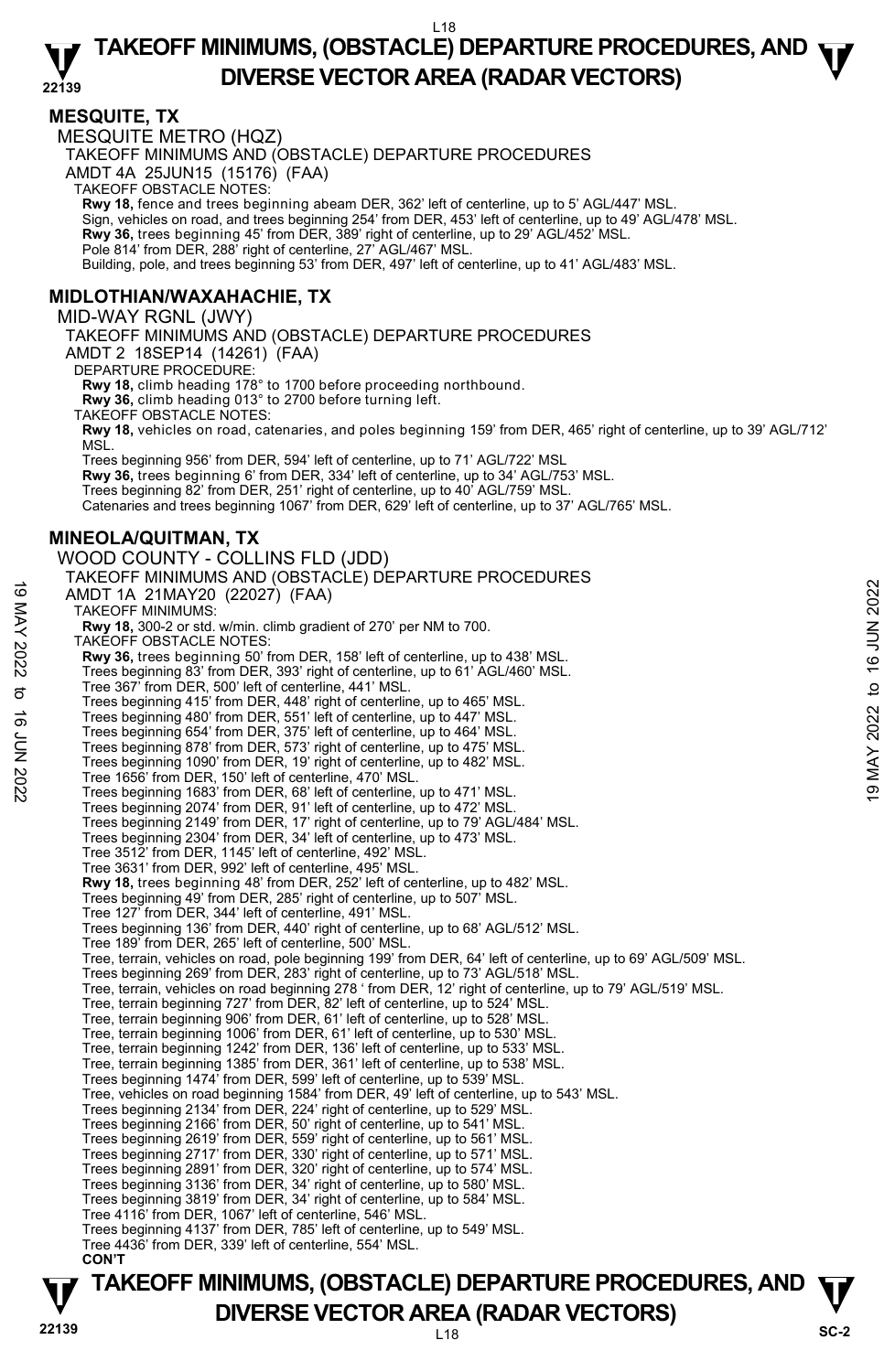#### **22139 TAKEOFF MINIMUMS, (OBSTACLE) DEPARTURE PROCEDURES, AND**  $\Psi$ **DIVERSE VECTOR AREA (RADAR VECTORS)**

# **MINEOLA/QUITMAN, TX (CON'T)**

WOOD COUNTY - COLLINS FLD (JDD) (CON'T) **Rwy 18 (CON'T),** tree 4475' from DER, 243' left of centerline, 555' MSL. Antenna, tree beginning 4534' from DER, 410' left of centerline, up to 64' AGL/558' MSL. Trees beginning 4559' from DER, 116' left of centerline, up to 567' MSL. Trees beginning 4573' from DER, 37' right of centerline, up to 585' MSL. Trees beginning 4643' from DER, 60' left of centerline, up to 568' MSL. Vegetation, tree beginning 4799' from DER, 328' left of centerline, up to 100' AGL/576' MSL. Tree 4880' from DER, 863' left of centerline, 584' MSL. Tree 4929' from DER, 1291' left of centerline, 590' MSL. Tree 4980' from DER, 1064' left of centerline, 591' MSL. Tree, vegetation beginning 4997' from DER, 509' left of centerline, up to 592' MSL. Trees beginning 5107' from DER, 384' left of centerline, up to 92' AGL/597' MSL. Vegetation, tree beginning 5243' from DER, 289' right of centerline, up to 100' AGL/599' MSL. Vegetation 1 NM from DER, 2038' right of centerline, 100' AGL/602' MSL. Vegetation beginning 1.1 NM from DER, 2026' right of centerline, up to 100' AGL/606' MSL. Vegetation 1.1 NM from DER, 2270' right of centerline, 100' AGL/612' MSL. Vegetation 1.2 NM from DER, 2259' right of centerline, 100' AGL/619' MSL.

# **MINERAL WELLS, TX**

#### MINERAL WELLS RGNL (MWL) TAKEOFF MINIMUMS AND (OBSTACLE) DEPARTURE PROCEDURES AMDT 2A 26MAR20 (20086) (FAA)

TAKEOFF MINIMUMS: **Rwy 31,** 500-3 or std. w/min. climb of 265' per NM to 1600. DEPARTURE PROCEDURE: **Rwy 31**, climb on heading 305° to 2000 before turning right.. TAKEOFF OBSTACLE NOTES: **Rwy 13,** terrain 73' from DER, 214' right of centerline, 975' MSL. Trees beginning 91' from DER, 200' left of centerline, up to 980' MSL. Tree 362' from DER, 222' right of centerline, 985' MSL. Tree 366' from DER, 252' right of centerline, 986' MSL. **Rwy 17,** tree 502' from DER, 279' right of centerline, 100' AGL/1059' MSL. Tree 525' from DER, 618' left of centerline, 100' AGL/1069' MSL. Tree 1687' from DER, 804' left of centerline, 100' AGL/1089' MSL. **Rwy 31,** tree 187' from DER, 485' left of centerline, 932' MSL. Trees beginning 284' from DER, 130' left of centerline, up to 960' MSL. Trees beginning 337' from DER, 46' right of centerline, up to 946' MSL. Trees beginning 930' from DER, 49' left of centerline, up to 964' MSL. Tree 362' from DER, 262' right of centerline, 985' MSL.<br>
Tree 362' from DER, 222' right of centerline, 986' MSL.<br>
Rwy 17, tree 502' from DER, 279' right of centerline, 100' AGL/1059' MSL.<br>
Tree 1687' from DER, 804' left o

- 
- Tower 2.4 NM from DER, 2602' left of centerline, 277' AGL/1349' MSL. Tower 2.5 NM from DER, 1673' left of centerline, 307' AGL/1377' MSL.
- **Rwy 35,** tree 575' from DER, 21' right of centerline, 30' AGL/946' MSL.
- Tree 582' from DER, 614' left of centerline, 31' AGL/940' MSL.
- Tree 908' from DER, 696' right of centerline, 100' AGL/1019' MSL.
- Tree 1251' from DER, 93' left of centerline, 100' AGL/1009' MSL.
- Tree 1407' from DER, 391' right of centerline, 100' AGL/1009' MSL.

# **MOUNT PLEASANT, TX**

#### MOUNT PLEASANT RGNL (OSA)

TAKEOFF MINIMUMS:

**Rwy 35,** 300-1¼ or std. w/ min. climb of 309' per NM to 700, or alternatively, with standard takeoff minimums and a normal 200' per NM climb gradient, takeoff must occur no later than 1,600' prior to DER. TAKEOFF OBSTACLE NOTES:

**Rwy 17,** trees 1231' from DER, 679' right of centerline, 100' AGL/399' MSL. **Rwy 35,** tower 1.04 NM from DER, 1261' right of centerline, 180' AGL/539' MSL. Trees 695' from DER, 614' left of centerline, 100' AGL/469' MSL.

# **MOUNT VERNON, TX**

FRANKLIN COUNTY (F53) TAKEOFF MINIMUMS AND (OBSTACLE) DEPARTURE PROCEDURES AMDT 1 13JAN11 (11013) (FAA) TAKEOFF MINIMUMS: **Rwy 13,** 400-2½ or std. w/ min. climb of 238' per NM to 900. TAKEOFF OBSTACLE NOTES: **Rwy 13,** trees beginning 1598' from DER, 84' left of centerline, up to 100' AGL/529' MSL. Tower and trees beginning 2889' from DER, 1022' right of centerline, up to 280' AGL/780' MSL.<br>**Rwy 31,** trees beginning 446' from DER, 175' left of centerline, up to 100' AGL/479' MSL. Tower and trees beginning 3439' from DER, 452' right of centerline, up to 113' AGL/500' MSL.

# **22139** L19 **TAKEOFF MINIMUMS, (OBSTACLE) DEPARTURE PROCEDURES, AND**  $\Psi$ **DIVERSE VECTOR AREA (RADAR VECTORS)** SC-2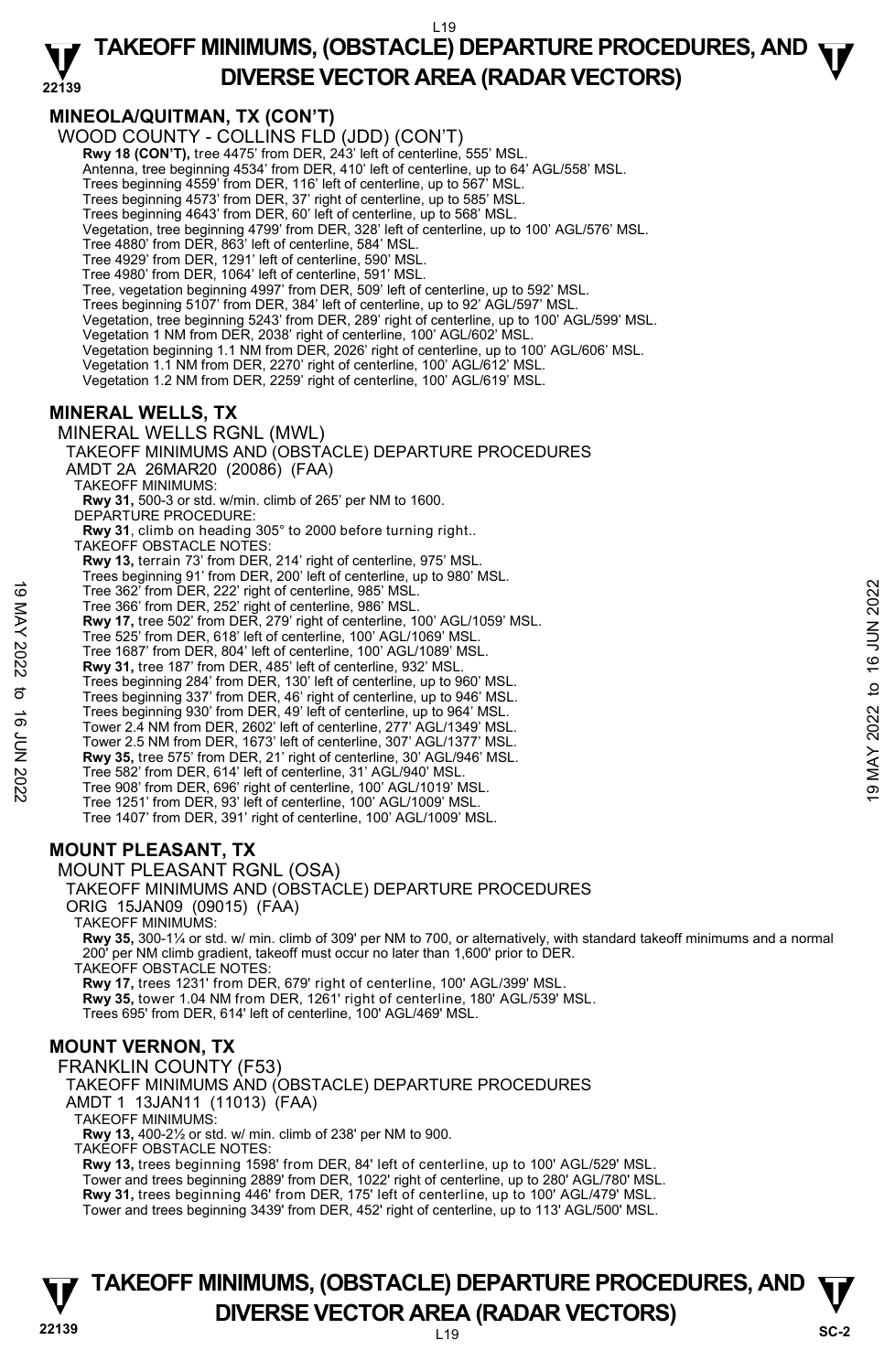#### **22139 TAKEOFF MINIMUMS, (OBSTACLE) DEPARTURE PROCEDURES, AND**  $\Psi$ **DIVERSE VECTOR AREA (RADAR VECTORS)**

#### **OLNEY, TX**

OLNEY MUNI (ONY)

TAKEOFF MINIMUMS AND (OBSTACLE) DEPARTURE PROCEDURES

ORIG 10JAN13 (13010) (FAA) TAKEOFF OBSTACLE NOTES:

**Rwy 4,** trees beginning 923' from DER, 721' right of centerline, up to 34' AGL/1303' MSL.

**Rwy 13**, vehicles on road beginning 700' from DER, left and right of centerline, up to 15' AGL/1264' MSL.

Trees beginning 745' from DER, 428' left of centerline, up to 55' AGL/1304' MSL.

**Rwy 22,** vehicles on road beginning 272' from DER, 556' right of centerline, up to 15' AGL/1284' MSL.

Trees beginning 930' from DER, left and right of centerline, up to 55' AGL/1324' MSL.<br>**Rwy 31,** vehicles on road beginning 845' from DER, left and right of centerline, up to 15' AGL/1294' MSL.

**Rwy 35,** trees beginning 502' from DER, 428' right of centerline, up to 22' AGL/1293' MSL. Trees beginning 517' from DER, 22' left of centerline, 30' AGL/1299' MSL.

**PADUCAH, TX** 

DAN E RICHARDS MUNI (3F6) TAKEOFF MINIMUMS AND (OBSTACLE) DEPARTURE PROCEDURES AMDT 1 20JUN19 (19171) (FAA) TAKEOFF MINIMUMS: **Rwy 36,** 300-2 or std. w/min. climb of 240' per NM to 2400. DEPARTURE PROCEDURE: **Rwy 36,** climb heading 355° to 2400 before turning left. TAKEOFF OBSTACLE NOTES: **Rwy 18,** fence abeam DER, 93' right of centerline, 5' AGL/1855' MSL. Power lines beginning abeam DER, 360' left of centerline southbound parallel to departure course, up to 37' AGL/1886' MSL. Vehicle on road 30' from DER, 369' left of centerline, 15' AGL/1864' MSL. Tree 2823' from DER, 1104' right of centerline, 100' AGL/1929' MSL. **Rwy 36,** fence abeam DER, 100' left of centerline, 4' AGL/1863' MSL. Power lines beginning abeam DER, 360' right of centerline northbound parallel to departure course, up to 37' AGL/1886' **MSL** 

Tree 1480' from DER, 804' left of centerline, 100' AGL/1969' MSL.

#### **PAMPA, TX**

PERRY LEFORS FLD (PPA) TAKEOFF MINIMUMS AND (OBSTACLE) DEPARTURE PROCEDURES ORIG 10JAN13 (21252) (FAA) TAKEOFF OBSTACLE NOTES: **Rwy 35,** pole 771' from DER, 409' left of centerline, 33' AGL/3272' MSL. MSL.<br>
INSL.<br>
MSL.<br>
MSL.<br>
Tree 1480' from DER, 804' left of centerline, 100' AGL/1969' MSL.<br>
Tree 1480' from DER, 804' left of centerline, 100' AGL/1969' MSL.<br> **PAMPA, TX**<br>
PERRY LEFORS FLD (PPA)<br>
TAKEOFF MINIMUMS AND (OBS

# **PANHANDLE, TX**

PANHANDLE-CARSON COUNTY (T45) TAKEOFF MINIMUMS AND (OBSTACLE) DEPARTURE PROCEDURES ORIG 30JUN11 (11181) (FAA) TAKEOFF OBSTACLE NOTES: **Rwy 35,** vehicle on road 95' from DER, 270' right of centerline, up to 15' AGL/3464' MSL. Vehicle on road 218' from DER, up to 10' AGL/3466' MSL. **Rwy 17,** vehicle on road 77' from DER, 228' right of centerline, up to 15' AGL/3469' MSL. Vehicle on road 279' from DER, 277' left of centerline, up to 15' AGL/3464' MSL. Electric pole 512' from DER 253' left of centerline, up to 55' AGL/ 3509' MSL. House 650' from DER, 133' left of centerline, up to 20' AGL/3469' MSL.

### **PARIS, TX**

COX FLD (PRX) TAKEOFF MINIMUMS AND (OBSTACLE) DEPARTURE PROCEDURES ORIG 23NOV06 (21140) (FAA) TAKEOFF OBSTACLE NOTES: **Rwy 17,** multiple trees beginning 88' from DER, 299' right of centerline, up to 50' AGL/558' MSL. **Rwy 35,** bushes and pole beginning 406' from DER, 402' left of centerline up to 35' AGL/573' MSL. Multiple trees beginning 161' from DER, 81' right of centerline, up to 50' AGL/578' MSL. **Rwy 32,** multiple trees beginning 716' from DER, 488' right of centerline, up to 50' AGL/568' MSL.



# **22139** L20 **TAKEOFF MINIMUMS, (OBSTACLE) DEPARTURE PROCEDURES, AND**  $\Psi$ **DIVERSE VECTOR AREA (RADAR VECTORS)** SC-2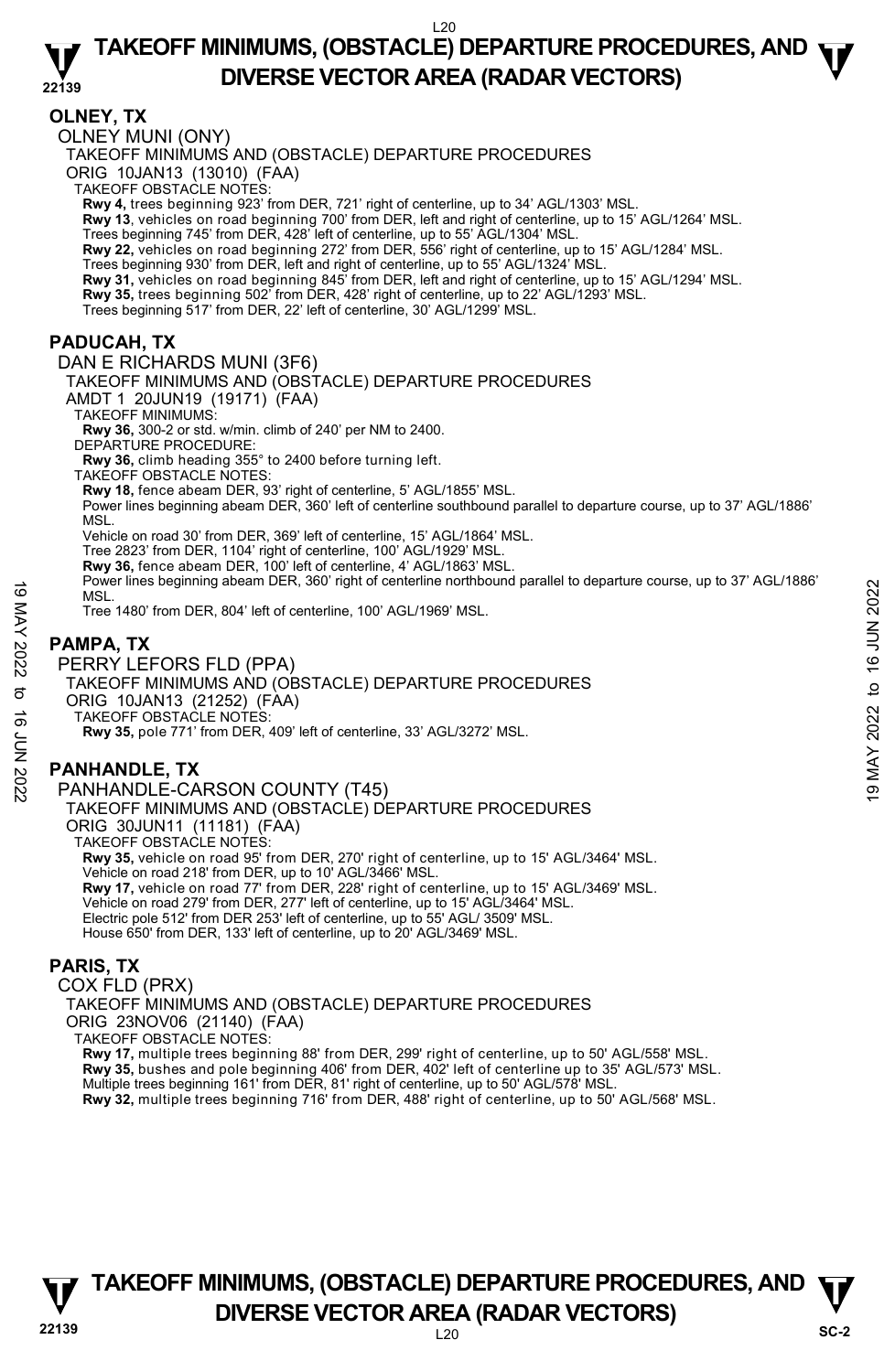#### **PERRYTON, TX**

PERRYTON OCHILTREE COUNTY (PYX)

TAKEOFF MINIMUMS AND (OBSTACLE) DEPARTURE PROCEDURES

AMDT 1 05JAN17 (17005) (FAA)

TAKEOFF MINIMUMS:

**Rwys 4, 22,** NA-Environmental. DEPARTURE PROCEDURE:

**Rwy 17,** climb heading 173° to 3500 before turning right.

TAKEOFF OBSTACLE NOTES:

**Rwy 17,** vehicles on road 525' from DER, crossing extended runway centerline, 2929' MSL.<br>Poles and power line beginning 554' from DER, 391' left of centerline, 26' AGL/2941' MSL. Poles and power line beginning 559' from DER, 389' right of centerline, 24' AGL/2940' MSL. **Rwy 35,** pole 14' from DER, 185' left of centerline, 13' AGL/2928' MSL. Poles and power line beginning 715' from DER, 359' left of centerline, up to 33' AGL/2946' MSL.

#### **PLAINS, TX**

YOAKUM COUNTY (F98)

TAKEOFF MINIMUMS AND (OBSTACLE) DEPARTURE PROCEDURES ORIG 25SEP08 (08269) (FAA)

TAKEOFF OBSTACLE NOTES:

**Rwy 3,** tree 948' from DER, 725' left of centerline, 50' AGL/3769' MSL.

**Rwy 17,** vehicle on road 99' from DER, 476' right of centerline,15' AGL/3699' MSL.

**Rwy 35,** vehicle on road 546' from DER, 527' left of centerline, 15' AGL/3714' MSL.

#### **PLAINVIEW, TX**

HALE COUNTY (PVW)

TAKEOFF MINIMUMS AND (OBSTACLE) DEPARTURE PROCEDURES ORIG 05APR12 (12096) (FAA)

TAKEOFF MINIMUMS:

**Rwy 4,** 300-1½ or std. w/min. climb of 420' per NM to 3700.

TAKEOFF OBSTACLE NOTES:

**Rwy 4,** fuel pump 137' from DER, 368' right of centerline, 5' AGL/3371' MSL.

Building 261' from DER, 444' right of centerline, 33' AGL/3394' MSL.

Pole 264' from DER, 394' right of centerline, 27' AGL/3388' MSL.

Trees beginning 2817' from DER, 1064' right of centerline, up to 100' AGL/3454' MSL. Tower 4696' from DER, 1750' left of centerline, 209' AGL/3558' MSL.

Multiple elevators beginning 6190' from DER, 339' left of centerline, up to 200' AGL/3555' MSL.

**Rwy 13,** trees beginning 1218' from DER, 530' right of centerline, up to 100' AGL/3469' MSL.<br>Trees beginning 2137' from DER, 479' left of centerline, up to 100' AGL/3469' MSL.

**Rwy 22,** multiple trees, poles and antennas beginning 1121' from DER, 311' left of centerline, up to 100' AGL/3474' **MSL** TAKEOFF MINIMUMS:<br> **EWY 4,** 500-1½ or std. w/min. climb of 420' per NM to 3700.<br> **EWY 4,** fuel pump 137' from DER, 368' right of centerline, 5' AGL/3371' MSL.<br> **EWY 4,** fuel pump 137' from DER, 368' right of centerline, 3

**Rwy 31,** pole 1186' from DER, 204' right of centerline, 35' AGL/3405' MSL.

Trees beginning 4035' from DER, 841' left of centerline, up to 100' AGL/3479' MSL.

Trees beginning 4144' from DER, 1318' right of centerline, up to 100' AGL/3479' MSL.

# **ROCKWALL, TX**

RALPH M HALL/ROCKWALL MUNI (F46)

TAKEOFF MINIMUMS AND (OBSTACLE) DEPARTURE PROCEDURES

AMDT 1 18SEP14 (14261) (FAA)

TAKEOFF OBSTACLE NOTES:

**Rwy 17,** vehicles on road beginning 19' from DER, on centerline and left and right of centerline, up to 15' AGL/584' MSL.<br>Trees beginning 128' from DER, 354' left of centerline, up to 30' AGL/599' MSL.

Trees beginning 135' from DER, 205' right of centerline, up to 30' AGL/589' MSL.

Trees beginning 810' from DER, on centerline and left and right of centerline, up to 100' AGL/679' MSL.

**Rwy 35,** transmission line and transmission towers beginning 362' from DER, on centerline and left and right of centerline, up to 91' AGL/607' MSL.

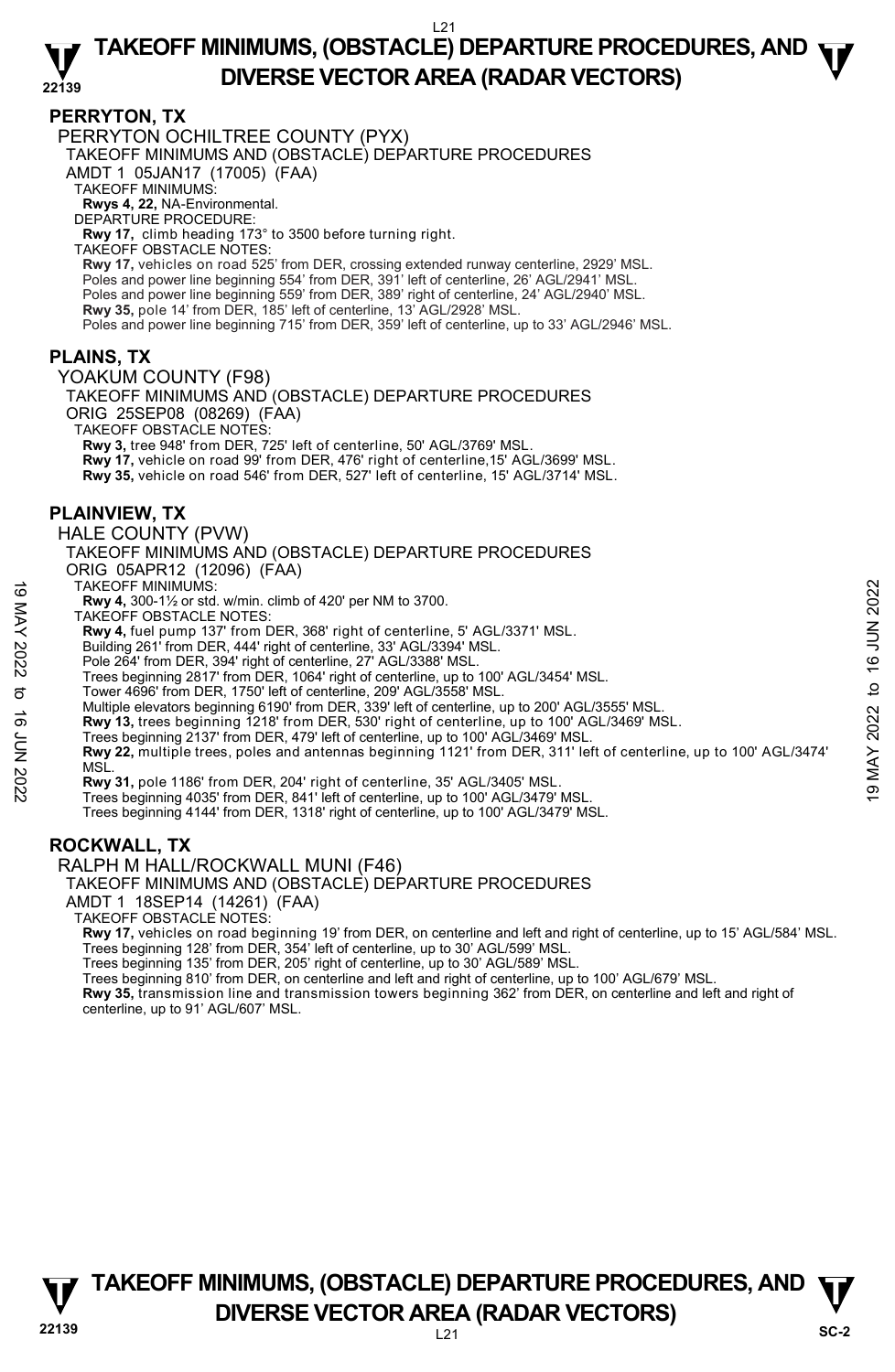#### **22139 TAKEOFF MINIMUMS, (OBSTACLE) DEPARTURE PROCEDURES, AND**  $\Psi$ **DIVERSE VECTOR AREA (RADAR VECTORS)**

#### **SEMINOLE, TX**

GAINES COUNTY (GNC)

TAKEOFF MINIMUMS AND (OBSTACLE) DEPARTURE PROCEDURES

ORIG 29JUL10 (10210) (FAA)

TAKEOFF MINIMUMS:

**Rwy 35,** std. w/ min. climb of 612' per NM to 3600 or 300-1 w/ min. climb of 235' per NM to 3900, or 900-3 for climb in visual conditions.

DEPARTURE PROCEDURE:

**Rwy 35,** climb heading 350° to 4000 before turning right. For climb in visual conditions cross Gaines County airport at or above 4100 before proceeding on course. TAKEOFF OBSTACLE NOTES:

**Rwy 17,** brush beginning 147' from DER 388' right of centerline, 30' AGL/3280' MSL.

Tree 231' from DER, 356' right of centerline, 60' AGL/3293' MSL.

House 865' from DER, 531' left of centerline, 25' AGL/3289' MSL.

Pole 1238' from DER, 650' right of centerline, 30' AGL/3297' MSL.

**Rwy 35,** tower 2898' from DER, 1016' left of centerline, 169' AGL/3440' MSL.

### **SEYMOUR, TX**

SEYMOUR MUNI (60F)

TAKEOFF MINIMUMS AND (OBSTACLE) DEPARTURE PROCEDURES ORIG 09FEB12 (12040) (FAA) TAKEOFF OBSTACLE NOTES: **Rwy 17,** vehicles on roadway beginning 27' from DER, left and right of centerline, up to 17' AGL/1356' MSL. Aircraft on taxiway 36' from DÉR, 175' left of centerline, up to 25' AGL/1364' MSL. Buildings beginning 73' from DER, 251' left of centerline, up to 40' AGL/1379' MSL. Trees beginning 710' from DER, 225' left of centerline, up to 100' AGL/1459' MSL. **Rwy 35,** vehicles on roadway beginning 35' from DER, 202' left of centerline, up to 17' AGL/1356' MSL. Trees beginning 421' from DER, 7' right of centerline, up to 100' AGL/1439' MSL.

### **SHEPPARD AFB/WICHITA FALLS MUNI (KSPS)**

WICHITA FALLS, TX

TAKEOFF MINIMUMS AND (OBSTACLE) DEPARTURE PROCEDURES AMDT 2 02DEC21 (21336) (USAF) DEPARTURE PROCEDURE: **Rwys 15L/C/R,** climb on hdg 153° to 2500' before turning westbound.<br>**Rwy 18,** climb hdg 160° to 2500', intercept SPS VORTAC R-120 outbound. Cross SPS R-120/8 DME (HUNEP) at or below 2500', then climb and maintain 5000' or higher as assigned. Turn on course after reaching 3100'. **Rwy 36,** climb hdg 355° to 1500' then proceed on course. TAKEOFF OBSTACLE NOTES: **Rwy 18,** light pole 837' from DER, 726' left of centerline, 31' AGL/1040' MSL. **Rwy 36**, large frame aircraft parking 337' from DER, 542' left of centerline, 56' AGL/1053' MSL. Large frame aircraft parking 451' from DER, 573' left of centerline, 56' AGL/1053' MSL. **SHERMAN, TX**  SHERMAN MUNI (SWI) TAKEOFF MINIMUMS AND (OBSTACLE) DEPARTURE PROCEDURES SHEPPARD AFBIWICHITA FALLS MUNI (KSPS)<br>
WCHITA FALLS MUNI (KSPS)<br>
TAKEOFF MINIMUMS AND (OBSTACLE) DEPARTURE PROCEDURES<br>
AMDT 2 02DEC21 (21336) (USAF)<br>
DEPARTURE PROCEDURE:<br>
No Revisit SLICK, climb on that 153° to 2500' be

AMDT 1 22AUG13 (13234) (FAA)

TAKEOFF MINIMUMS:

**Rwy 34,** 300-1½ or std. w/min. climb of 267' per NM to 1100.

DEPARTURE PROCEDURE:

**Rwy 34,** climb heading 343° to 1500 before turning right. TAKEOFF OBSTACLE NOTES:

**Rwy 16,** trees beginning 8' from DER, 237' right of centerline up to 55' AGL/755' MSL. Sign 19' from DER, 133' left of centerline, 1' AGL/713' MSL.

Trees beginning 25' from DER, 314' left of centerline, up to 69' AGL/775' MSL.

Pole 332' from DER, 522' right of centerline, 30' AGL/740' MSL.

Poles beginning 406' from DER, 574' left of centerline up to 37' AGL/747' MSL.

Transmission tower lighted 695' from DER, 242' left of centerline, 23' AGL/733' MSL.<br>**Rwy 34,** fence beginning 50' from DER, 38' right of centerline, up to 13' AGL/753' MSL.

Trees beginning 80' from DER, 3' left of centerline, up to 72' AGL/822' MSL.

Oil rig 140' from DER, 300' right of centerline, 31' AGL/771' MSL.

Trees beginning 252' from DER, 15' right of centerline, up to 79' AGL/839' MSL.

Poles beginning 419' from DER, 250' right of centerline, up to 44' AGL/802' MSL.

Light support structure 1074' from DER, 271' right of centerline, 40' AGL/784' MSL..

Building 1499' from DER, 847' right of centerline, 35' AGL/795' MSL. Tower 1.2 NM from DER, 1026' left of centerline, 164' AGL/938' MSL.

# **22139** L22 **TAKEOFF MINIMUMS, (OBSTACLE) DEPARTURE PROCEDURES, AND**  $\Psi$ **DIVERSE VECTOR AREA (RADAR VECTORS)** SC-2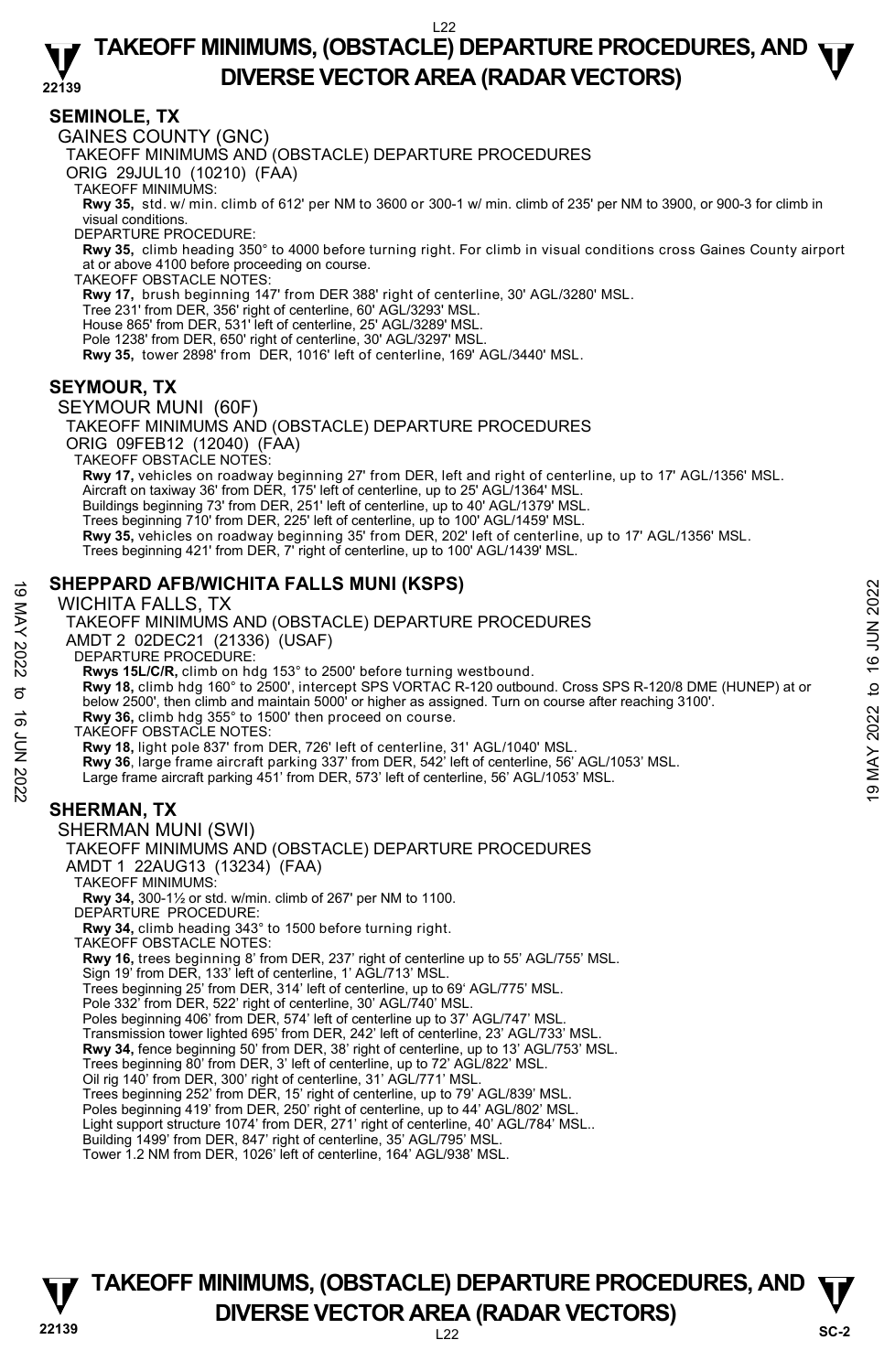#### **SHERMAN-DENISON, TX**

NORTH TEXAS RGNL/PERRIN FLD (GYI) TAKEOFF MINIMUMS AND (OBSTACLE) DEPARTURE PROCEDURES AMDT 1 15AUG19 (21112) (FAA) TAKEOFF MINIMUMS: **Rwy 13,** 300-1¾ or std. w/min. climb of 305' per NM to 1000.<br>**Rwy 17L,** 300-1⅔ or std. w/min. climb of 280' per NM to 1000. DEPARTURE PROCEDURE: **Rwy 17L,** climb heading 176° to 1800 before turning right. **Rwy 17R,** climb heading 176° to 1500 before turning right. TAKEOFF OBSTACLE NOTES: **Rwy 13,** trees beginning 3257' from DER, 658' right of centerline, up to 100' AGL/859' MSL. Antenna 3391' from DER, 1277' left of centerline, 57' AGL/837' MSL. Tree 3655' from DER, 195' left of centerline, 100' AGL/869' MSL. Tree 4468' from DER, 1653' left of centerline, 100' AGL/909' MSL. Trees beginning 4670' from DER, 485' left of centerline, up to 100' AGL/919' MSL. Tree 4712' from DER, 1125' right of centerline, 100' AGL/869' MSL. Tree 5479' from DER, 1170' right of centerline, 100' AGL/879' MSL. Trees beginning 5847' from DER, 619' left of centerline, up to 100' AGL/949' MSL. Tree 1.3 NM from DER, 2555' left of centerline, 100' AGL/959' MS **Rwy 17L**, pole 1088' from DER, 739' left of centerline, 38' AGL/779' MSL.<br>Rig 3711' from DER, 821' left of centerline, 96' AGL/861' MSL. Tree 5188' from DER, 1821' right of centerline, 100' AGL/929' MSL. Tree 1.3 NM from DER, 2492' right of centerline, 100' AGL/969' MSL. **Rwy 17R,** planes on twy 1566' from DER, 457' left of centerline, 55' AGL/859' MSL. **Rwy 31,** bldg 1164' from DER, 248' right of centerline, 30' AGL/759' MSL. Tree 1584' from DER, 880' right of centerline, 100' AGL/829' MSL. Trees beginning 1852' from DER, 606' left of centerline, up to 100' AGL/819' MSL. **Rwy 35L,** tree 661' from DER, 560' left of centerline, 100' AGL/819' MSL. **Rwy 35R,** planes on twy 77' from DER, 236' right of centerline, 25' AGL/789' MSL. **SLATON, TX**  CITY OF SLATON/LARRY T NEAL MEML (F49) TAKEOFF MINIMUMS AND (OBSTACLE) DEPARTURE PROCEDURES **SLATON, TX**<br>
SULTY OF SLATON/LARRY T NEAL MEML (F49)<br>
TAKEOFF MINIMUMS AND (OBSTACLE) DEPARTURE PROCEDURES<br>
ORIG 05JAN17 (20366) (FAA)<br>
TAKEOFF MINIMUMS:<br>
TAKEOFF MINIMUMS:<br>
SULTARE TO THE ASSEMATION OF 263' per NM to 3

# ORIG 05JAN17 (20366) (FAA)

TAKEOFF MINIMUMS:

**Rwy 18,** 400-2 or std. w/min. climb of 263' per NM to 3600.

TAKEOFF OBSTACLE NOTES:

**Rwy 18,** equip 85' from DER, 369' left of centerline, 3115' MSL.<br>Trees beginning 278' from DER, 269' right of centerline, up to 39' AGL/3145' MSL.

- Tower 1.7 NM from DER, 698' right of centerline, 348' AGL/3457' MSL.
- **Rwy 36,** tree 124' from DER, 518' left of centerline, 9' AGL/3127' MSL.
- 
- Tree 711' from DER, 592' left of centerline, 3142' MSL. Poles beginning 712' from DER, 261' left of centerline, up to 3146' MSL.
- Tree 831' from DER, 642' left of centerline, 46' AGL/3156' MSL.

Trees beginning 858' from DER, 642' left of centerline, up to 48' AGL/3158' MSL.

# **SNYDER, TX**

WINSTON FLD (SNK) TAKEOFF MINIMUMS AND (OBSTACLE) DEPARTURE PROCEDURES ORIG 10JUL03 (21252) (FAA) DEPARTURE PROCEDURE: **Rwy 26,** climb via heading 263° to 3000 prior to turning northbound.

#### **SPEARMAN, TX**

MAJOR SAMUEL B CORNELIUS FLD (E42) TAKEOFF MINIMUMS AND (OBSTACLE) DEPARTURE PROCEDURES ORIG 15JAN09 (22139) (FAA) TAKEOFF MINIMUMS: **Rwy 20,** 300-1¾ or std. w/min. climb of 286' per NM to 3500. TAKEOFF OBSTACLE NOTES: **Rwy 20,** vehicle on road 174' from DER, 496' right of centerline, 15' AGL/3094' MSL. Tower 4330' from DER, 575' left of centerline, 100' AGL/3228' MSL. Tower 1.26 NM from DER, 2533' left of centerline, 250' AGL/3355' MSL.

# **22139** L23 **TAKEOFF MINIMUMS, (OBSTACLE) DEPARTURE PROCEDURES, AND**  $\Psi$ **DIVERSE VECTOR AREA (RADAR VECTORS)** SC-2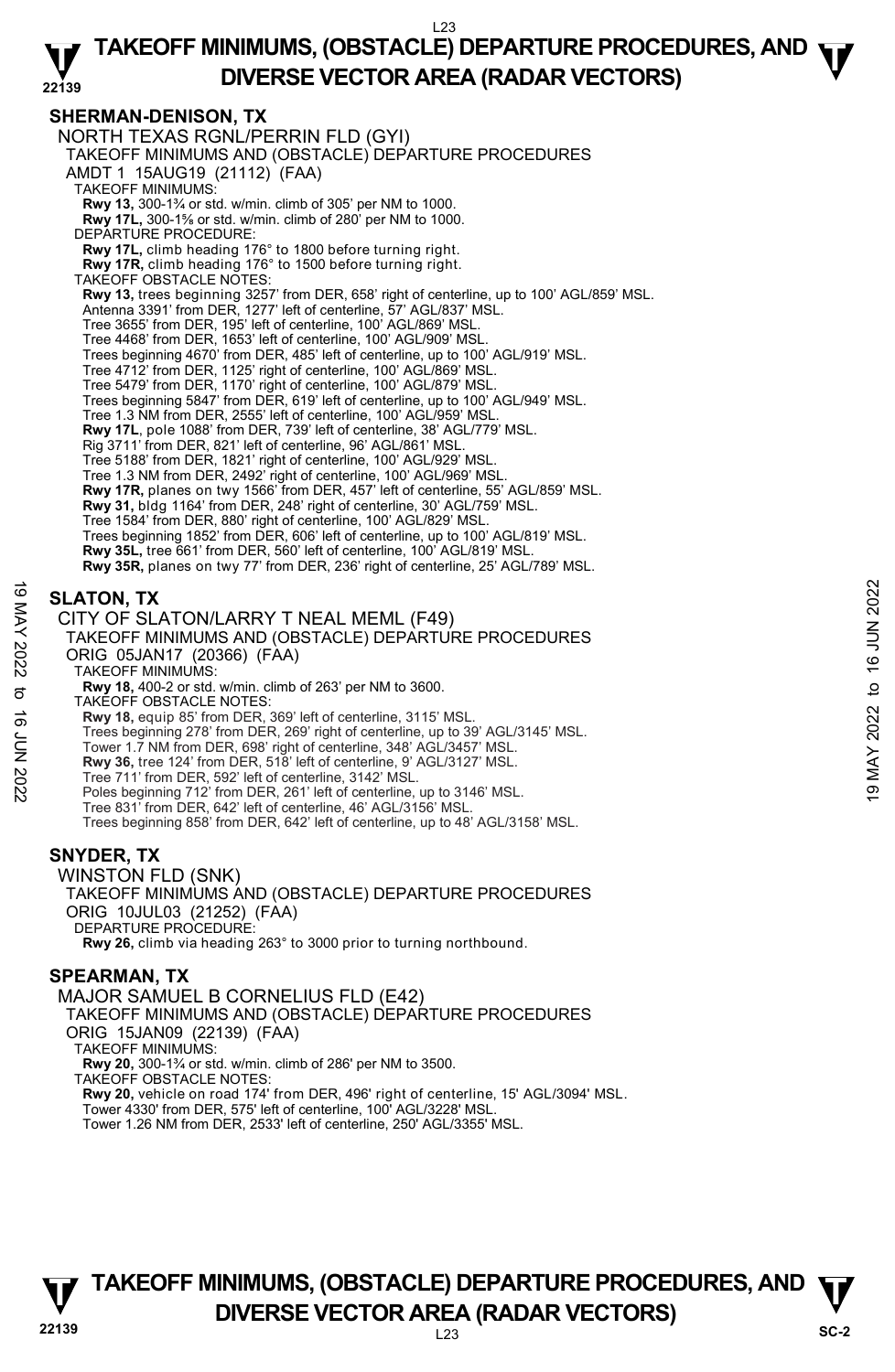#### **22139 TAKEOFF MINIMUMS, (OBSTACLE) DEPARTURE PROCEDURES, AND**  $\Psi$ **DIVERSE VECTOR AREA (RADAR VECTORS)**

#### **STAMFORD, TX**

ARLEDGE FLD (F56) TAKEOFF MINIMUMS AND (OBSTACLE) DEPARTURE PROCEDURES ORIG 11FEB10 (21308) (FAA) TAKEOFF MINIMUMS: **Rwys 8, 13, 26, 31,** NA-Environmental. TAKEOFF OBSTACLE NOTES: **Rwy 17,** trees beginning 772' from DER, 532' left of centerline, up to 100' AGL/1659' MSL. Tree 2215' from DER, 966' right of centerline, up to 100' AGL/1659' MSL. **Rwy 35,** tree 3284' from DER, 901' left of centerline, up to 100' AGL/1669' MSL. Trees beginning 1267' from DER, 712' right of centerline, up to 100' AGL/1664' MSL. **STEPHENVILLE, TX**  STEPHENVILLE CLARK RGNL (SEP) TAKEOFF MINIMUMS AND (OBSTACLE) DEPARTURE PROCEDURES ORIG-A 20JUN19 (19171) (FAA) TAKEOFF OBSTACLE NOTES: **Rwy 14,** trees, vehicles on road beginning 199' from DER, 32' right of centerline, up to 1327' MSL. Trees beginning 220' from DER, 207' right of centerline, up to 1340' MSL. Tree 296' from DER, 254' left of centerline, 1317' MSL. Tree 339' from DER, 435' left of centerline, 1323' MSL. Trees beginning 501' from DER, 366' left of centerline, up to 1326' MSL. **Rwy 32,** tree 128' from DER, 446' right of centerline, 1364' MSL. Pole 230' from DER, 387' left of centerline, 26' AGL/1337' MSL. Trees, pole beginning 242' from DER, 244' right of centerline, up to 1369' MSL. Tree, pole beginning 258' from DER, 400' left of centerline, up to 1342' MSL. Trees, pole beginning 746' from DER, 3' right of centerline, up to 1370' MSL. Tree 859' from DER, 31' left of centerline, 1349' MSL. Tree 871' from DER, 140' left of centerline, 1353' MSI Tree 1053' from DER, 250' left of centerline, 1355' MSL.

# **STRATFORD, TX**

STRATFORD FIELD (H70) TAKEOFF MINIMUMS AND (OBSTACLE) DEPARTURE PROCEDURES AMDT 4A 21JUN18 (18172) (FAA) TAKEOFF MINIMUMS: **Rwy 22,** 400-2 or std. w/min. climb of 350' per NM to 4200. The Toss Hom DER, 250 Tell of Generine, 1555 MSL.<br>  $\frac{1}{2}$ <br> **STRATFORD, TX**<br>
STRATFORD FIELD (H70)<br>
TAKEOFF MINIMUMS AND (OBSTACLE)<br>  $\frac{1}{2}$ <br>
AMDT 4A 21JUN18 (18172) (FAA)<br>
TAKEOFF MINIMUMS:<br>  $\frac{1}{2}$ <br> **SULPHUR SPRIN** 

# **SULPHUR SPRINGS, TX**

SULPHUR SPRINGS MUNI (SLR) TAKEOFF MINIMUMS AND (OBSTACLE) DEPARTURE PROCEDURES AMDT 1 25AUG11 (11237) (FAA) TAKEOFF OBSTACLE NOTES: **Rwy 1,** tree 1' from DER, 140' left of centerline, 27' AGL/484' MSL. Tree 108' from DER, 265' right of centerline, 13' AGL/470' MSL. **Rwy 19,** trees beginning 82' from DER, 265' right of centerline, up to 100' AGL/609' MSL. Trees beginning 119' from DER, 454' left of centerline, up to 53' AGL/552' MSL. Vehicle on road 492' from DER, 2' left of centerline, 17' AGL/518' MSL. Poles beginning 1155' from DER, 143' left of centerline, up to 40' AGL/536' MSL. Poles beginning 1521' from DER, 158' right of centerline, up to 53' AGL/552' MSL. Tank 1835' from DER, 14' right of centerline, 55' AGL/553' MSL. Chimney 1862' from DER, 172' right of centerline, 48' AGL/544' MSL. Chimneys beginning 1887' from DER, 106' left of centerline, up to 44' AGL/543' MSL.



**22139** L24 **TAKEOFF MINIMUMS, (OBSTACLE) DEPARTURE PROCEDURES, AND**  $\Psi$ **DIVERSE VECTOR AREA (RADAR VECTORS)** SC-2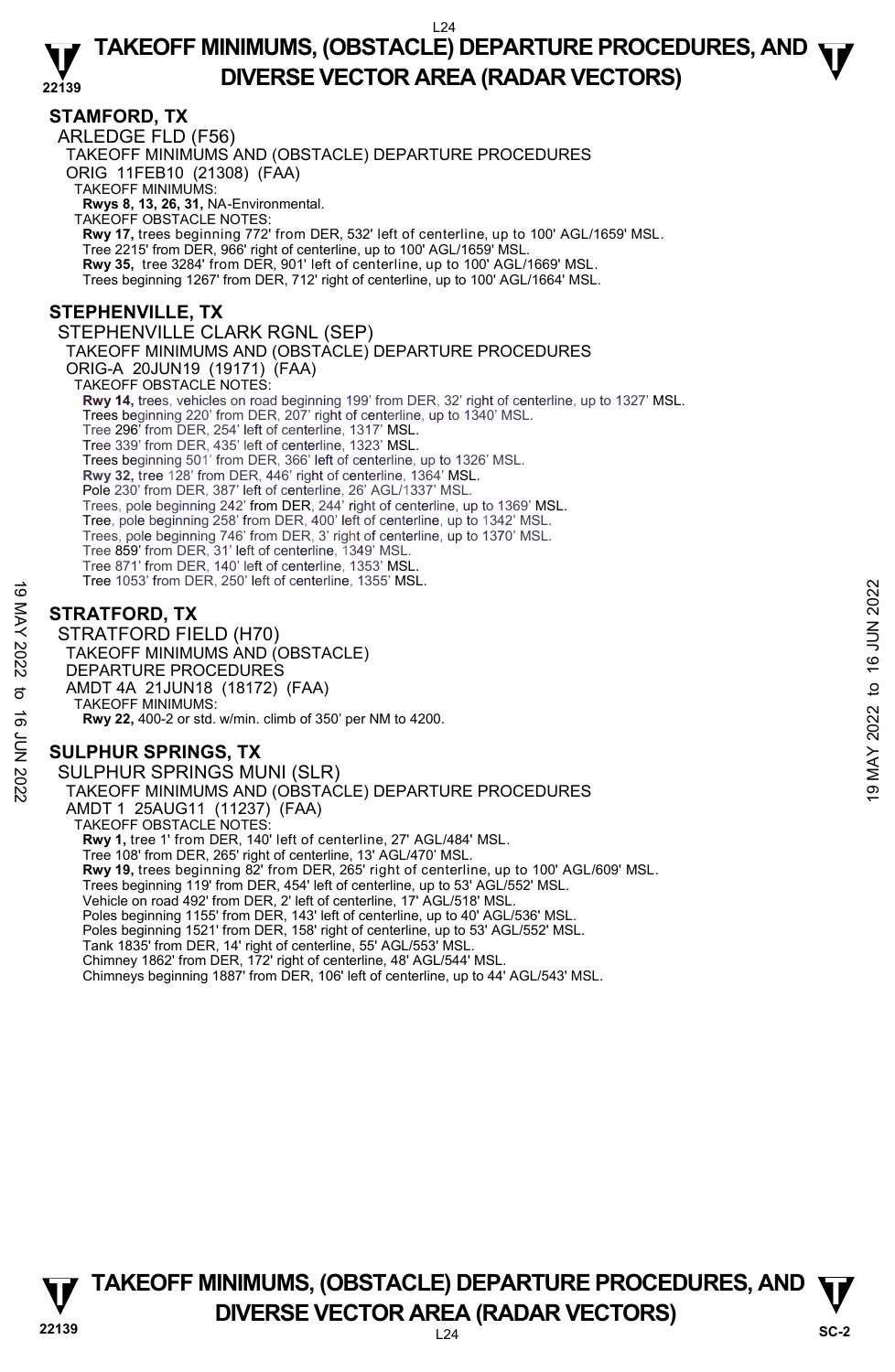#### **22139 TAKEOFF MINIMUMS, (OBSTACLE) DEPARTURE PROCEDURES, AND**  $\Psi$ **DIVERSE VECTOR AREA (RADAR VECTORS)**

# **SWEETWATER, TX**

AVENGER FLD (SWW)

TAKEOFF MINIMUMS AND (OBSTACLE) DEPARTURE PROCEDURES

ORIG 20OCT11 (21336) (FAA)

TAKEOFF OBSTACLE NOTES:

**Rwy 4,** multiple trees, poles and vehicles on road beginning 19' from DER, 7' left of centerline, up to 79' AGL/2370' MSL.

Multiple trees, poles and vehicles on road beginning 39' from DER, 5' right of centerline, up to 60' AGL/2353' MSL.

**Rwy 17,** sign 12' from DER, 250' right of centerline, 2' AGL/2375' MSL.

Light 49' from DER, 90' right of centerline, 3' AGL/2372' MSL.

Multiple vehicles on road beginning 750' from DER, 8' right of centerline, up to 15' AGL/2390' MSL.

Multiple poles and vehicles on road beginning 755' from DER, 1' left of centerline, up to 54' AGL/2407' MSL.

Telephone line 943' from DER, 278' left of centerline, 48' AGL/2401' MSL.<br>**Rwy 22,** terrain 49' from DER, 219' right of centerline, 2383' MSL.

Multiple trees, poles, and buildings beginning 298' from DER, 261' right of centerline, up to 61' AGL/2420' MSL.

**Rwy 35,** multiple trees beginning 14' from DER, 361' left of centerline, up to 27' AGL/2367' MSL.

Light 49' from DER, 90' left of centerline, 2' AGL/2342' MSL.

Light 50' from DER, 90' right of centerline, 2' AGL/2342' MSL.

Multiple trees beginning 70' from DER, 187' right of centerline, up to 60' AGL/2355' MSL.

#### **TERRELL, TX**

TERRELL MUNI (TRL)

TAKEOFF MINIMUMS AND (OBSTACLE) DEPARTURE PROCEDURES

AMDT 1A 24MAR22 (22083) (FAA)

TAKEOFF OBSTACLE NOTES:

**Rwy 18,** tree 1087' from DER, 511' right of centerline, 486' MSL.

Tree 1220' from DER, 399' right of centerline, 488' MSL.

Tree 1552' from DER, 200' right of centerline, 498' MSL.

**Rwy 36,** fence 206' from DER, 349' right of centerline, 8' AGL/481' MSL.

Pole 215' from DER, 401' right of centerline, 16' AGL/488' MSL.

Pole 250' from DER, 408' right of centerline, 25' AGL/496' MSL.

Pole 295' from DER, 524' right of centerline, 504' MSL.

Poles beginning 295' from DER, 298' right of centerline, up to 34' AGL/504' MSL.

Trees beginning 636' from DER, 319' right of centerline, up to 519' MSL.

Trees, poles and lite beginning 770' from DER, 110' left of centerline, up to 510' MSL.

Trees and poles beginning 1186' from DER, 336' left of centerline, up to 522' MSL.

#### **TYLER, TX**

TYLER POUNDS RGNL (TYR) TAKEOFF MINIMUMS AND (OBSTACLE) DEPARTURE PROCEDURES AMDT 3A 25FEB21 (21056) (FAA) TAKEOFF OBSTACLE NOTES: **Rwy 4,** tree 485' from DER, 602' left of centerline, 549' MSL. Trees beginning 630' from DER, 305' right of centerline, up to 578' MSL. Tree 868' from DER, 568' left of centerline, 560' MSL. **Rwy 13,** vegetation 12' from DER, 290' right of centerline, 547' MSL. Tree 172' from DER, 413' right of centerline, 557' MSL. Tree 519' from DER, 598' right of centerline, 581' MSL. Trees beginning 642' from DER, 514' left of centerline, up to 608' MSL. **Rwy 18,** tree 150' from DER, 321' right of centerline, 565' MSL. Trees beginning 384' from DER, 139' right of centerline, up to 588' MSL. Tree, pole beginning 970' from DER, 337' left of centerline, up to 586' MSL. **Rwy 22,** vehicles on road, fence beginning 55' from DER, 429' right of centerline, up to 556' MSL. Pole beginning 497' from DER, 521' right of centerline, up to 30' AGL/572' MSL. Pole 1146' from DER, 805' right of centerline, 35' AGL/576' MSL. Tree 1208' from DER, 795' right of centerline, 578' MSL. Tree 1360' from DER, 700' left of centerline, 591' MSL. Tree 1664' from DER, 803' left of centerline, 593' MSL. Building 1812' from DER, 810' right of centerline, 60' AGL/598' MSL. **Rwy 31,** tree 504' from DER, 533' right of centerline, 542' MSL. Trees beginning 542' from DER, 573' right of centerline, up to 555' MSL. Tree 908' from DER, 689' left of centerline, 548' MSL. Tree 1341' from DER, 856' right of centerline, 567' MSL. Trees beginning 1384' from DER, 666' left of centerline, up to 556' MSL. Trees beginning 1504' from DER, 754' right of centerline, up to 568' MSL. **Rwy 36,** building 759' from DER, 561' right of centerline, 25' AGL/540' MSL. Tree 1103' from DER, 26' right of centerline, 555' MSL. Tree 1131' from DER, 1' left of centerline, 51' AGL/546' MSL. Trees beginning 1178' from DER, 350' right of centerline, up to 567' MSL. Tree 1867' from DER, 338' left of centerline, 567' MSL. Tree 1980' from DER, 456' left of centerline, 568' MSL. Pole 250' from DER, 408' right of centerline, 19 AGL/496' MSL.<br>
Pole 250' from DER, 408' right of centerline, 504' MSL.<br>
Pole 295' from DER, 524' right of centerline, 504' MSL.<br>
Poles beginning 295' from DER, 319' right o

# **22139** L25 **TAKEOFF MINIMUMS, (OBSTACLE) DEPARTURE PROCEDURES, AND**  $\Psi$ **DIVERSE VECTOR AREA (RADAR VECTORS)** SC-2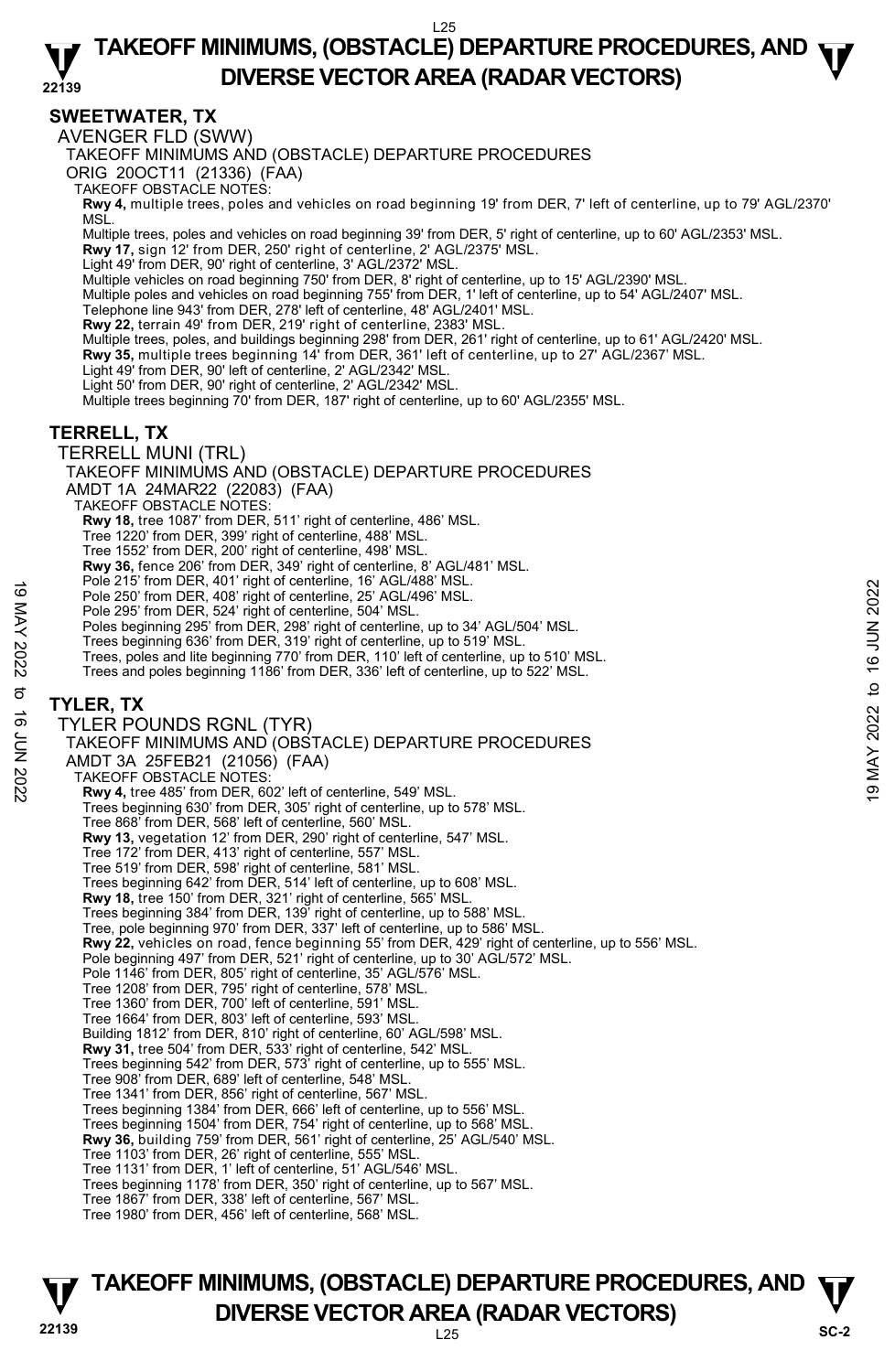#### **22139 TAKEOFF MINIMUMS, (OBSTACLE) DEPARTURE PROCEDURES, AND**  $\Psi$ **DIVERSE VECTOR AREA (RADAR VECTORS)**

#### **VERNON, TX**

WILBARGER COUNTY (F05)

TAKEOFF MINIMUMS AND (OBSTACLE) DEPARTURE PROCEDURES

ORIG 29JUL10 (10210) (FAA)

TAKEOFF OBSTACLE NOTES:

**Rwy 2,** vehicle on road 401' from DER, 587' right of centerline, up to 15' AGL/1269' MSL.<br>Pole 329' from DER, 525' right of centerline, up to 30' AGL/1284' MSL.

Ground 56' from DER, 399' left of centerline, 1258' MSL.

**Rwy 20,** vehicle on road 451' from DER, 604' right of centerline, up to 15' AGL/1279' MSL.

**Rwy 34,** trees beginning 1178' from DER, 530' right of centerline, up to 60' AGL/1309' MSL.

Vehicle on road 472' from DER, 445' left of centerline, up to 15' AGL/1274' MSL.

# **WEATHERFORD, TX**

PARKER COUNTY (WEA) TAKEOFF MINIMUMS AND (OBSTACLE) DEPARTURE PROCEDURES

ORIG 17NOV11 (11321) (FAA)

DEPARTURE PROCEDURE:

**Rwy 35,** climb heading 355° to 1600 before turning left.

TAKEOFF OBSTACLE NOTES:

**Rwy 17,** trees beginning 430' from DER, left and right of centerline, up to 35' AGL/1016' MSL. Houses beginning 952' from DER, 76' left of centerline, up to 30' AGL/1012' MSL. Utility poles beginning 1958' from DER, 185' right of centerline, up to 55' AGL/1037' MSL.<br>**Rwy 35,** trees beginning 25' from DER, 176' left of centerline, up to 35' AGL/1014' MSL. Vehicle on road 105' from DER, across centerline, 17' AGL/1007' MSL. Sign and pole 193' from DER, 295' right of centerline, 30' AGL/1008' MSL.

#### **WHEELER, TX**

WHEELER MUNI (T59)

TAKEOFF MINIMUMS AND (OBSTACLE) DEPARTURE PROCEDURES ORIG 29JUL10 (10210) (FAA) CONG 29JUL10 (10210) (FAA)<br>
TAKEOFF OBSTACLE NOTES:<br>
RW 17, hanger 360' from DER, 399' left of centerline, 15' AGL/2504' MSL.<br>
THE 2022 from DER, 513' right of centerline, 30' AGL/2509' MSL.<br>
Utility pole 623' from DER,

TAKEOFF OBSTACLE NOTES:

**Rwy 17,** hanger 360' from DER, 399' left of centerline, 15' AGL/2504' MSL.

Utility pole 593' from DER, 513' right of centerline, 30' AGL/2509' MSL.

Utility pole 623' from DER, 507' left of centerline, 30' AGL/2499' MSL.

Tree 2656' from DER, 887' right of centerline, 50' AGL/2569' MSL.

**Rwy 35,** tree 2267' from DER, 776' right of centerline, 50' AGL/2497' MSL.

# **WICHITA FALLS, TX**

KICKAPOO DOWNTOWN (CWC)

TAKEOFF MINIMUMS AND (OBSTACLE) DEPARTURE PROCEDURES

AMDT 3 20JUN19 (19171) (FAA)

TAKEOFF MINIMUMS:

**Rwy 35,** 300-1¾ or std. w/min. climb of 360' per NM to 1500.

DEPARTURE PROCEDURE:

**Rwy 17,** climb heading 176° to 1700 before proceeding on course.

**Rwy 35**, climb heading 356° to 2100 before proceeding on course.

TAKEOFF OBSTACLE NOTES:

**Rwy 17,** poles, vehicle on road, signs, trees beginning 307' from DER, on centerline, up to 54' AGL/1056' MSL.<br>Vehicle on road beginning 320' from DER, 178' left of centerline, up to 1018' MSL.<br>Vehicle on road beginning 5

Vehicle on road 713' from DER, 138' left of centerline, 1021' MSL.

Transmission line beginning 2136' from DER, 393' left of centerline, up to 97' AGL/1089' MSL.

Transmission line 2473' from DER, 103' right of centerline, 80' AGL/1081' MSL.

Transmission line 2648' from DER, 600' right of centerline, 85' AGL /1083' MSL. Transmission line 2752' from DER, 897' right of centerline, 75' AGL/1075' MSL.

**Rwy 35,** pole 176' from DER, 312' left of centerline, 33' AGL/1008' MSL. Pole 1.3 NM from DER, 1889' right of centerline, 153' AGL/1274' MSL.